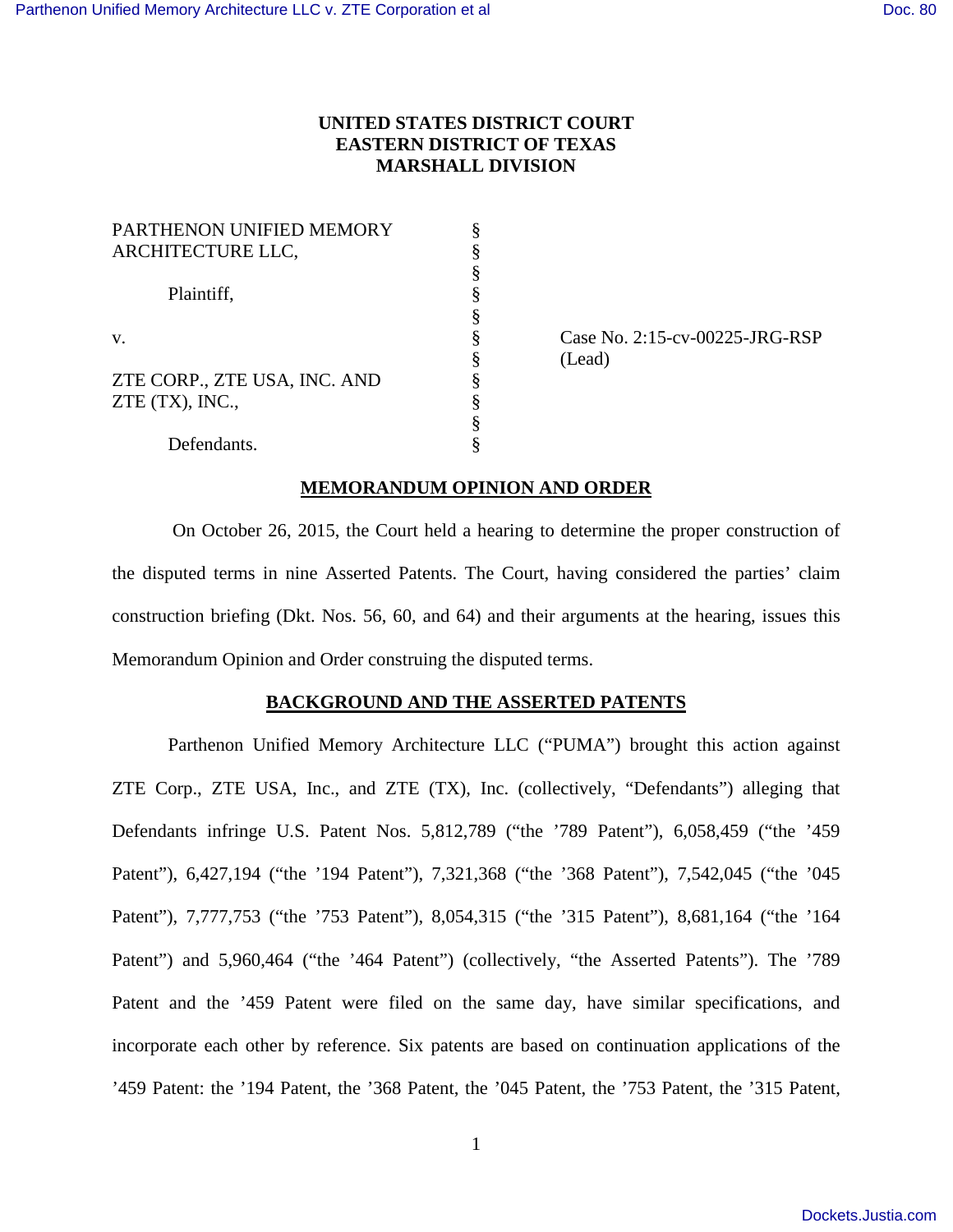and the '[1](#page-1-0)64 Patent.<sup>1</sup> All nine Asserted Patents were subject to claim construction orders issued by this Court in *Parthenon Unified Memory Architecture, LLC v. HTC Corp. et al.*, 2:14-cv-0690-JRG-RSP, Dkt. No. 155 (E.D. Tex. July 30, 2015) ("the *Parthenon I* Order") and *Parthenon Unified Memory Architecture, LLC v. Samsung Elecs. Co., Ltd. et al.*, 2:14-cv-902- JRG-RSP, Dkt. No. 155 (E.D. Tex. Jan. 24, 2016) ("the *Parthenon II* Order"). Furthermore, one

additional Eastern District of Texas claim construction order involved the '789 Patent.

*STMicroelectronics, Inc. v. Motorola, Inc.*, 327 F. Supp. 2d 687 (E.D. Tex. 2004).

In general, the '789 Patent, the '459 Patent, the '194 Patent, the '368 Patent, the '045 Patent, the '753 Patent, the '315 Patent, and the '164 Patent relate to systems in which a first device (for example a processor) and a decoder/encoder share a common memory. The '459 Patent abstract recites:

An electronic system provides direct access between a first device and a decoder/encoder and a memory. The electronic system can be included in a computer in which case the memory is a main memory. Direct access is accomplished through one or more memory interfaces. Direct access is also accomplished in some embodiments by direct coupling of the memory to a bus, and in other embodiments, by direct coupling of the first device and decoder/encoder to a bus. The electronic system includes an arbiter for determining access for the first device and/or the decoder/encoder to the memory for each access request. The arbiter may be monolithically integrated into a memory interface of the decoder/encoder or the first device. The decoder may be a video decoder configured to decode a bit stream formatted to comply with the MPEG-2 standard. The memory may store predicted images which are obtained from a single preceding image and may also store intra images. Bidirectional images which are directly supplied to a display adapter may be obtained from two preceding intra or predicted images.

'459 Patent Abstract.

 $\overline{a}$ 

<span id="page-1-0"></span><sup>&</sup>lt;sup>1</sup> The specification of the '464 Patent is not shared by the other Asserted Patents.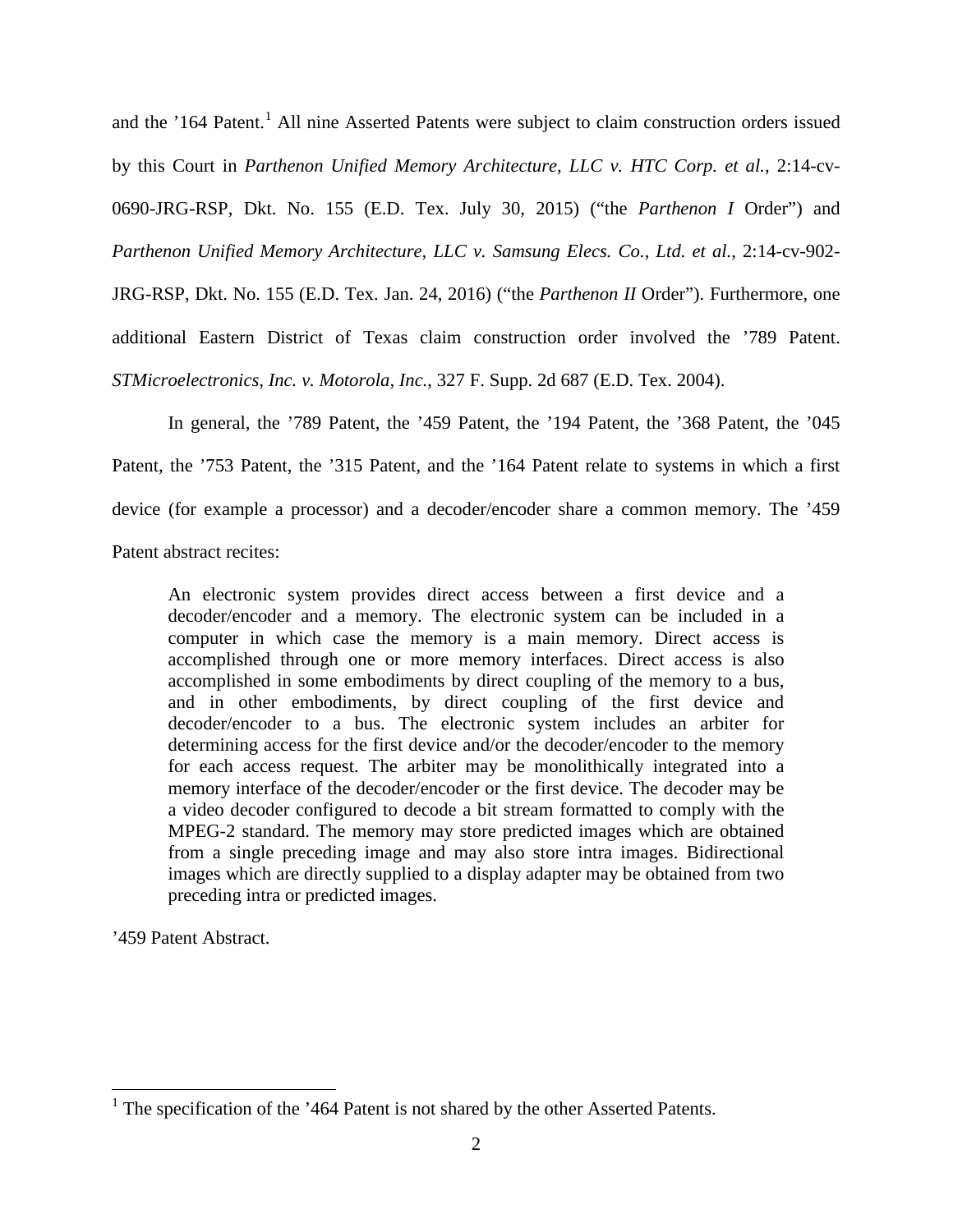The '464 Patent relates, generally, to a system whereby a decoder, which requires contiguous blocks of memory, can utilize noncontiguous blocks of the system's memory. The

'464 patent abstract recites:

A method and apparatus employing a memory management system that can be used with applications requiring a large contiguous block of memory, such as video decompression techniques (e.g., MPEG 2 decoding). The system operates with a computer and the computer's operating system to request and employ approximately 500 4-kilobyte pages in two or more noncontiguous blocks of the main memory to construct a contiguous 2-megabyte block of memory. The system can employ, on a single chip, a direct memory access engine, a microcontroller, a small block of optional memory, and a video decoder circuit. The microcontroller retains the blocks of multiple pages of the main memory, and the page descriptors of these blocks, so as to lock down these blocks of memory and prohibit the operating system or other applications from using them. The microcontroller requests the page descriptors for each of the blocks, and programs a lookup table or memory mapping system in the on-chip memory to form a contiguous block of memory. As a result, the video decoder circuit can perform operations on a 2-megabyte contiguous block of memory, where the microcontroller employs the lookup table to translate each 2-megabyte contiguous address requested by the video decoder circuit to its appropriate page in the main memory. As soon as the video decoding operations are complete, the microcontroller releases the blocks of multiple pages of memory back for use by the computer.

'464 Patent Abstract.

### **APPLICABLE LAW**

#### **1. Claim Construction**

"It is a 'bedrock principle' of patent law that 'the claims of a patent define the invention to which the patentee is entitled the right to exclude.'" *Phillips v. AWH Corp.*, 415 F.3d 1303, 1312 (Fed. Cir. 2005) (en banc) (quoting *Innova/Pure Water Inc. v. Safari Water Filtration Sys., Inc.*, 381 F.3d 1111, 1115 (Fed. Cir. 2004)). To determine the meaning of the claims, courts start by considering the intrinsic evidence. *Id.* at 1313; *C.R. Bard, Inc. v. U.S. Surgical Corp.*, 388 F.3d 858, 861 (Fed. Cir. 2004); *Bell Atl. Network Servs., Inc. v. Covad Commc'ns Grp., Inc.*, 262 F.3d 1258, 1267 (Fed. Cir. 2001). The intrinsic evidence includes the claims themselves, the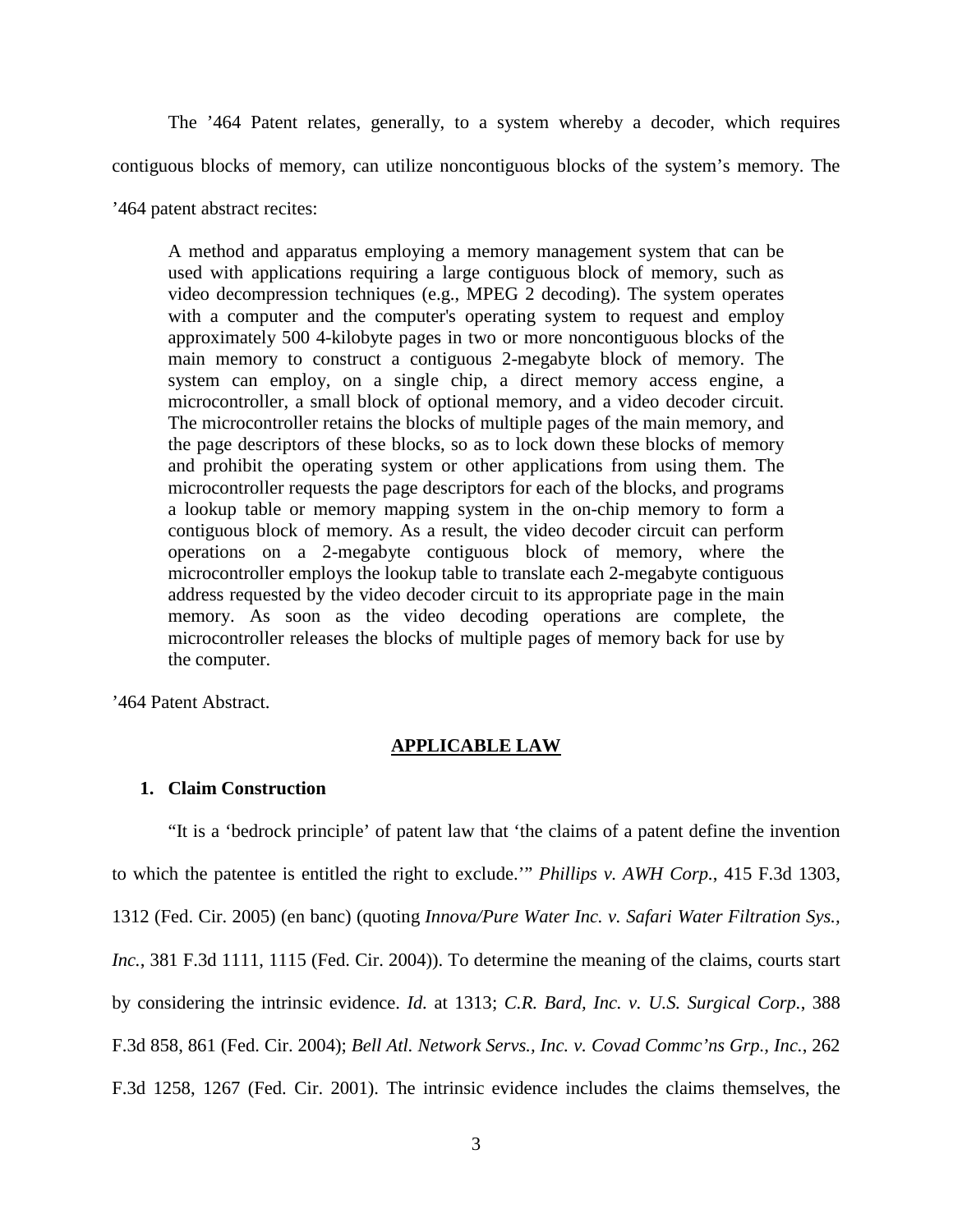specification, and the prosecution history. *Phillips*, 415 F.3d at 1314; *C.R. Bard, Inc.*, 388 F.3d at 861. Courts give claim terms their ordinary and accustomed meanings as understood by one of ordinary skill in the art at the time of the invention in the context of the entire patent. *Phillips*, 415 F.3d at 1312–13; *Alloc, Inc. v. International Trade Comm'n*, 342 F.3d 1361, 1368 (Fed. Cir. 2003).

The claims themselves provide substantial guidance in determining the meaning of particular claim terms. *Phillips*, 415 F.3d at 1314. First, a term's context in the asserted claim can be very instructive. *Id*. Other asserted or unasserted claims can also aid in determining the claim's meaning, because claim terms are typically used consistently throughout the patent. *Id*. Differences among the claim terms can also assist in understanding a term's meaning. *Id*. For example, when a dependent claim adds a limitation to an independent claim, it is presumed that the independent claim does not include the limitation. *Id*. at 1314–15.

"[C]laims 'must be read in view of the specification, of which they are a part.'" *Id*. (quoting *Markman v. Westview Instruments, Inc.*, 52 F.3d 967, 979 (Fed. Cir. 1995) (en banc)). "[T]he specification 'is always highly relevant to the claim construction analysis. Usually, it is dispositive; it is the single best guide to the meaning of a disputed term.'" *Id*. (quoting *Vitronics Corp. v. Conceptronic, Inc.*, 90 F.3d 1576, 1582 (Fed. Cir. 1996)); *Teleflex, Inc. v. Ficosa N. Am. Corp.*, 299 F.3d 1313, 1325 (Fed. Cir. 2002). This is true because a patentee may define his own terms, give a claim term a different meaning than the term would otherwise possess, or disclaim or disavow the claim scope. *Phillips*, 415 F.3d at 1316. In these situations, the inventor's lexicography governs. *Id*. The specification may also resolve ambiguous claim terms "where the ordinary and accustomed meaning of the words used in the claims lack sufficient clarity to permit the scope of the claim to be ascertained from the words alone." *Teleflex, Inc.*, 299 F.3d at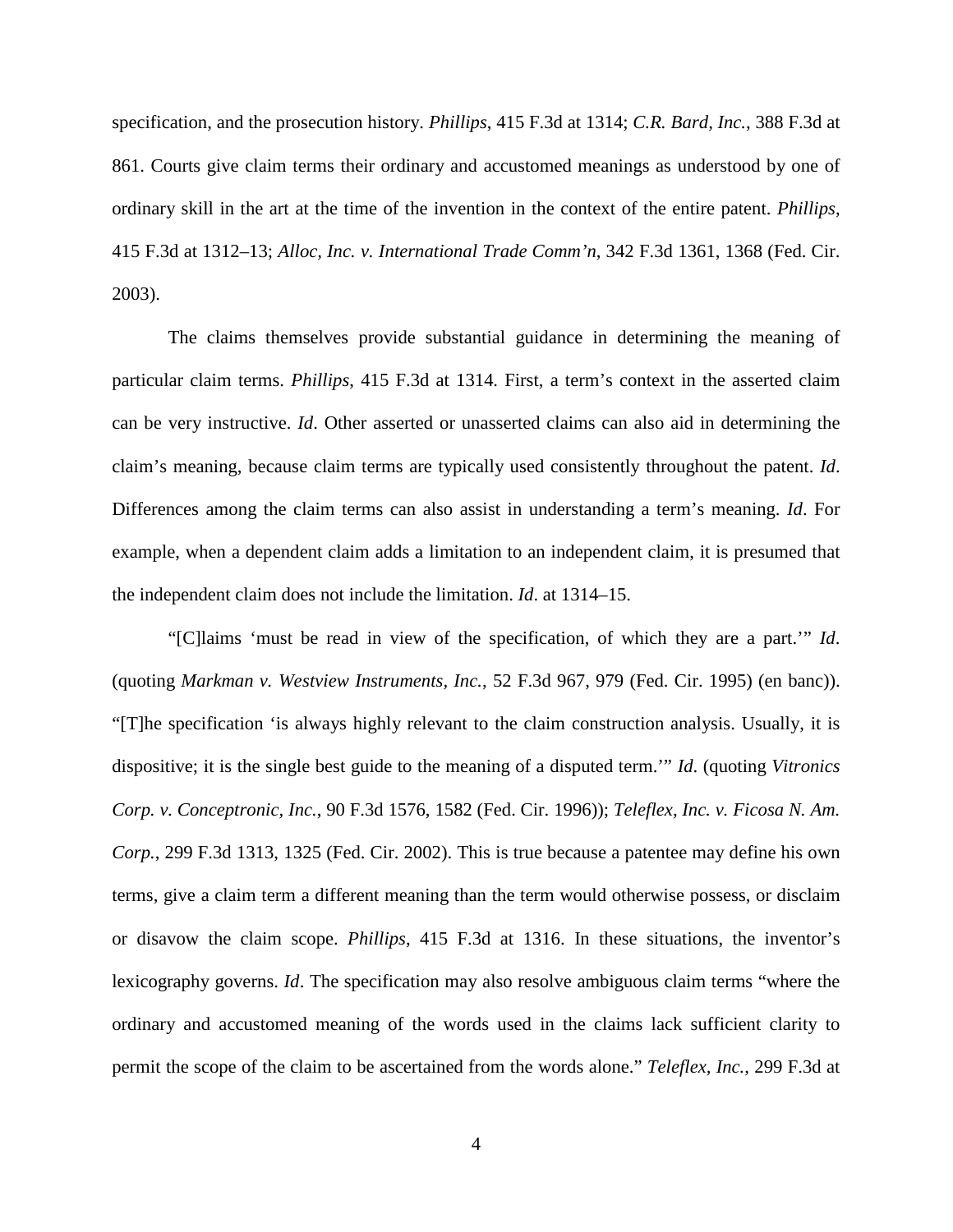1325. But, "'[a]lthough the specification may aid the court in interpreting the meaning of disputed claim language, particular embodiments and examples appearing in the specification will not generally be read into the claims.'" *Comark Commc'ns, Inc. v. Harris Corp.*, 156 F.3d 1182, 1187 (Fed. Cir. 1998) (quoting *Constant v. Advanced Micro-Devices, Inc.*, 848 F.2d 1560, 1571 (Fed. Cir. 1988)); *see also Phillips*, 415 F.3d at 1323. The prosecution history is another tool to supply the proper context for claim construction because a patent applicant may also define a term in prosecuting the patent. *Home Diagnostics, Inc., v. Lifescan, Inc.*, 381 F.3d 1352, 1356 (Fed. Cir. 2004) ("As in the case of the specification, a patent applicant may define a term in prosecuting a patent.").

Although extrinsic evidence can be useful, it is "'less significant than the intrinsic record in determining the legally operative meaning of claim language.'" *Phillips*, 415 F.3d at 1317 (quoting *C.R. Bard, Inc.*, 388 F.3d at 862). Technical dictionaries and treatises may help a court understand the underlying technology and the manner in which one skilled in the art might use claim terms, but technical dictionaries and treatises may provide definitions that are too broad or may not be indicative of how the term is used in the patent. *Id*. at 1318. Similarly, expert testimony may aid a court in understanding the underlying technology and determining the particular meaning of a term in the pertinent field, but an expert's conclusory, unsupported assertions as to a term's definition are entirely unhelpful to a court. *Id*. Generally, extrinsic evidence is "less reliable than the patent and its prosecution history in determining how to read claim terms." *Id*.

## **2. Claim Indefiniteness**

Patent claims must particularly point out and distinctly claim the subject matter regarded as the invention. 35 U.S.C. § 112, ¶ 2. "[I]ndefiniteness is a question of law and in effect part of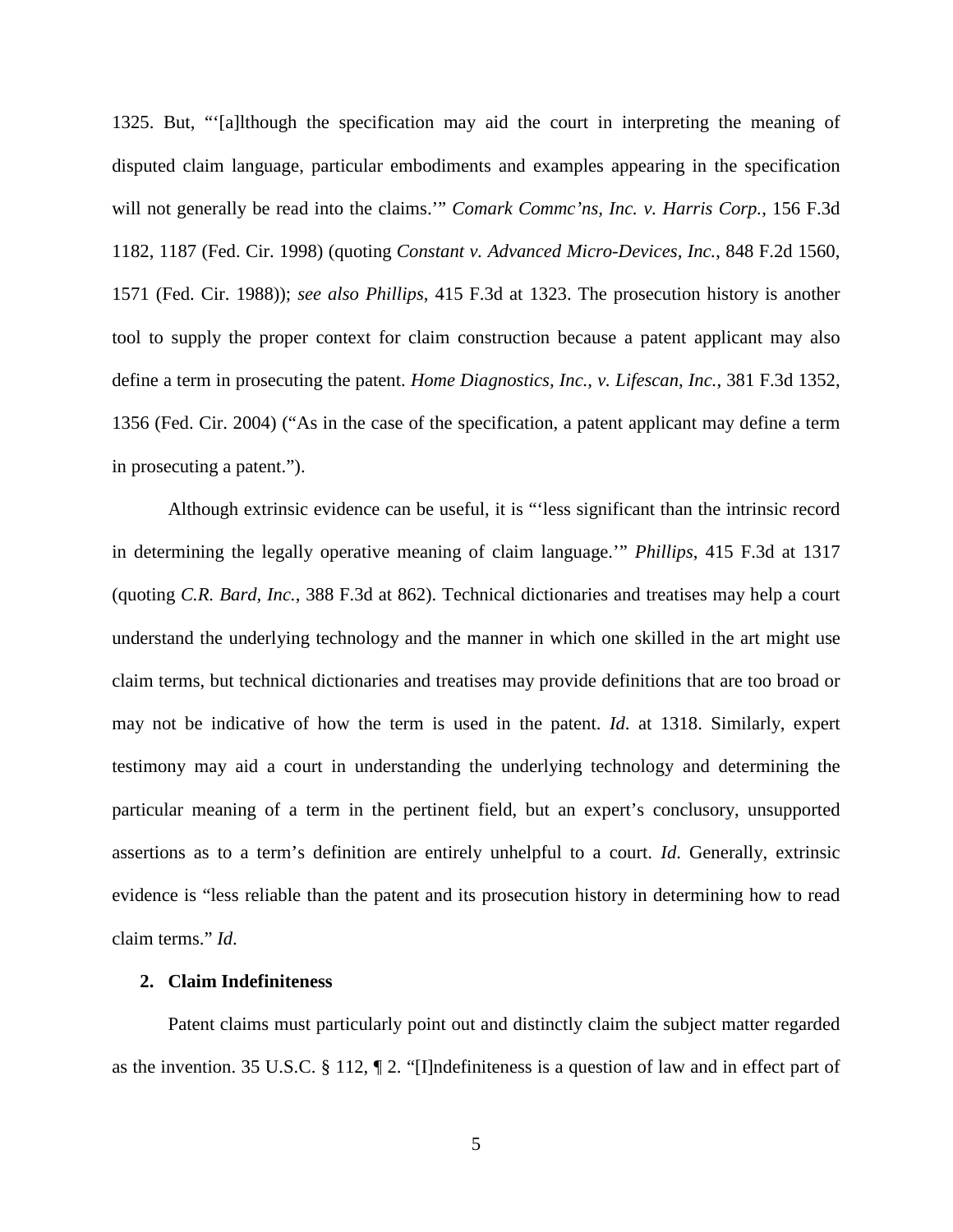claim construction." *ePlus, Inc. v. Lawson Software, Inc.*, 700 F.3d 509, 517 (Fed. Cir. 2012). A

party challenging the definiteness of a claim must show it is invalid by clear and convincing

evidence. *Young v. Lumenis, Inc.*, 492 F.3d 1336, 1345 (Fed. Cir. 2007).

The definiteness standard of 35 U.S.C. § 112, ¶ 2 requires that:

[A] patent's claims, viewed in light of the specification and prosecution history, inform those skilled in the art about the scope of the invention with reasonable certainty. The definiteness requirement, so understood, mandates clarity, while recognizing that absolute precision is unattainable. The standard we adopt accords with opinions of this Court stating that "the certainty which the law requires in patents is not greater than is reasonable, having regard to their subjectmatter."

*Nautilus, Inc. v. Biosig Instruments, Inc.*, 134 S. Ct. 2120, 2129–30 (2014) (internal citations

omitted).

## **3. Construing Claim Terms that Have Previously Been Construed by This Court or Other Courts**

This is not the first time a Court in this District has construed some of the disputed terms.

The *Parthenon I* Order and *Parthenon II* Order construed a number of the presently disputed terms, and in *STMicroelectronics, Inc. v. Motorola, Inc.*, 327 F. Supp. 2d 687 (E.D. Tex. 2004) the Court construed the '789 Patent. These previous constructions are not controlling here but can be instructive and will, at times, provide part of the basis for the Court's analysis. *See Burns, Morris & Stewart Ltd. P'ship v. Masonite Int'l Corp.*, 401 F. Supp. 2d 692, 697 (E.D. Tex. 2005) (while a previous construction may be instructive and provide the basis of the analysis, the previous construction is not binding on the Court, particularly when there are new parties and those parties have presented new arguments).

#### **AGREED TERMS**

The parties agreed to the following constructions in their joint claim construction chart: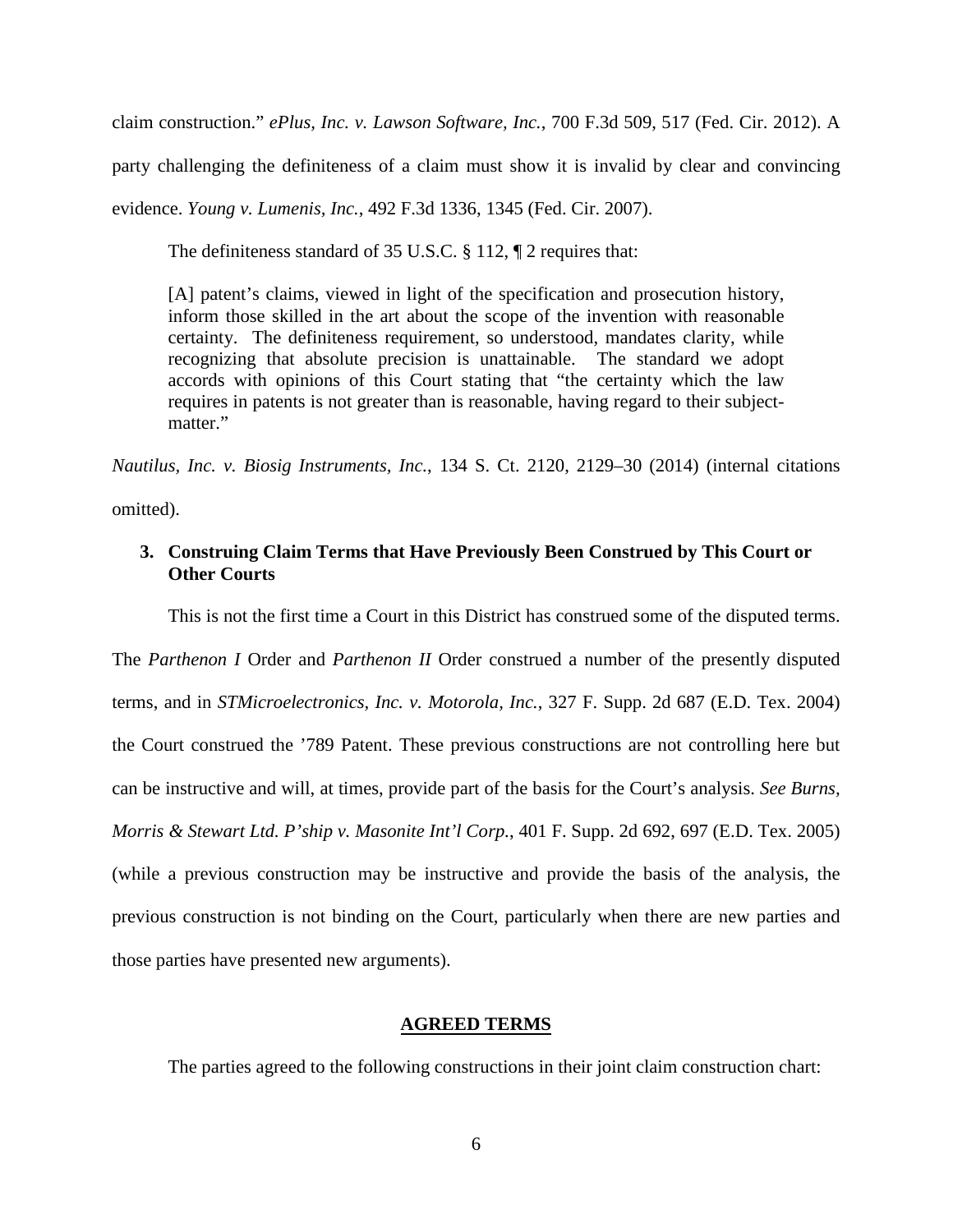| Term                                            | <b>Agreed Construction</b>                      |
|-------------------------------------------------|-------------------------------------------------|
| "simultaneously accesses the bus" ('789 Patent' | "accesses the bus at the same time"             |
| claim $1$ )                                     |                                                 |
| "display device" ('194 Patent claims 1, 3, 7,   | "screen and its circuitry"                      |
| 11, 16-17; '368 Patent claims 1, 7, 13, 14, 20, |                                                 |
| 21; '045 Patent claims 1, 4-6, 12, 13; and '753 |                                                 |
| Patent claims 1, 7)                             |                                                 |
| "display adapter" ('368 Patent claims 2, 3;     | "an adapter that processes images for a display |
| '045 Patent claim 2; and '753 Patent claim 3)   | device"                                         |

(Dkt. No. 65-2 at 4-5.)

## **DISPUTED TERMS**

**1. "bus" ('789 Patent claims 1, 13, 15, 28; '459 Patent claims 1, 2, 7, 11, 13; '194 Patent claims 1, 2, 9, 11, 16-18, 23; '368 Patent claims 1, 5, 7, 13, 19, 20, 23; '045 Patent claims 1, 4, 5, 12, 15; '753 Patent claims 1, 7; '315 Patent claim 1 and '164 Patent claims 1, 6, 7)** 

| <b>PUMA's Construction</b>                    | <b>Defendants' Construction</b>                   |
|-----------------------------------------------|---------------------------------------------------|
| No construction necessary.                    | "a signal line or set of associated signal lines" |
|                                               | to which a number of devices are connected        |
| Alternatively:                                | and over which information may be                 |
| "a signal line or a set of associated signal" | transferred by only one device at a time"         |
| lines to which a number of devices are        |                                                   |
| coupled and over which information may be     |                                                   |
| transferred between them"                     |                                                   |

The parties dispute (1) whether devices must be "connected" verses "coupled" to a bus and (2) whether a bus may only transfer information one device at a time.

## **Positions of the Parties**

PUMA asserts that the term "bus" is known in the art and does not need construction. Its alternative construction comes from *STMicroelectronics*. In *STMicroelectronics*, the parties agreed to "a signal or set of signal lines to which a number of devices are coupled and over which information may be transferred between them." *STMicroelectronics*, 327 F. Supp. 2d at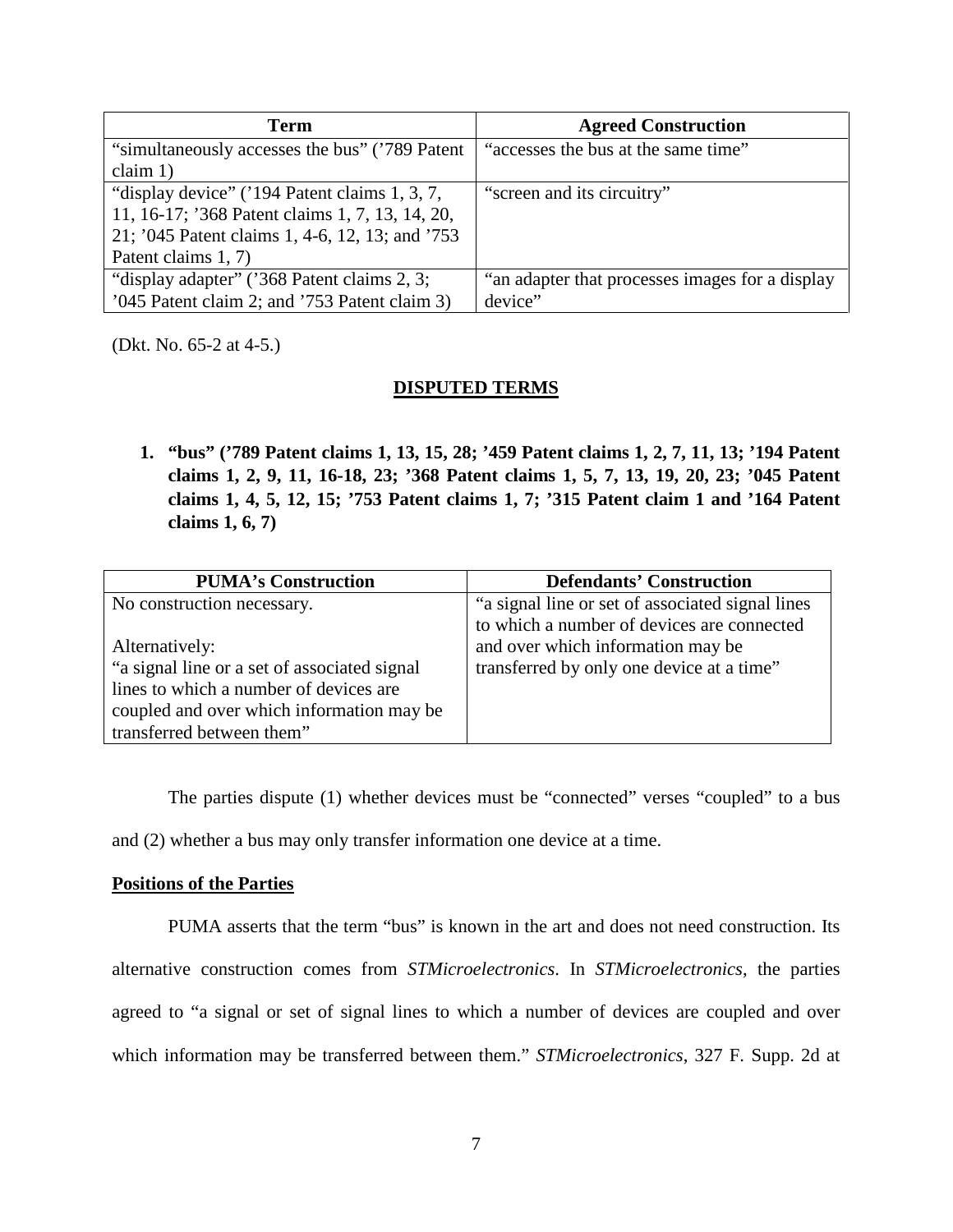711. PUMA asserts its construction is consistent with an IEEE extrinsic evidence dictionary. (Dkt. No. 56 at 6.)

PUMA objects to Defendants' construction with regard to the "one device at a time" limitation. PUMA asserts that such limitation would read out common bus technologies such as split-transaction buses and other buses that can transfer information between multiple devices at the same time. PUMA points to the prior art described in U.S. Patent No. 4,785,394 (the '394 Patent) which shows a split-transaction bus where multiple devices use the bus at the same time: For example, the '394 Patent states: "During the time period which elapses between the read address signal and the response from the memory, the other processors in the computer system are communicating other signals to other components of the system over the bus." (Dkt. No. 56 at 6-7 (quoting Dkt. No. 56 Ex. L at 1:58–62).)

PUMA also points to the prior art Mercury RACEway bus as a bus that allows multiple devices to send information at the same time. (*Id*. at 7.) PUMA asserts that Defendants' construction would exclude this prior art bus. PUMA notes that the defendants in *Parthenon II* characterized the Mercury RACEway bus as a "fabric" but that PUMA identified documents associated with the chips in the *Parthenon II* defendants' products that characterized the "fabric" as a bus. (*Id*.) In its reply, PUMA notes that Defendants removed the word "directly" from their proposed construction. Based on such removal, PUMA asserts that the only issue in dispute is the "one device at a time" limitation. (Dkt. No. 64 at 1.)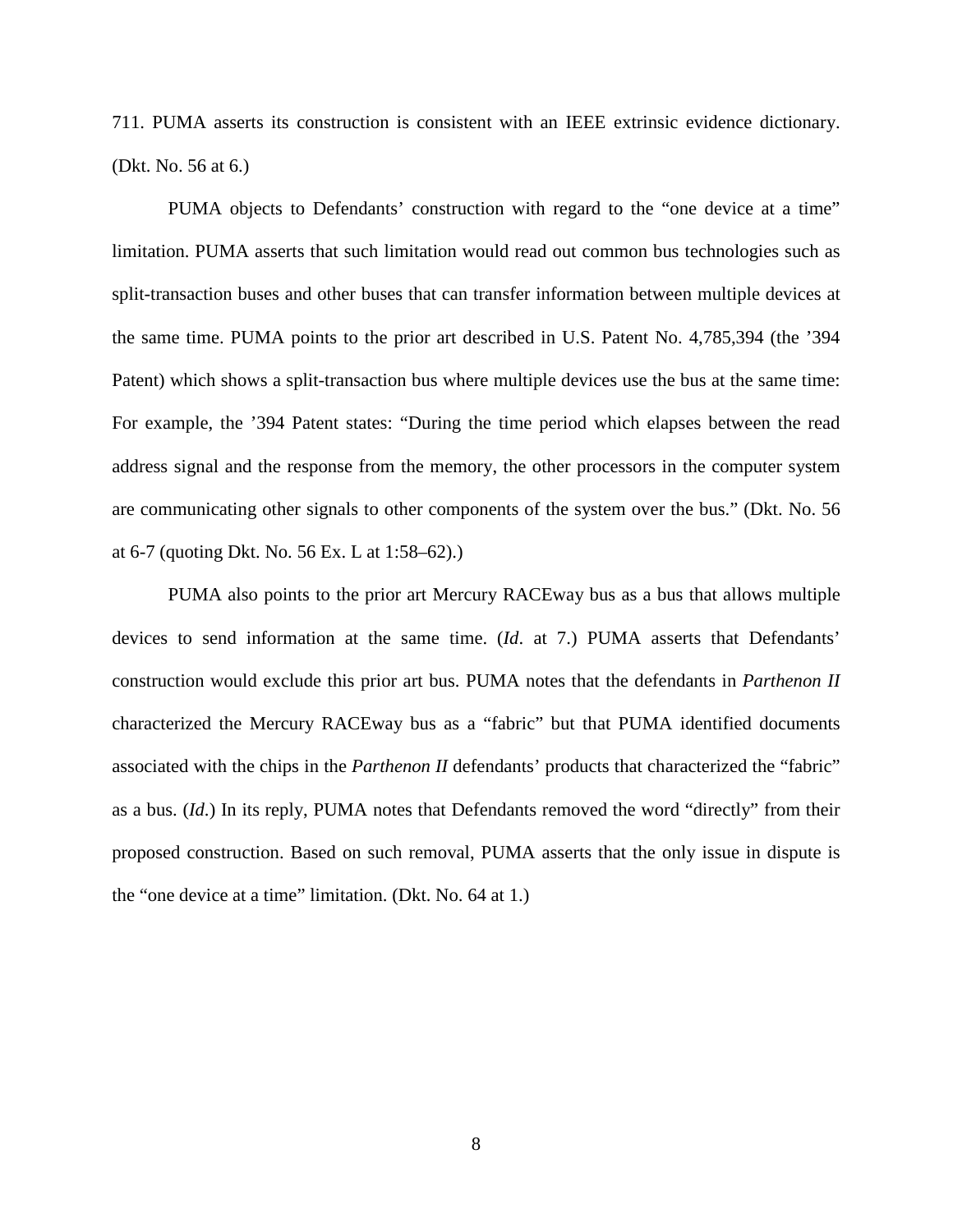Defendants incorporate by reference the evidence and arguments of the defendants from *Parthenon II.* (Dkt. No. 60 at 3.)<sup>[2](#page-8-0)</sup> Defendants summarized the *Parthenon II* arguments that it adopted as follows:

• The construction of "bus" from the *Parthenon I* Order is incomplete because it does not provide sufficient guidance on where one bus ends and another bus begins.

• The limitation "by only one device at a time" clarifies that, if two devices may transmit at the same time on different signal lines, those lines are not part of a single "bus."

• Using the term "coupled" to define a "bus" makes it impossible to differentiate between one bus and two buses.

(*Id*.).

 $\overline{a}$ 

Defendants assert that the *Parthenon I* Order made clear that the PCI bus, ISA bus and memory bus lines are separate buses. Defendants state, however, that the *Parthenon I* Order left room for mischief and confusion at trial. (*Id*. at 4.) Specifically, Defendants assert that the construction in that Order did not provide a method for determining whether one set of lines is part of a bus. (*Id*.)

Furthermore, Defendants state that the lines of a bus are a shared transmission medium and that a "one device at a time" limitation is fundamental to a shared medium. (*Id*.) Defendants assert that if more than one device could simultaneously transmit data over a "set of associated signal lines," then that set of signal lines is not a bus within the meaning of the patents-in-suit. (*Id*. at 4–5.) Defendants assert that there would be collisions if more than one device transmitted

<span id="page-8-0"></span> $2$  Defendants' responsive brief did not provide substantive argument for six of the nine disputed term groupings. Rather, Defendants merely incorporated by reference arguments, exhibits and even expert reports/testimony from the *Parthenon I* or *II* cases. The Court does not approve of such techniques. Though the Court has considered such arguments here, in circumstances in which the Court views such briefing techniques as skirting this District's local rules regarding disclosures, page limits, expert testimony, evidence, etc. the Court may decide otherwise.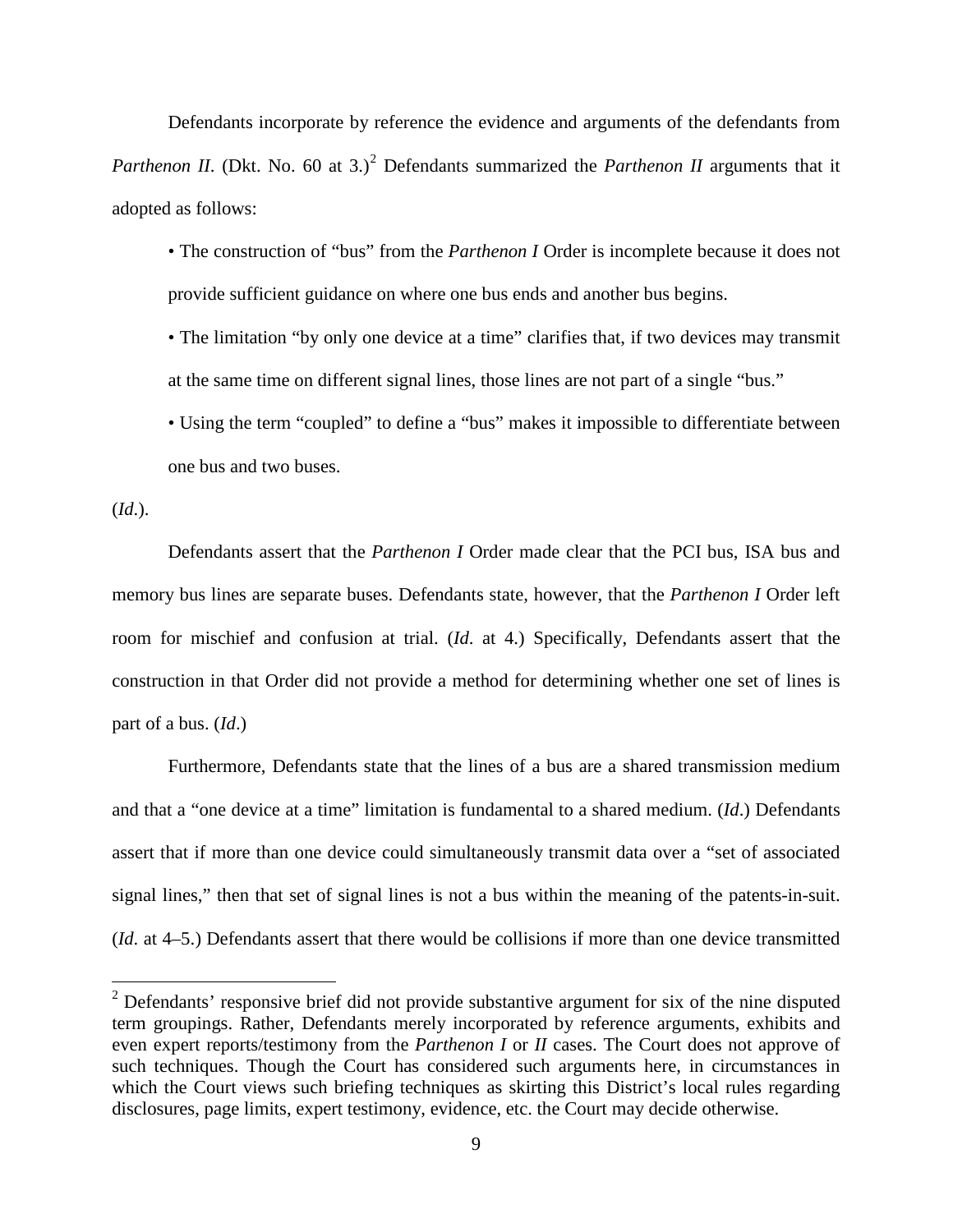at a time. Defendants assert that mechanisms such as the "arbiter" in the patents prevent or deal with these collisions. (*Id*. at 5–6.)

Defendants counter PUMA's assertions in three ways. First, Defendants assert that every bus described in the Asserted Patents has a shared medium in which only one device at a time can transmit. (*Id*. at 6.) Second, Defendants contend that "one device at a time" does not exclude split-transaction bus protocols. Defendants assert that a split-transaction bus does not allow two devices to transmit at once. Defendants claim that even in a split-transaction bus any particular transaction is split into a request and a response. (*Id*.) Defendants assert that while one device's transaction is being worked on (for example the request is worked on), other devices can transmit on the bus. However, Defendants assert only one device is transmitting at a time. (*Id*. 6-7, n. 10.) Third, Defendants disagree with PUMA's statements on the Mercury RACEway. Defendants agree that their construction would exclude the Mercury RACEway. Defendants assert, however, that the Mercury RACEway is not a bus (*id*. at 7) and that even if it were an exotic species of bus, it would be very different from the buses in the specification.

Defendants assert that the intrinsic record does not show that the inventors considered a "bus" to be anything other than the type of bus discussed in the specification. Defendants state that the specification and file history do not mention fabrics or crossbars. Therefore, Defendants assert that PUMA is not entitled to a construction that is divorced from the context of the intrinsic record. (*Id*.) Defendants further assert that the RACEway is not a bus but rather a crossbar extension to a VMEbus. Defendants cite to an explanation provided by Mercury Systems:

As a backward-compatible upgrade, Interlink modules transform the topology of an existing VMEbus chassis from a single transaction bus to a scalable real-time fabric . . . .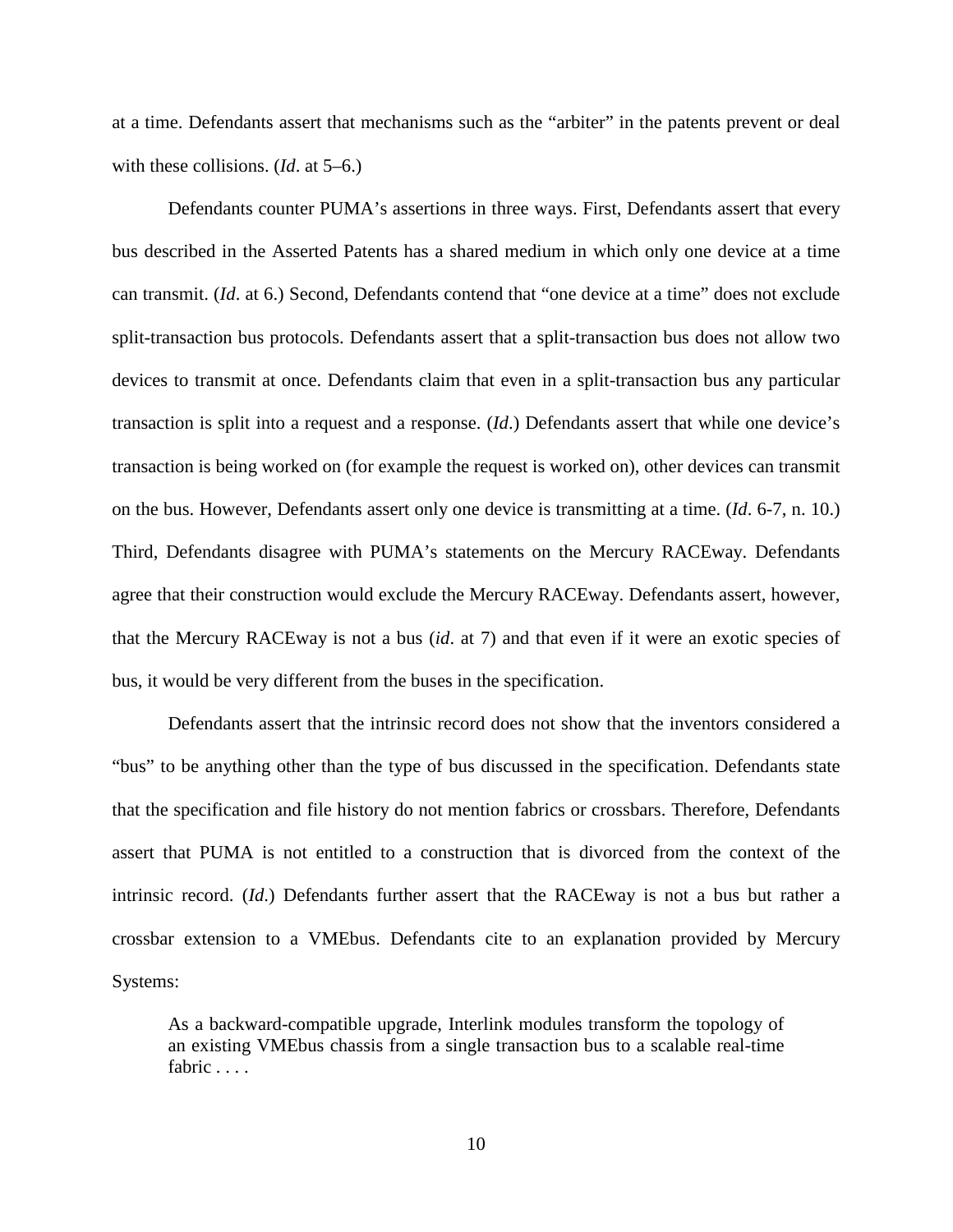(Dkt. No. 60 at 8 (quoting Dkt. 56 Ex. O at 1).) Defendants assert that Mercury System's literature describes the product as something that works with ordinary buses:

The RACEway interconnect fabric provides a uniform communications medium that connects processors, I/O devices, and standard bus interfaces, such as VME and VSB, in a consistent way throughout the system.

(*Id*. (quoting Dkt. 56 Ex. O at 3-4).) Defendants assert that the term "bus" is never used to refer to the RACEway system, except insofar as a "bus" is something that RACEway connects to and transforms. (*Id*.) Defendants assert that in context of the patents, the RACEway creates additional connections between the devices through the RACEway crossbar, so that the devices do not need to use the actual bus. Defendants assert that because the RACEway allows multiple devices to transmit at once, it is not a shared medium that each connected device uses to transmit.

Defendants assert that the additional documents that PUMA cites to regarding the RACEway are third party non-Mercury Systems documents. Defendants assert that third party descriptions of the RACEway are not relevant and not probative. Defendants contend that any evidentiary value they may possess is far outweighed by the relevant intrinsic record. (*Id*. at 9.) Defendants point out that the first additional document PUMA cites (PUMA's Exhibit N) relates to military digital signal processor architectures. Defendants assert that the document references different types of buses including control buses, data buses (Defendants consider RACEway a data bus), test buses, input/output buses, local/wide area network buses, and PC buses. Defendants assert that all the examples of buses in the patent fall within the PC bus category. (*Id*. at 10.) Defendants assert that though other examples of buses are listed, such examples are not useful in the context of the patents-in-suit which are about personal computer or system-on-chip architectures. (*Id*.) As to PUMA's Exhibit M, Defendants assert that this document relates to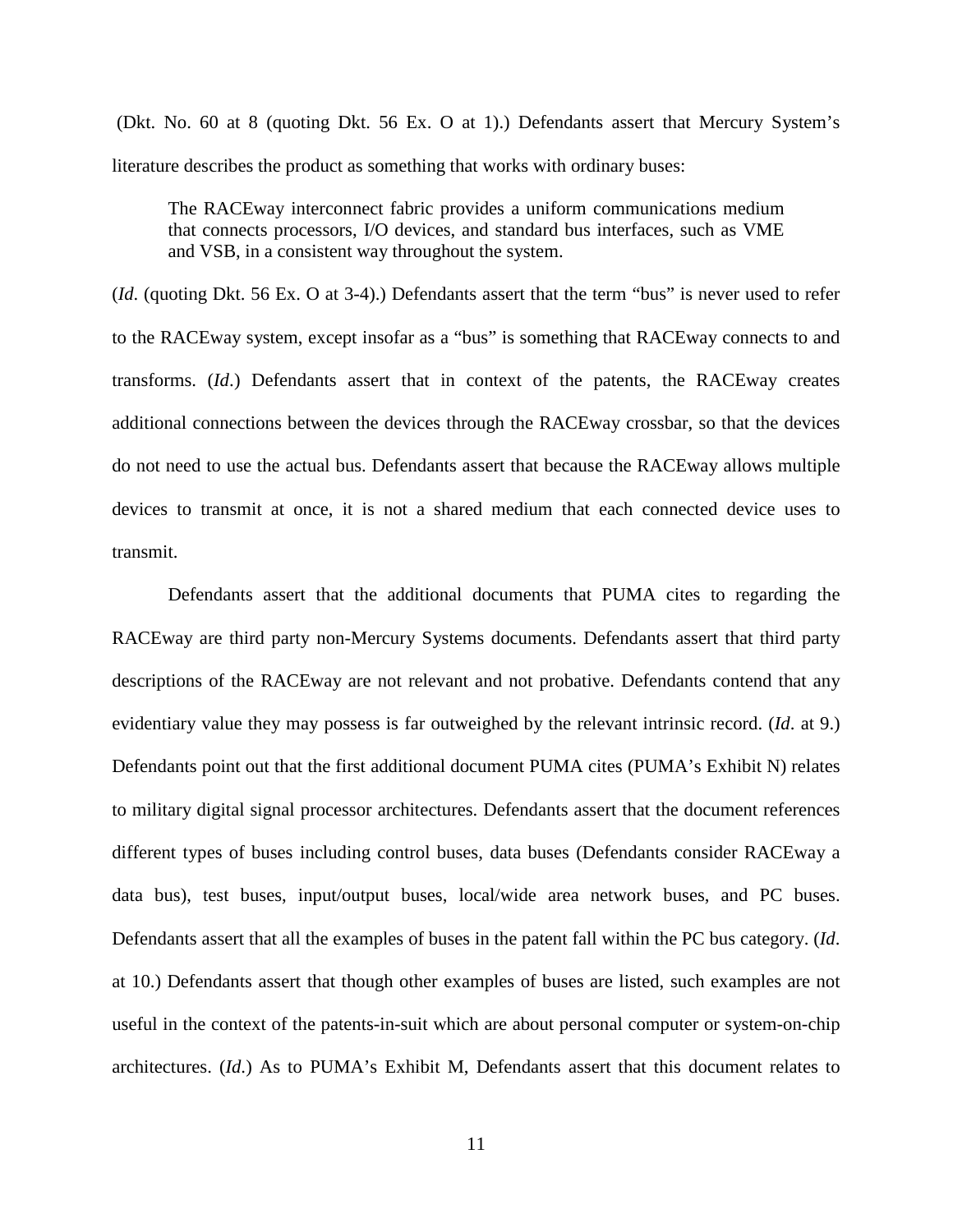military radar systems and on one page refers to Mercury RACEway Bus. (*Id*.) Defendants assert that the description is inaccurate. Further, Defendants assert the field (radars) is not relevant to the technology and audience of the patents-in-suit. (*Id*.)

As to PUMA's Exhibit X (which appears to use "fabric" interchangeably with "bus"), Defendants assert the document is not relevant. Defendants note that the document is dated 2011, and, thus, assert that it is not probative on the use of the term "bus" fifteen years earlier. Defendants further assert that the document contains no technical disclosure as to the meaning of the term "fabric." Defendants assert that "fabric" could mean a "bus" like those disclosed in the patent (one device at a time) or could mean a type of switched network of buses. Defendants contend that would not be a "bus" as used in the patent but rather a collection of multiple buses. (*Id*. at 11.) Finally, Defendants state that the removal of "direct" from Defendants' construction has rendered the arguments over "direct" moot. (*Id*.)

In reply, PUMA reiterates that split-transaction buses and the Mercury RACEway bus would be excluded by Defendants' construction. As to the split-transaction bus, PUMA asserts that Defendants admit that, in a split-transaction bus, while the request from one device "is being worked on, other devices can transmit on the bus." (Dkt. No. 64 at 2 (quoting Dkt. No. 60 at 6- 7).) PUMA asserts that Defendants' construction, thus, excludes split-transaction buses. PUMA state that Defendants attempt to avoid this problem by differentiating between requests and responses and by suggesting that a bus can handle only one of each type of transaction at a time. PUMA asserts that Defendants' construction does not reflect this distinction. PUMA notes that "request" and "response" transactions are not mentioned in the patents. (*Id*.) PUMA asserts this would create jury confusion.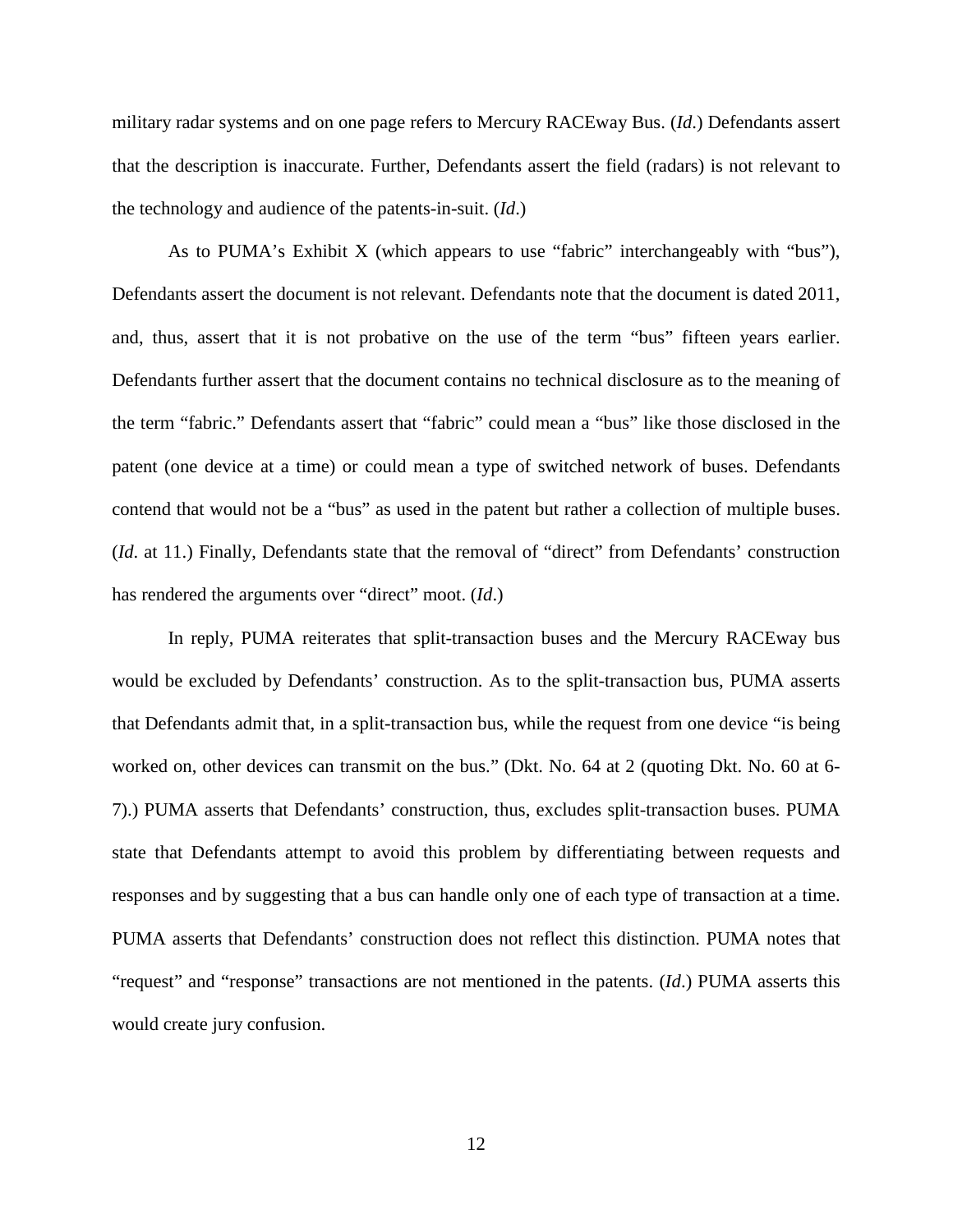PUMA contends that Defendants admit that their construction excludes the Mercury RACEway. (*See id*. ("PUMA is correct that the term 'bus' as used in the patents-in-suit would not read on Mercury RACEway.") (quoting Dkt. No. 60 at 7).) PUMA asserts that the patents use the term "bus" generally without disclaimer. PUMA asserts that, as a result, Defendants' attempt to carve out some buses from the construction should be rejected.

PUMA responds to Defendants' argument that the Mercury RACEway is not a bus. PUMA asserts that persons of ordinary skill in the art disagree with Defendants. PUMA asserts that the exhibits cited by PUMA repeatedly refer to the Mercury RACEway as a bus. (*Id*. (citing Dkt. No. 56 Ex. N at 203 and Ex. M at 31).) PUMA notes that Exhibit N states that "some currently available choices for a data bus" include "RACEway (Mercury Computer)." (Dkt. No. 56 Ex. N at 203.) PUMA also notes prior art that states "[t]he Mercury Raceway bus is an important part of the IFB architecture" and "[t]he P2 connector is also used to propagate the Raceway bus from board to board." (Dkt. No. 56 Ex. M at 31.) As to Defendants' quote from Exhibit O, PUMA asserts that it supports PUMA's position. PUMA asserts that the document states that the Mercury Interlink modules transform the topology from "a single transaction bus to a scalable real-time fabric." PUMA asserts that the document distinguishes between two types of buses: "single transaction buses" and "real-time fabrics." PUMA asserts that under Defendants' argument, the phrase "single transaction" would be entirely redundant because all buses under Defendants' construction would presumably be "single transaction" buses.

PUMA asserts that the Qualcomm technical documents that are central to this case refer to the fabric as a type of bus. (Dkt. No. 64 at 3 (noting that Dkt. 56 Ex. X at 67 states that there are "three buses that span the entire MSM device" and lists the "system fabric," "applications fabric" and "system fast peripheral bus.").) PUMA cautions that it has raised this evidence for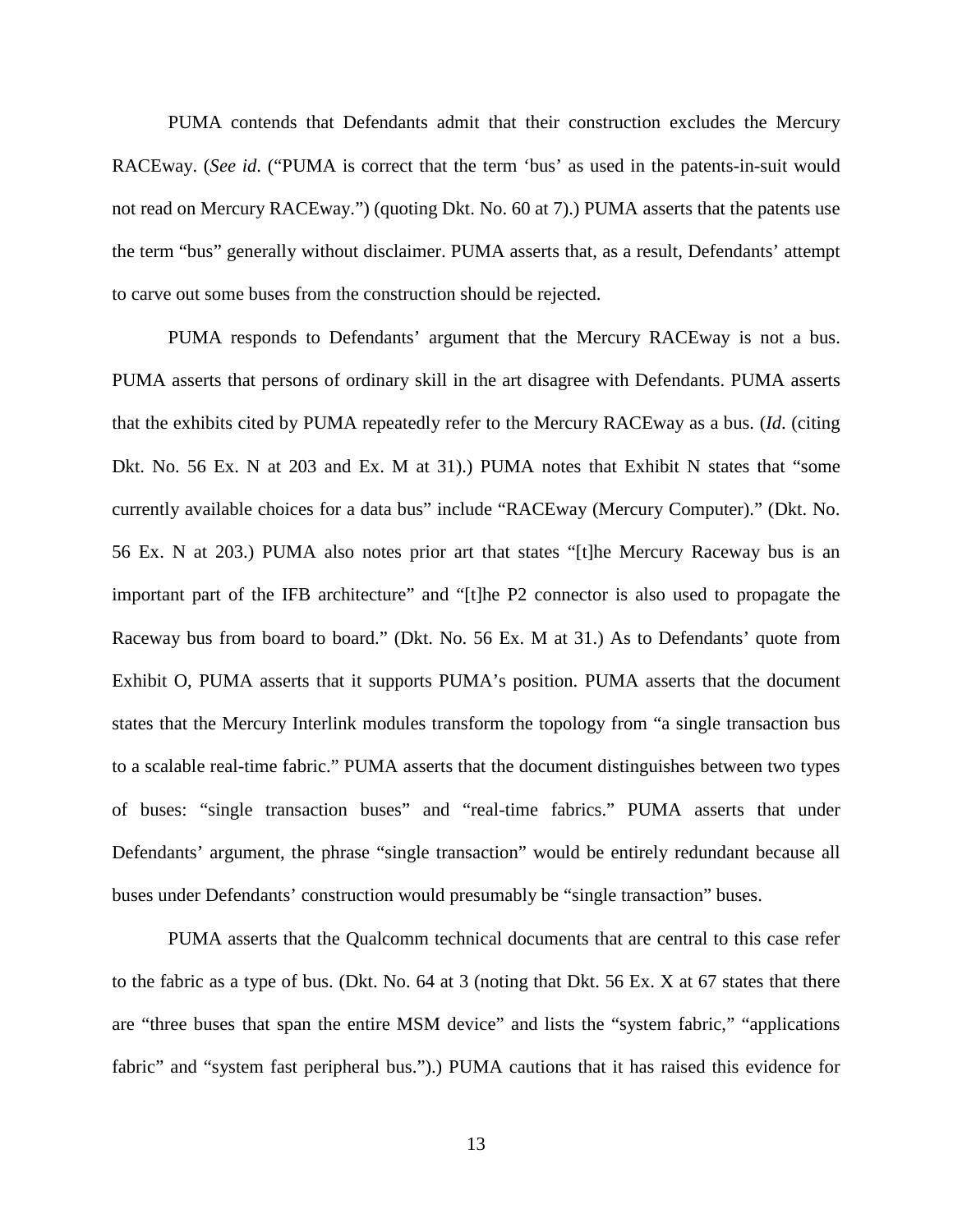the simple purpose of assuring the Court that persons of ordinary skill in the art have always understood the term "bus" to be broad and inclusive. PUMA asserts that based on the evidence associated with the Mercury RACEway bus and the Qualcomm fabrics, persons of skill in the art have not restricted the term "bus" in the manner urged by Defendants. (*Id*.)

At the oral hearing, Defendants acknowledged that the *Parthenon I* and *Parthenon II* constructions were technically correct but did not provide adequate jury guidance as to where one bus begins and another bus ends. (Dkt. No. 69 at 7 (hereinafter "Oral Hearing Tr.").) Defendants also asserted that "connected" vs. "coupled" was not a primary dispute as that dispute is better addressed with regard to the "coupled" claim term dispute. (*See id.* at 12.) Defendants also acknowledge that they rely on the expert testimony from the *Parthenon II* case and that the expert from the *Parthenon II* case never stated that a structure that could handle two or more devices at the same time was not a bus. (*Id.* at 15-17.) At the Oral Hearing, Defendants emphasized that any given wire can only transmit voltages from one device at any particular time. (*Id*. at 17.)

### **Analysis**

The analysis from *Parthenon I* and *Parthenon II* applies to the arguments raised by the parties. *Parthenon I* Order at 14-17; *Parthenon II* Order at 13-16. As to the phrase "one device at a time," Defendants are, in effect, seeking a negative limitation that bars multiple devices. The inclusion of a negative limitation within a claim construction generally requires support from the intrinsic evidence. *See Santarus, Inc. v. Par Pharms., Inc.*, 694 F.3d 1344, 1351 (Fed. Cir. 2012) ("Negative claim limitations are adequately supported when the specification describes a reason to exclude the relevant limitation."); *Omega Eng'g, Inc. v. Raytek Corp.*, 334 F.3d 1314, 1322-23 (Fed. Cir. 2003) (declining to add a negative limitation when there was no "express disclaimer or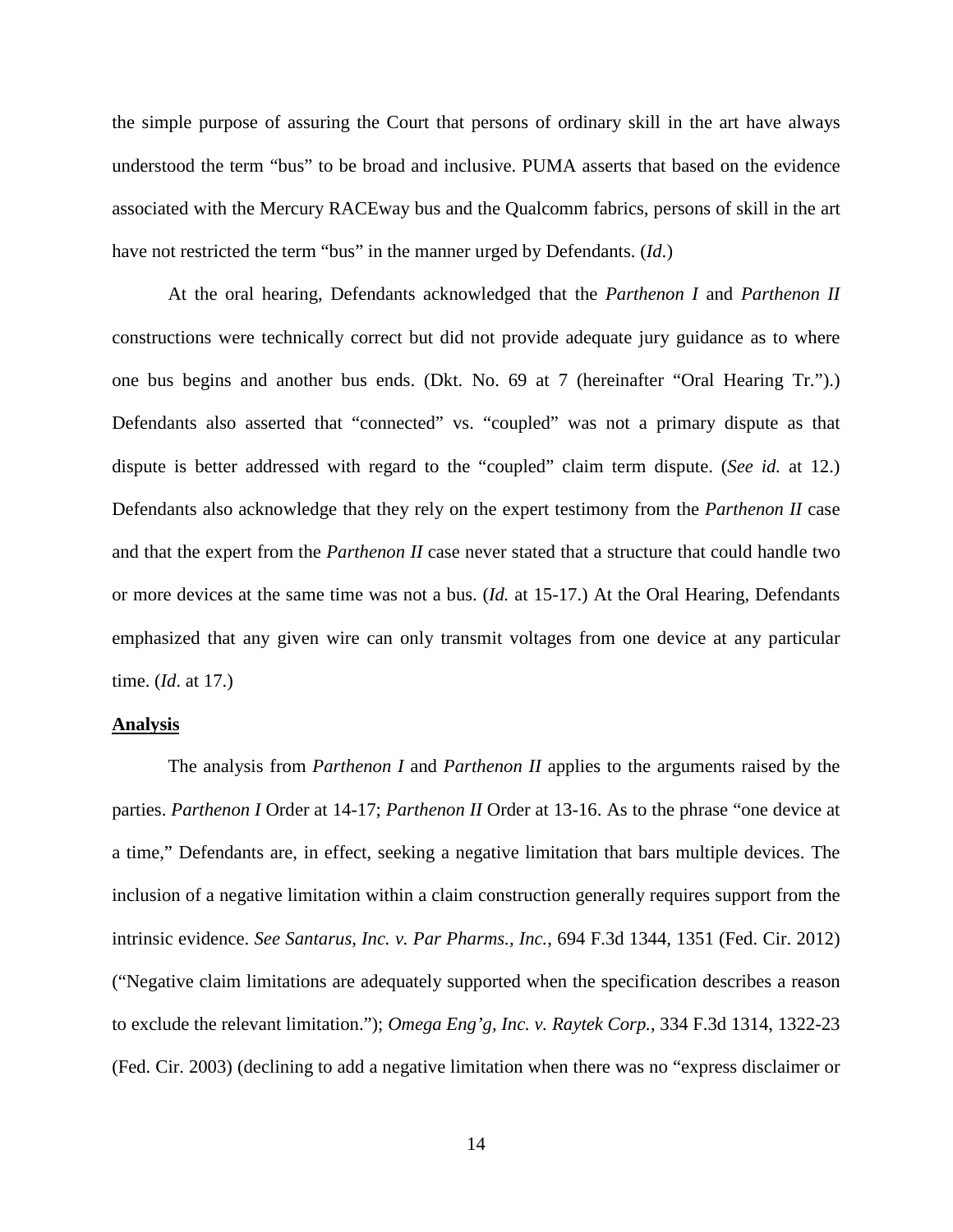independent lexicography in the written description that would justify adding that negative limitation"). As to the intrinsic evidence, Defendants only cite to an embodiment. Defendants do not cite to any disclaimer or disavowal. Even if only a single embodiment exists, the preferred embodiment is not required to be read into the claims. *See Arlington Indus., Inc. v. Bridgeport Fittings, Inc.,* 632 F.3d 1246, 1254 (Fed. Cir. 2011) ("Even where a patent describes only a single embodiment, claims will not be read restrictively unless the patentee has demonstrated a clear intention to limit the claim scope using words or expressions of manifest exclusion or restriction.") (internal citations omitted). Moreover, Defendants' construction, in essence, reads the arbiter concept into the "bus" term. However, as described in the patents, the arbiter is a separate structure that has a separate function. '459 Patent Figure 7, 12:49-13:36; '789 Patent Figure 2, 4:4-11, 9:42-57. The fact that the specification discloses a separate arbiter and arbitration function shows that the structure and function are not inherent in the term "bus." As PUMA points out, the claims also confirm that the arbiter function is not inherently part of the claimed bus. Some claims recite the arbiter and arbitration limitaions and some claims do not. *See*, *e.g.,* '789 Patent Claims 15 and 19. The intrinsic record does not teach that buses that allow multiple devices to access at the same time are excluded from the term "bus."

Most of the parties' briefing and oral argument focuses on whether the extrinsic evidence established that "bus," at the time of the invention, was thought of by those skilled in the art to require a "one device at a time" limitation. On balance, the Court finds that the extrinsic evidence does not support including a negative limitation on the term "bus."

First, the Court notes that Defendants arguments mix concepts that relate to two distinct structures: a single wire and a bus. None of the parties appears to dispute that a single wire a can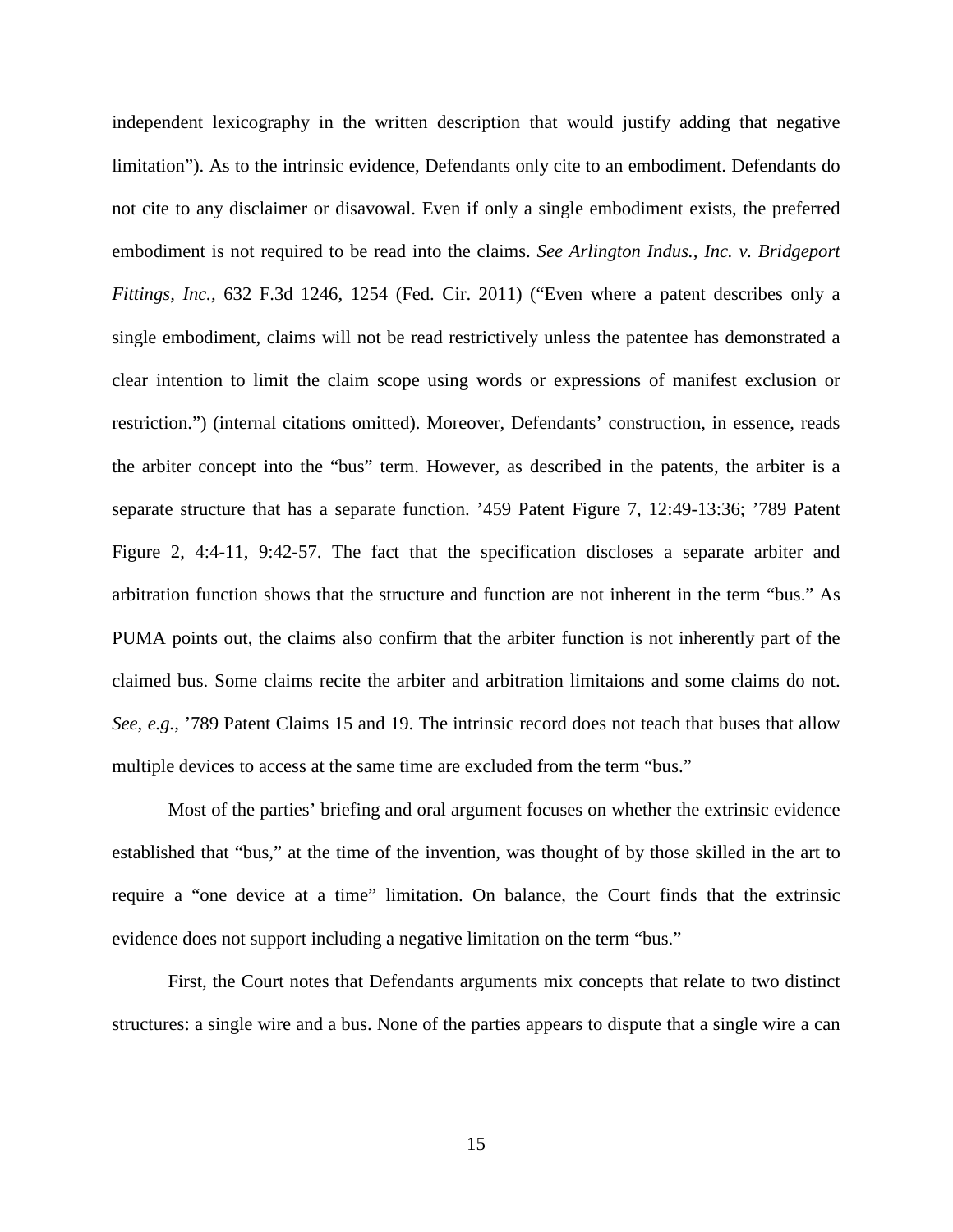transmit information for only one device at a time. However, "bus" contains a collection of wires, not just a single wire.

As for Defendants' reliance upon the expert declaration of Dr. Stone from *Parthenon II*, it is telling that Dr. Stone does not affirmatively state that a bus cannot carry information from more than one device at a time. *See Parthenon II* Dkt. No. 86-1 at 10-16. Defendants acknowledged this issue with Dr. Stone's testimony at the oral hearing. (Oral Hearing Tr. at 15- 17.) Indeed, the Court notes that Dr. Stone's testimony was likely directed to a signal line and not to a "bus":

36. A wire or "signal line," can carry only one symbol at any one time because a wire is only at one voltage level or carries only one current at any given time.

37. Because a wire can carry only one symbol at any one time, a "bus" composed of one or more wires can carry only one bus transaction at any one time over the wires. This concept . . . .

*Parthenon II* Dkt. No. 86-1 at 11. The declaration does not state that any multi-line structure that carries information from more than one device cannot be a "bus."

With respect to Defendants claim that a split-transaction bus still transfers information "one device at a time," it is clear that Defendants acknowledge that a split-transaction bus provides for overlapping transactions. (Dkt. No. 60 at 6-7.) PUMA asserts that in the splittransaction process both devices use the bus at the same time (i.e., two operations are being performed concurrently). Defendants assert that only one device uses the bus at a time because at any particular time only data from one device is on the signal lines. The question reduces to whether "one device at a time" should be construed to mean the usage of the bus in an "operation" timeframe or a particular instance in time on one wire. Defendants' construction creates ambiguity that could be interpreted to exclude split-transaction buses.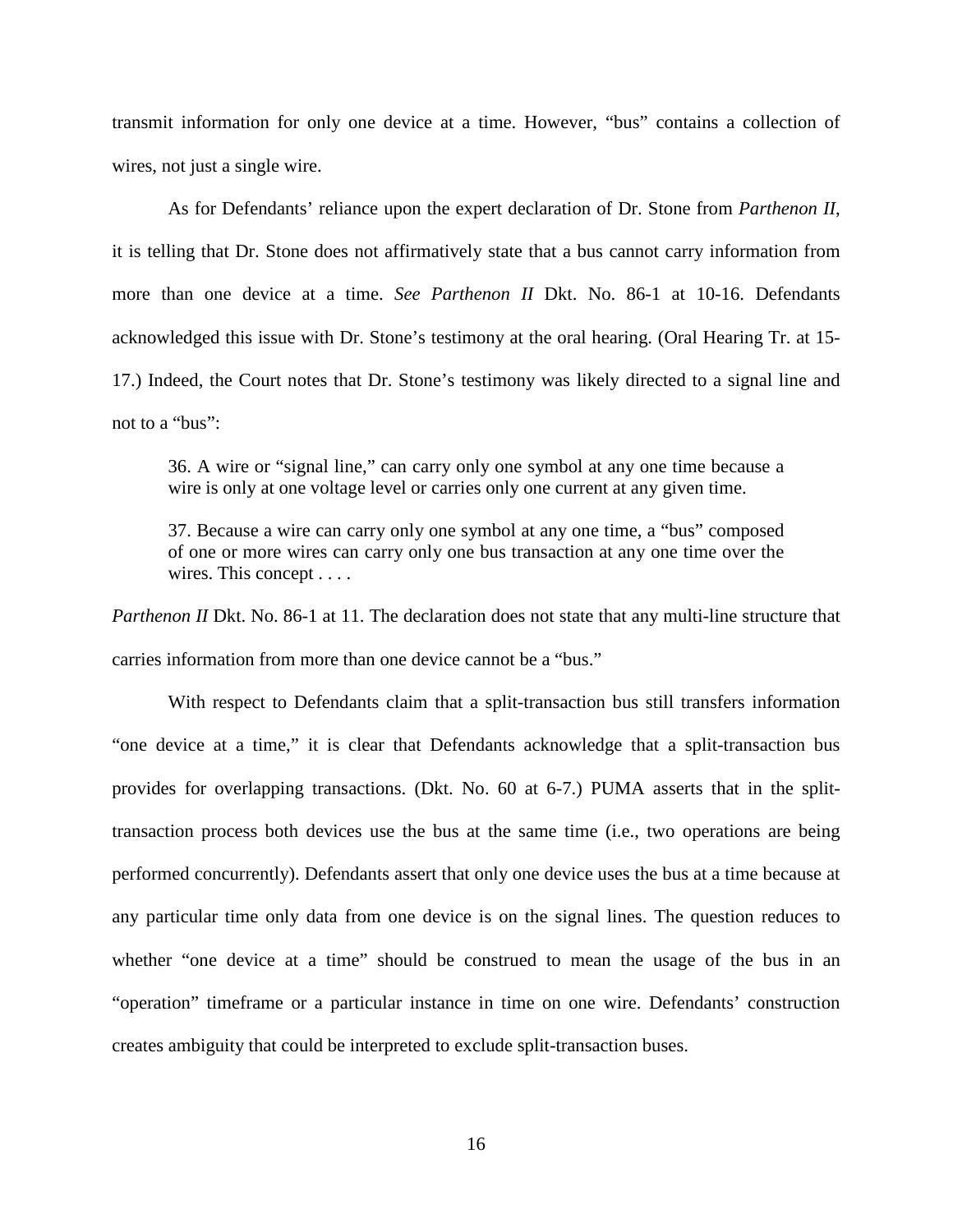As to the Mercury RACEway, the weight of the evidence shows that those skilled in the art called the Mercury RACEway a bus. (Dkt. No. 56 Ex. N at 203 and Ex. M at 31.) Mercury's own statements show that the term "bus" does not always mean "one device at a time" as Mercury referred to certain buses as "a single transaction bus" implying that "bus" itself is not limited to "one device at a time." (*See* Dkt. No. 56 Ex. O at 1.) Defendants' agreed that the Mercury RACEway operated with more than one device at a time and that their construction would exclude the Mercury RACEway. (Dkt. No. 60 at 7.) Balancing the competing extrinsic evidence, the Court finds that the extrinsic evidence does not support the exclusion sought by Defendants.

Finally, the Court notes that at the Oral Hearing, a question arose as to whether Defendants' construction would exclude aspects of the PCI and ISA buses, the buses disclosed as the preferred embodiments in the Asserted Patents. Though not explicitly mentioned in the specification, Defendants acknowledged that clocks transmit clock information on the PCI and ISA buses, while other devices transmit other information at the same time on the bus. (Oral Hearing Tr. at 19.) Thus, Defendants' construction could be interpreted to exclude the buses disclosed in the specification. '789 Patent Figures 3-4, 8:38-62, 9:5-41. A construction that excludes the preferred embodiment "is rarely, if ever, correct." *Accent Packaging, Inc. v. Leggett & Platt, Inc.*, 707 F.3d 1318, 1326 (Fed. Cir. 2013).

**The Court construes "bus" to mean "a signal line or a set of associated signal lines to which a number of devices are coupled and over which information may be transferred between them."**

#### **2. "memory bus" ('164 Patent claims 1, 6, 7)**

| $^{\mathsf{T}}\mathbf{M}$ ,<br>PI<br>Construction<br>$\sim$ | <b>Defendants' Construction</b> |
|-------------------------------------------------------------|---------------------------------|
|                                                             |                                 |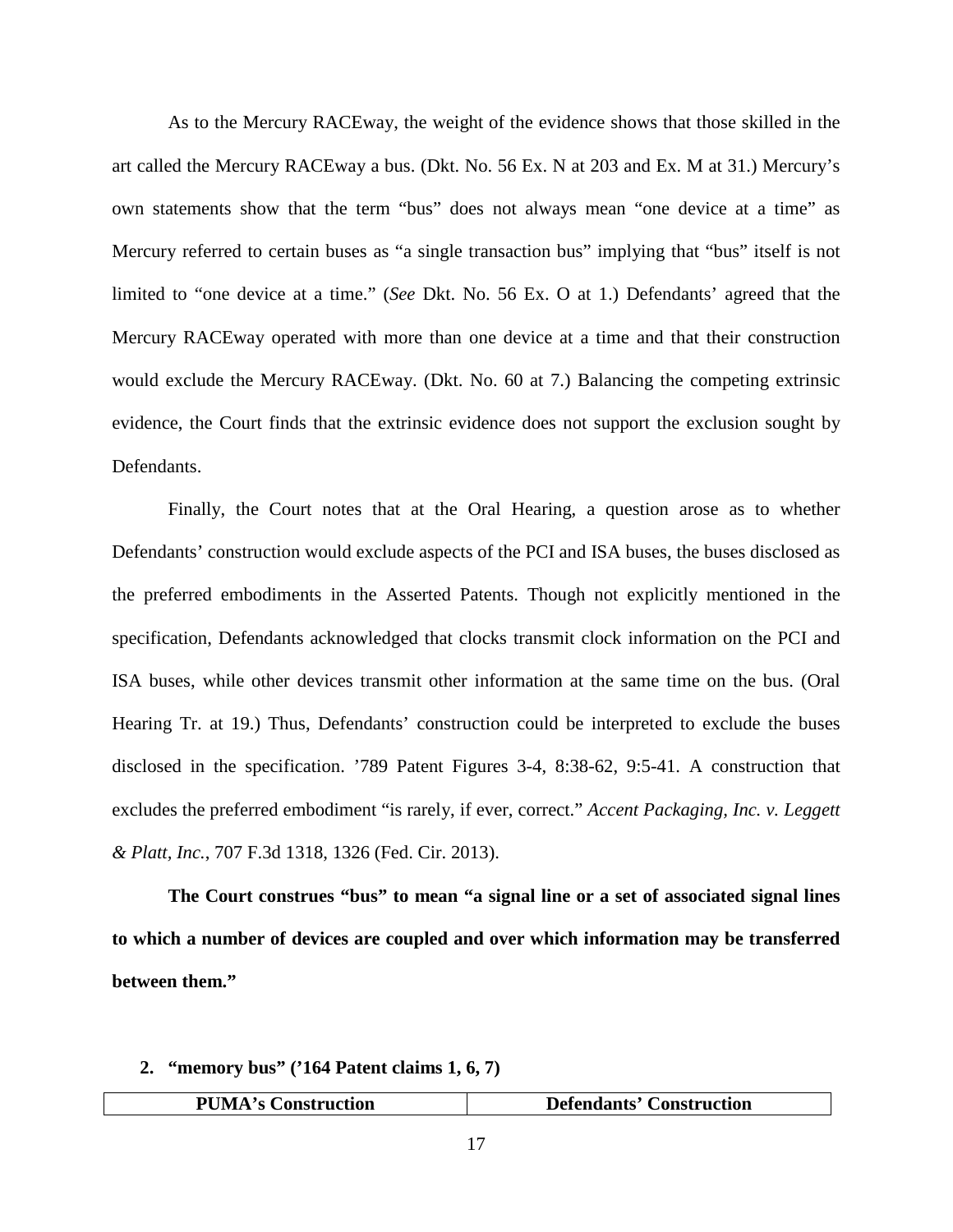| No construction necessary.                    | "bus that connects directly with a memory" |
|-----------------------------------------------|--------------------------------------------|
|                                               |                                            |
| Alternatively:                                |                                            |
| "a signal line or a set of associated signal" |                                            |
| lines to which a number of devices, including |                                            |
| a memory, are coupled and over which          |                                            |
| information may be transferred"               |                                            |

The primary issue in dispute between the parties is whether a memory bus requires a direct connection.

#### **Positions of the Parties**

PUMA asserts that a person skilled in the art would understand that a memory bus is a bus that is coupled to a memory. (Dkt. No. 56 at 9.) PUMA asserts that Defendants' use of "connects directly" would read out common buses that include intervening components or interfaces, such as the MBus. PUMA claims that nothing in the specification suggests that the patentee intended to restrict the generic term "memory bus" in such a narrow fashion. (Dkt. No. 78 at 9.)

Defendants incorporate by reference the arguments raised by the defendants in *Parthenon II*. (Dkt. No. 60 at 11-12.) Defendants summarize the *Parthenon II* arguments that they have adopted as follows:

- A construction requiring a "direct connection" between a bus and a memory is supported by the intrinsic record, including the figures in the specification.
- PUMA's proposed construction is overly broad because under it, any bus is a memory bus.

(*Id*. at 12.)

Defendants assert that the parties' fundamental disagreement here is on the degree or relevance of the connection. (*Id*.). Defendants object to the use of "indirectly." Defendants assert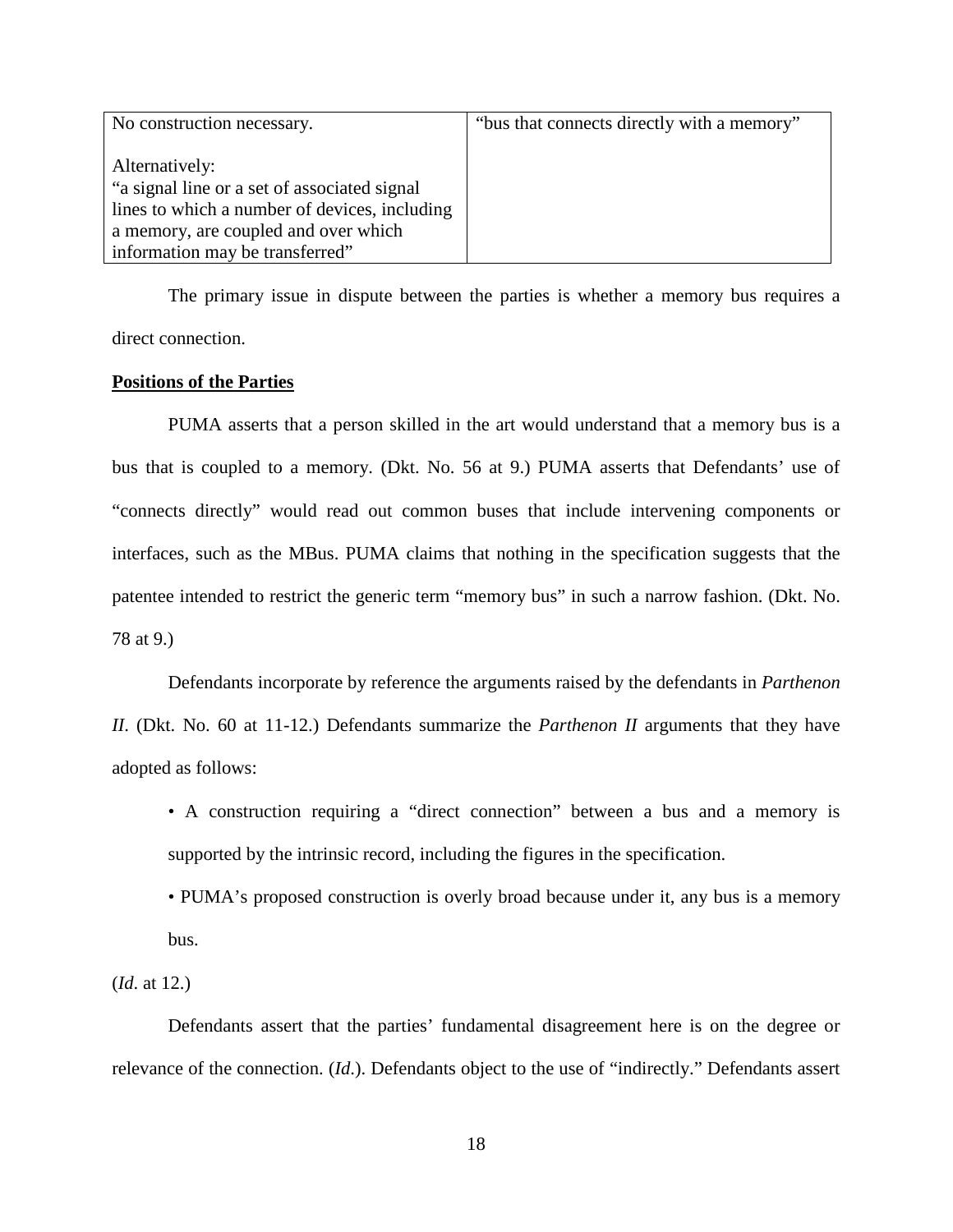that every device in a computer is either directly or indirectly connected. Defendants assert that PUMA's construction, thus, reads out the term "memory" and destroys the differentiation between "bus" and "memory bus." (*Id*.) Defendants assert that no person of ordinary skill in the art would believe that every bus in a computer system is a memory bus.

Defendants assert that the only objection PUMA has identified with regard to Defendants' construction is that a tri-state buffer would prevent a memory from being "directly" connected to a bus (the MBus approach). (*Id*. at 13.) Defendants assert that a tri-state buffer merely connects or disconnects one device from another. Defendants assert that at times the devices are connected and transmitting, and at other times the devices are disconnected and not transmitting. Defendants assert that this conforms to Dr. Stone's expert testimony:

[Y]ou have a clock cycle or you have a time, a period, when the drivers to the bus are in tri-state mode. That means they're physical disconnected, there's no electrical connection. Actually, it's through a transistor that's open. Then you connect them to the bus by closing that transistor, closing a switched. So whatever you're driving will be passed to the bus. When it says active high or active low, that means that you're putting a zero or a one on the bus. When you're done driving and you reach the time that you're at the end of that clock period, you go back to tri-state, which means you disconnect the driver from the bus.

(Dkt. No. 56 Ex. Q, at 41-42.) Defendants assert that the tri-state buffer periodically connects the memory to the bus and thus, the buffer does not exclude such arrangements from being "directly" connected. Rather, sometimes the device is connected (and meets the limitation) and sometimes it is not connected (and does not meet the limitation). Defendants assert that "sometimes a limitation would not be met" is not a reasoned objection to a proposed construction. (Dkt. No. 60 at 14.)

In reply, PUMA asserts that Defendants have falsely suggested that PUMA is arguing that every bus in a computer is a "memory bus." PUMA asserts that if a bus is not used to send data to and from the memory, it would logically not be a memory bus. (Dkt. 64 at 4.) PUMA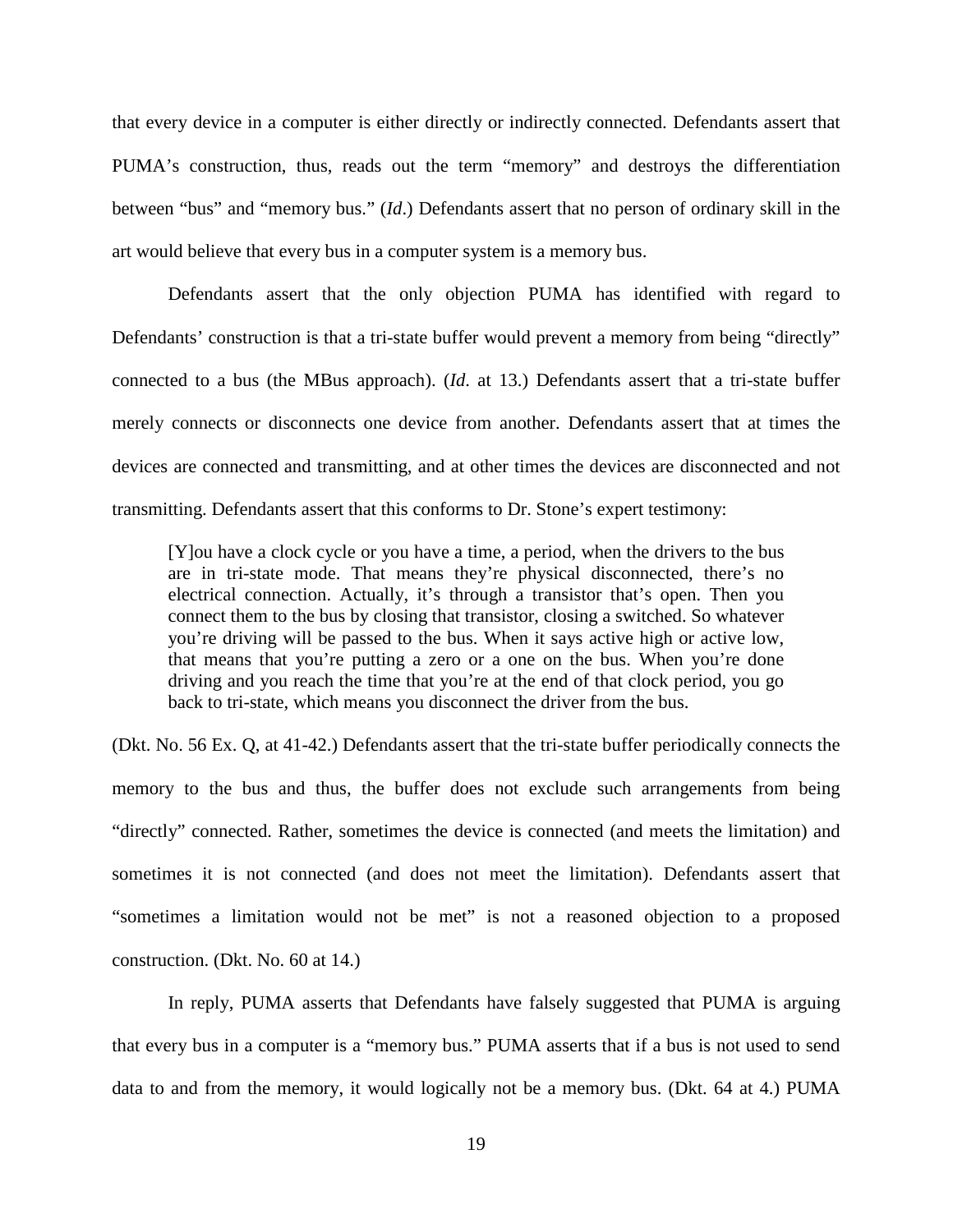contends that Defendants' position that an intervening switch or interface renders a bus used to send data to a memory not a "memory bus" is improper. (*Id*.)

### **Analysis**

The dispute regarding "directly" connected raises issues that were previously raised as to the terms "bus" and "coupled." The Court relies on its reasoning for those terms and finds that a "direct" connection is not required. The Court rejects Defendants argument that its proposed construction does not exclude an "MBus"-like bus with switches and interfaces. Defendants' proposed construction suggests that an "MBus"-like bus that "directly" connects to a memory would not be a "memory bus" until it is in-use and transmitting data. However, the nature of a bus structure should not change based on whether the system that contains the bus is active and in-use. Furthermore, even when the bus is active, interfaces and switches will serve as intervening structures through which the bus may be accessed. Therefore, a construction that uses the word "coupled" more properly describes the relationship between the "bus" and the memory because a construction that allows only a "direct" connection could be interpreted as excluding interfaces and switches. As to the general style of the construction, the Court finds that Defendants' approach is clearer.

**The Court construes "memory bus" to mean "bus [as construed] that is coupled with memory."** 

## **3. "in real time" ('789 Patent claims 1, 13, 15, 28; '315 Patent claim 1 and '164 Patent claims 1, 6)**

| <b>PUMA's Construction</b>                  | <b>Defendants' Construction</b> |
|---------------------------------------------|---------------------------------|
| "fast enough to keep up with an input data" | Indefinite                      |
| stream"                                     |                                 |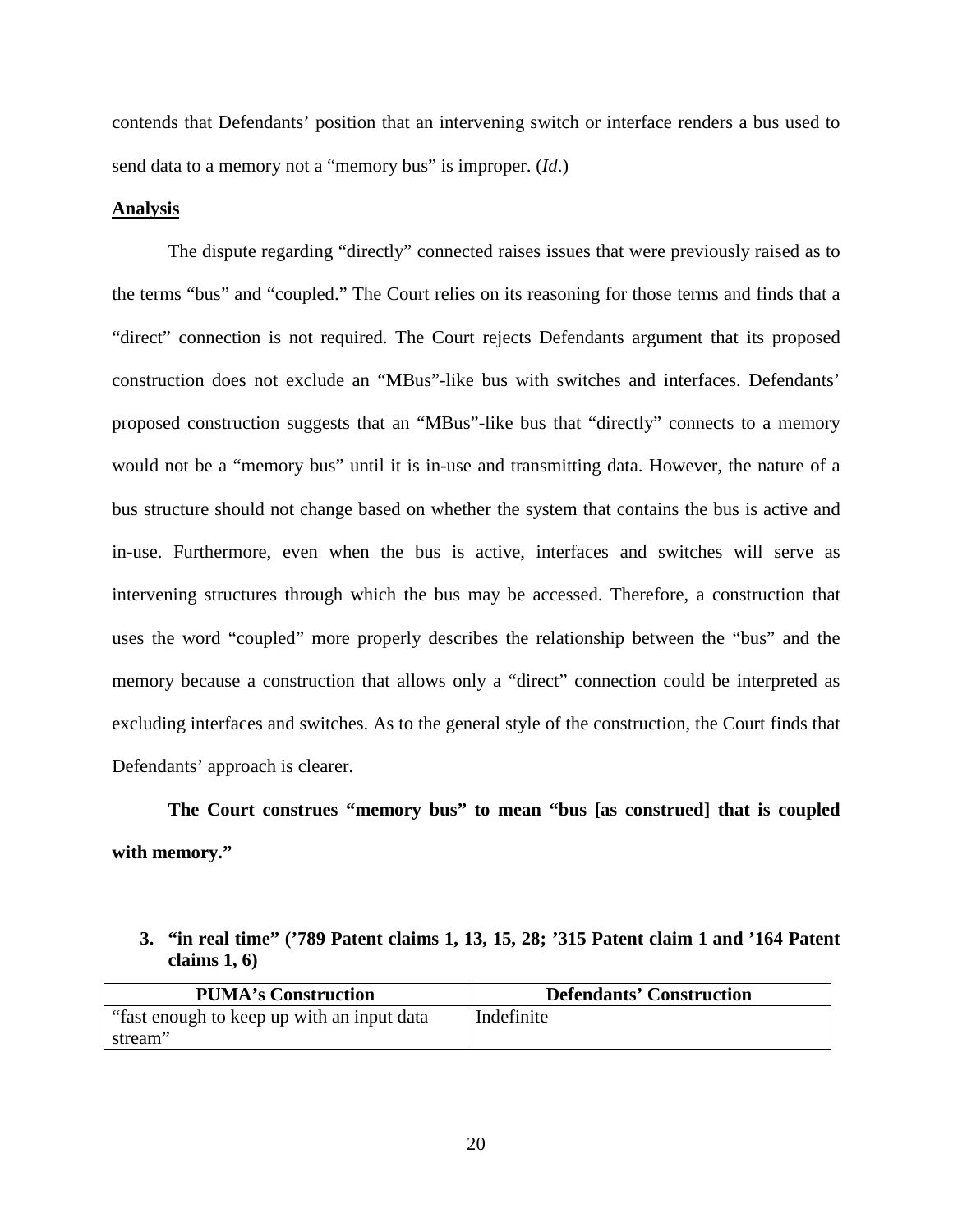The fundamental dispute between the parties relates to the question of whether certain prosecution history statements limit "real time" to a bus latency concept which would conflict with the specification and render the term indefinite.

### **Positions of the Parties**

PUMA notes that, in *STMicroelectronics*, the Court construed "real time" to mean "processing fast enough to keep up with an input data stream." *STMicroelectronics*, 327 F. Supp. 2d at 693, 710. PUMA asserts that this construction comports with the intrinsic and extrinsic evidence.

PUMA asserts that the patent specification states that "[i]f the decoder does not operate in real time the decoded movie would stop periodically between images until the decoder can get access to the memory." '789 Patent 3:21-24. Elsewhere, the specification similarly states:

A goal is to have the decoder/encoder 45 operate in real time without dropping so many frames that it becomes noticeable to the human viewer of the movie. To operate in real time the decoder/encoder 45 should decoder [sic] and/or encode images fast enough so that any delay in decoding and/or encoding cannot be detected by a human viewer. This means that the decoder/encoder 45 has a required bandwidth that allows the decoder/encoder 45 to operate fast enough to decode the entire image in the time between screen refreshes, which is typically 1/30 of a second, with the human viewer not being able to detect any delay in the decoding and/or encoding.

*Id*. at 6:41-52. PUMA also cites to an IEEE dictionary and to *STMicroelectronics* in which the Court said: "The relevant dictionary definition indicates that real time concerns the processor's ability to 'keep up with' the data input." (Dkt. No. 56 at 10 (quoting *STMicroelectronics*, 327 F. Supp. 2d at 693).)

PUMA asserts that Defendants' proposed construction should be rejected for the reasons that PUMA argued in *Parthenon I* and *Parthenon II* which is that Defendants have misread the prosecution history. PUMA asserts that in the prosecution, PUMA did not distinguish Gulick on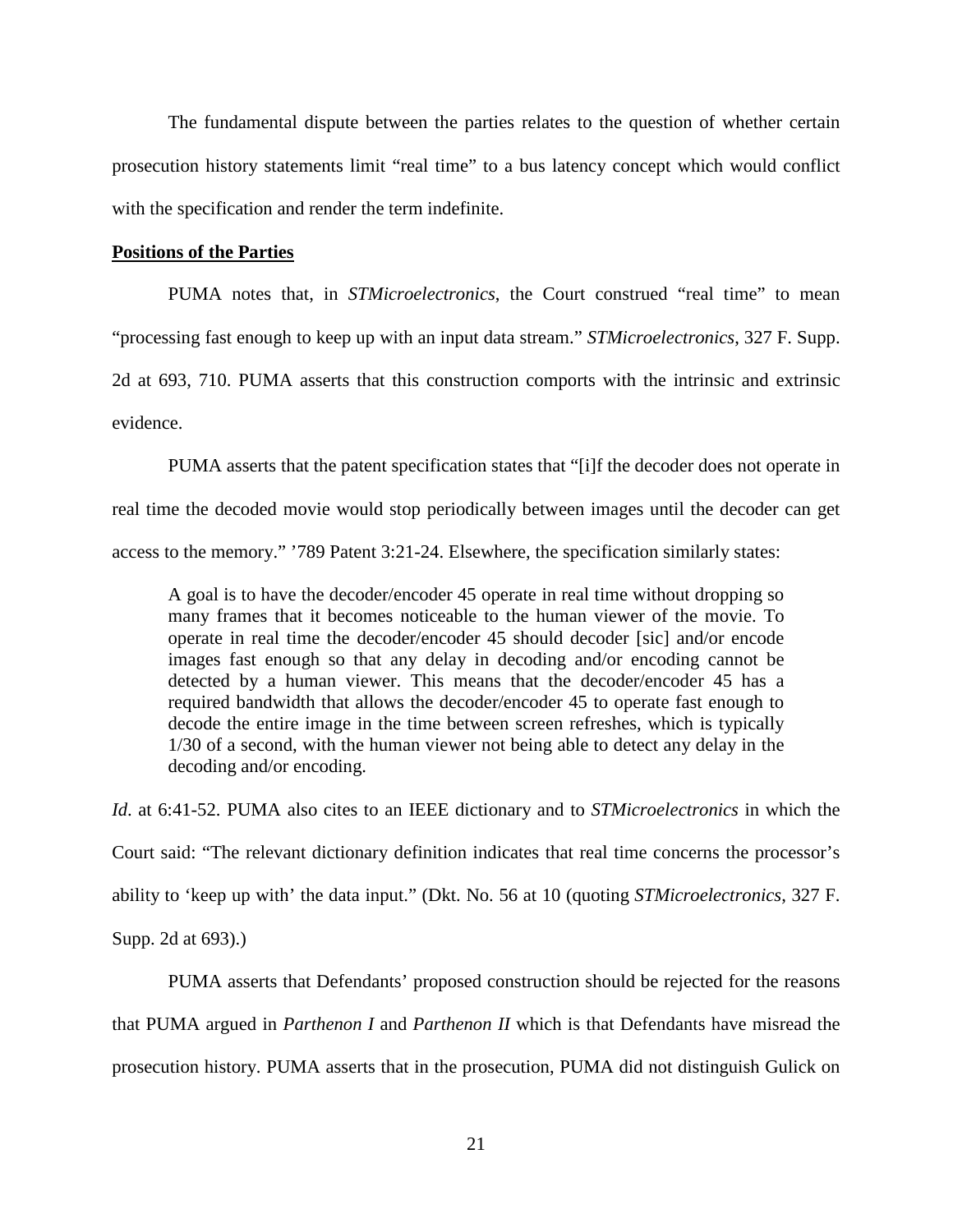the basis of using a PCI bus and did not distinguish Gulick by narrowing the ordinary meaning of "real time." Rather, PUMA asserts that the Applicants distinguished Gulick on the basis that its PCI bus was insufficient for real time performance. (Dkt. No. 56 at 10-11 (citing Dkt. No. 56 Ex. J (Mangione-Smith Decl.) at ¶25-27).) PUMA emphasizes that Figure 1 of Gulick shows that the Gulick PCI bus was used in addition to a "real time" bus. PUMA asserts that Gulick represents that its PCI bus was not sufficient to guarantee real time performance. (*Id*. at 11.) PUMA points to Figure 1 of Gulick as illustrative:



(Dkt. No. 56 at 11 (color coding added).) PUMA notes that Gulick included a real time bus 130 and a PCI bus 120. PUMA asserts that Gulick itself represented that its PCI bus was insufficient to guarantee real time performance. PUMA contends that it was the Gulick reference which raised the issue of latency in the context of the specific system of Gulick. PUMA asserts that the Applicants did not generally characterize "PCI bus" in the prosecution but characterized its specific use in Gulick. (*Id*. at 11-12.) PUMA asserts the representation in Gulick that its PCI bus was not a real time bus did not have anything to do with the parameters of PCI buses in general.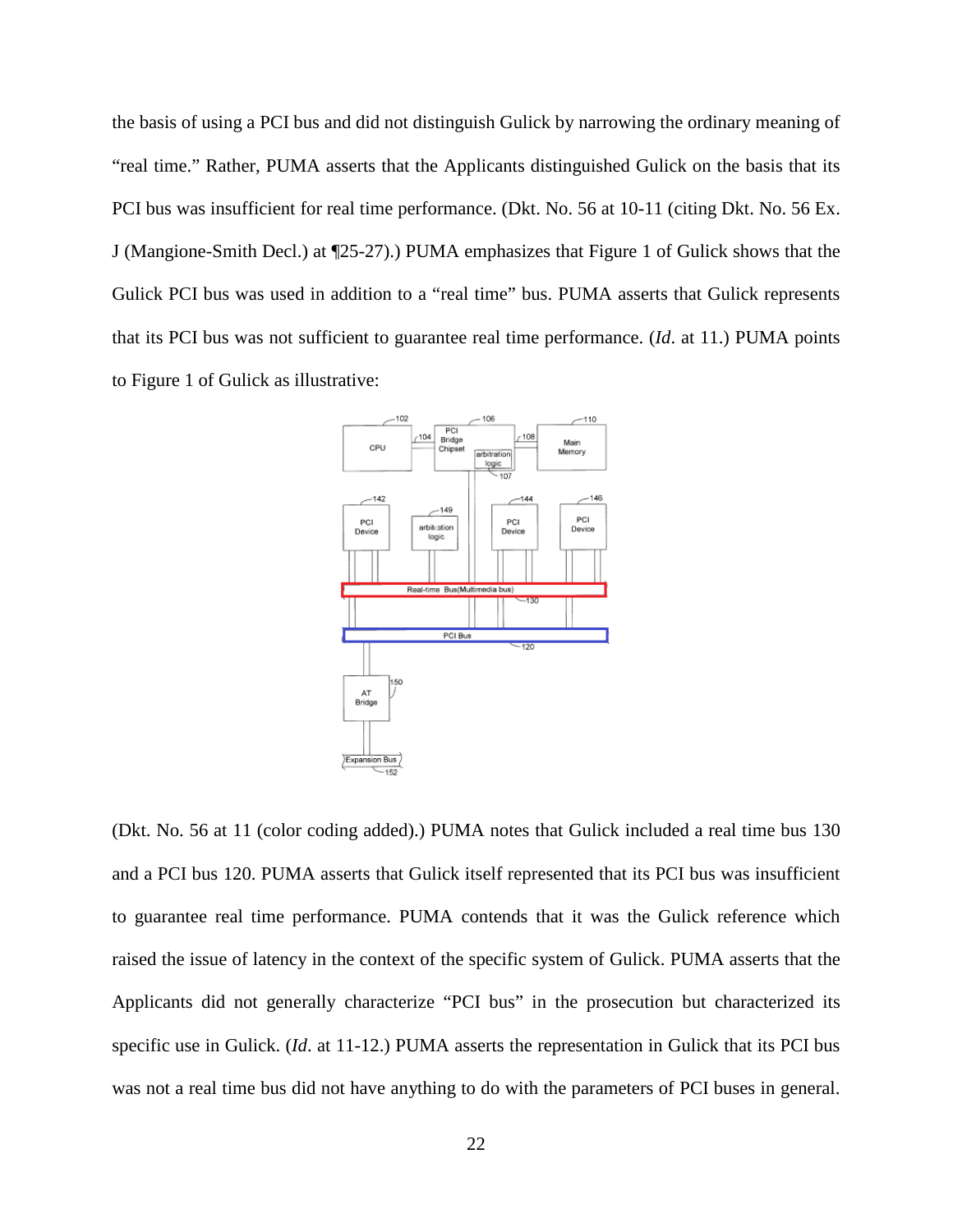Rather, PUMA contends that the representation shows that in the specific context of Gulick the PCI bus was not a real time bus. (*Id*. at 12.)

Defendants incorporate by reference the arguments of the defendants from *Parthenon II*. (Dkt. No. 60 at 14.) Defendants explicitly do not, however, adopt the alternative construction proposed by the defendants in *Parthenon II*. (*Id*.) Defendants summarize the *Parthenon II* arguments that it adopted as follows:

• The intrinsic evidence is inconsistent as to the meaning of "real time."

• The specification indicates that the PCI bus is a real time bus.

• The prosecution history distinguishes the invention over the PCI bus when cited in a rejection, because the PCI bus is not a real time.

• The patent's notice function is not served, because a person of ordinary skill in the art, reading the specification and claims, receives conflicting information and has no way to know whether a PCI bus does or does not meet the "real time" limitation in the claims.

(*Id*.)

In reply, PUMA asserts that Defendants' arguments should be rejected for the same reasons that PUMA articulated in *Parthenon II*. PUMA asserts that the *Parthenon II* defendants main complaint focused on the impact of latency. (Dkt. No. 64 at 5.) PUMA asserts that "fast enough to keep up with an input data stream" already subsumes concepts like bandwidth, latency, and any other issue that would negatively impact the amount of data that can be transmitted. (*Id*.) PUMA also asserts that the *Parthenon II* defendants misread the prosecution history. PUMA asserts that the patentees did not distinguish Gulick by narrowing the ordinary meaning of "real time." Rather, PUMA asserts that Gulick was distinguished on the grounds that the PCI bus—as used in the specific context of Gulick—was insufficient for real time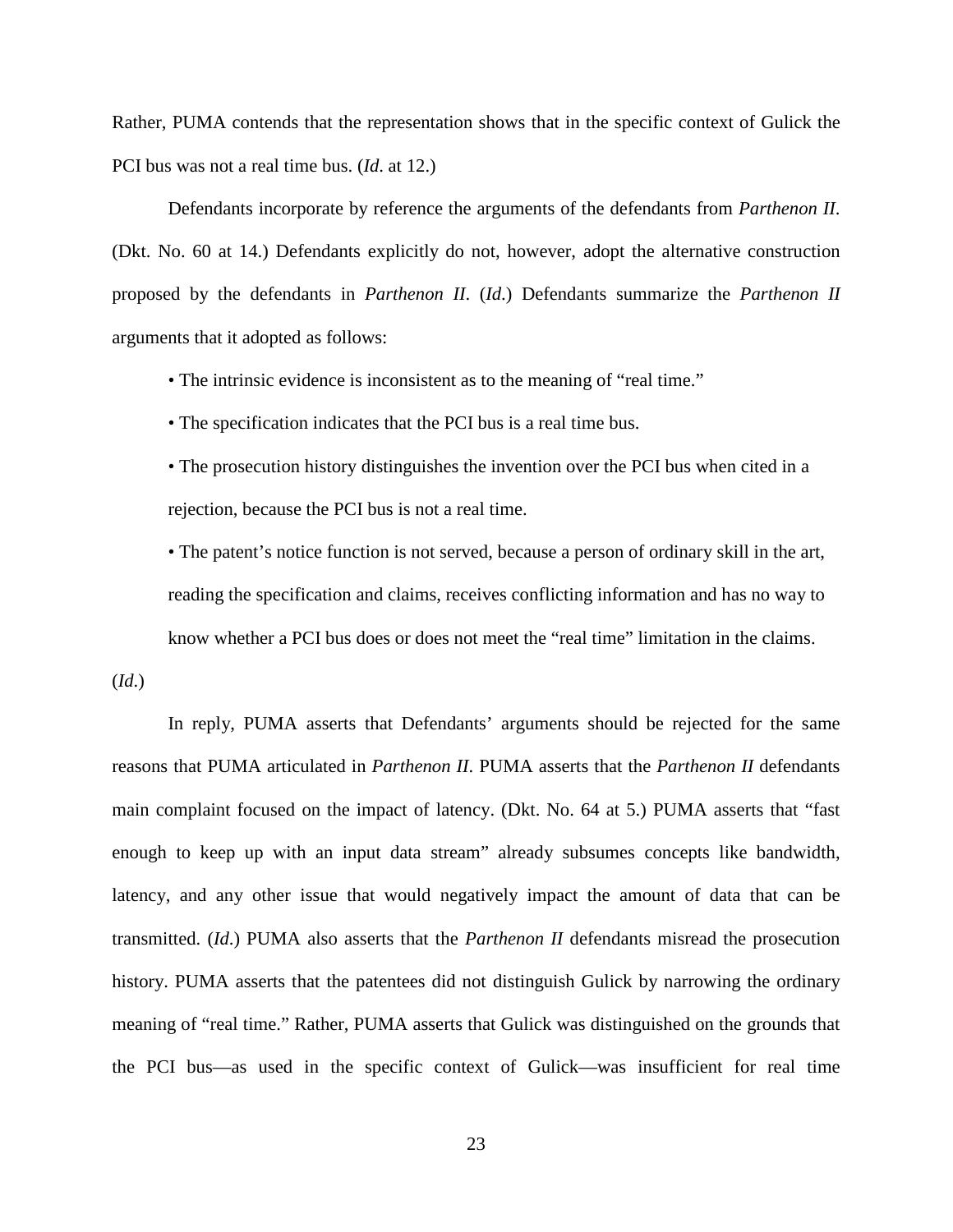performance. (*Id*. at 5-6 (noting Figure 1 of Gulick includes both a PCI bus and real time bus).) The parties did not provide additional argument at the oral hearing.

### **Analysis**

The issues and arguments presented to the Court for "real time" are the same as presented

by the parties in *Parthenon II* for this term. *Parthenon II* Order at 18-25. The Court's analysis in

*Parthenon II* is applicable here and provides the basis for the Court's construction. *Id*.

**The Court construes "real time" to mean "fast enough to keep up with an input data stream."**

### **4. "fast bus" ('368 Patent claim 7 and '045 Patent claim 4)**

| <b>PUMA's Construction</b>                     | <b>Defendants' Construction</b>               |
|------------------------------------------------|-----------------------------------------------|
| "bus with a bandwidth equal to or greater than | "bus with a bandwidth greater than the        |
| the required bandwidth to operate in real      | bandwidth required for the decoder to operate |
| time"                                          | in real time"                                 |
|                                                |                                               |
|                                                |                                               |

The parties dispute whether the bandwidth is limited to "greater than" or includes "bandwidth equal to or greater than."

### **Positions of the Parties**

PUMA asserts that two passages in the specification are definitional: "a fast bus 70 is any bus whose bandwidth is equal to or greater than the required bandwidth" ('459 Patent 8:1-2) and "two devices are coupled to the memory through a fast bus having a bandwidth of at least the minimum bandwidth needed for the video and/or audio decompression and/or compression device to operate in real time" ('459 Patent 4:59-62.) PUMA asserts that Defendants' construction is similar to PUMA's but eliminates the "equal to" language from the patentee's definition. (Dkt. No. 56 at 13.) PUMA asserts that if a fast bus has "at least the minimum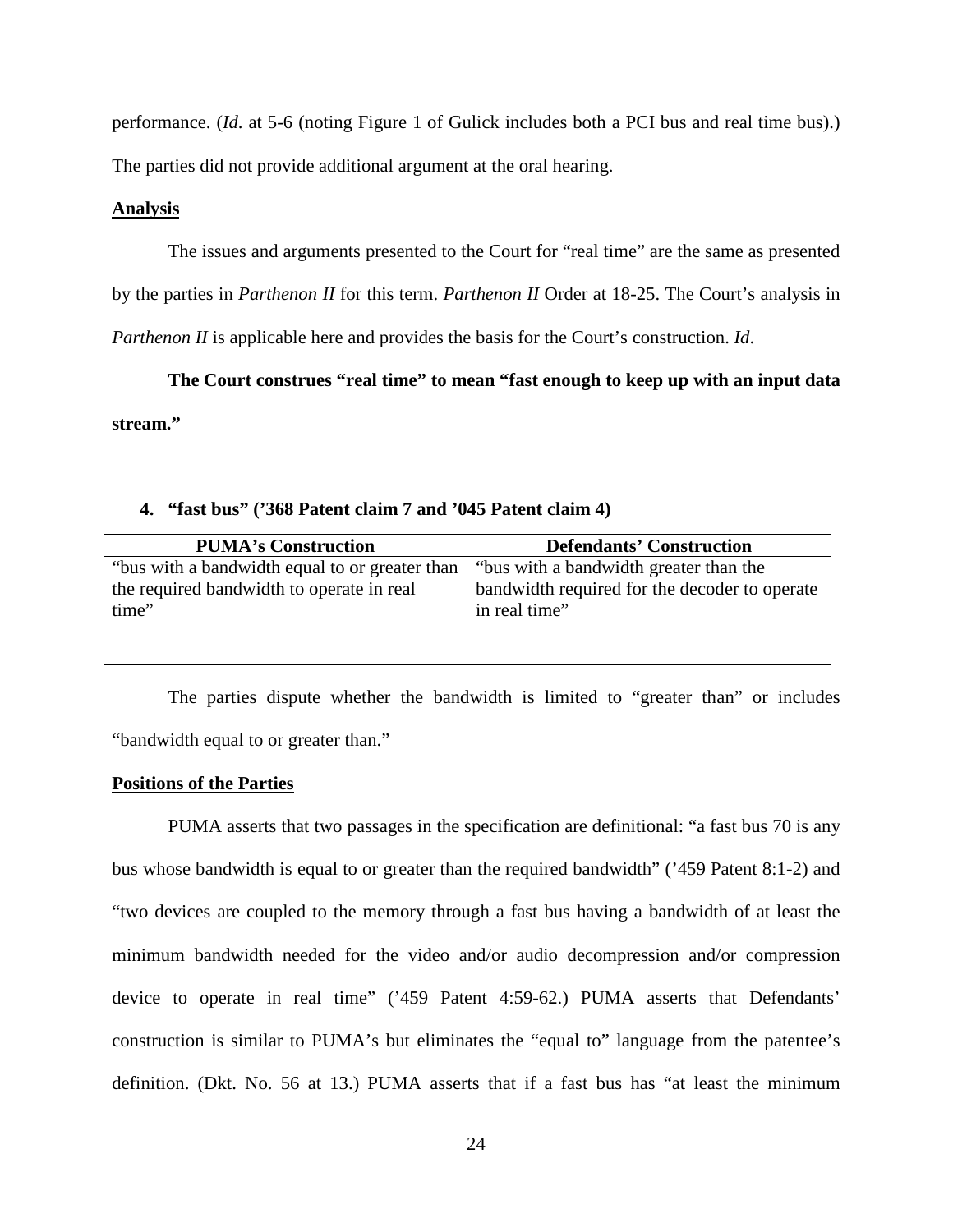bandwidth" then, as a matter of logic, it has a bandwidth equal to or greater than the requirement.

(*Id*.)

Defendants incorporate by reference the arguments of the defendants from *Parthenon I*.

(Dkt. No. 60 at 15.) The parties did not provide additional argument at the oral hearing.

## **Analysis**

The issues and arguments presented to the Court for "fast bus" are the same as presented

by the parties in *Parthenon I* for this term. *Parthenon I* Order at 23-24. The Court's analysis in

*Parthenon I* is applicable here and provides the basis for the Court's construction. *Id*.

**The Court construes "fast bus" to mean "bus with a bandwidth equal to or greater** 

**than the bandwidth required to operate in real time."**

**5. "arbiter" / "arbitration circuit" / "memory arbiter" / "arbiter circuit" ('789 Patent claims 1, 19; '459 Patent claims 1-3, 7, 9, 11, 13; '194 Patent claims 1-3, 7, 9, 11, 16- 18, 22, 23; '368 Patent claims 1, 5, 7, 13, 17, 19, 20, 23; '045 Patent claims 1, 4, 5, 12, 15; '753 Patent claims 1, 4, 7-10, 12; and '164 Patent claims 1, 8, 12)** 

| <b>PUMA's Construction</b>                  | <b>Defendants' Construction</b>             |
|---------------------------------------------|---------------------------------------------|
| "circuitry that uses a priority scheme to   | "circuitry that uses a priority scheme to   |
| determine which requesting device will gain | determine which requesting device will gain |
| access"                                     | direct access"                              |

The sole difference between the parties' construction is Defendants' inclusion of "direct"

in their construction.

## **Positions of the Parties**

PUMA notes that the agreed construction in *STMicroelectronics* conforms to PUMA's construction. *STMicroelectronics*, 327 F. Supp. 2d at 710. PUMA asserts that Defendants' construction relies on the prosecution history for the '459 Patent. PUMA notes that in the prosecution of the '459 Patent, the patentees amended the claims to add language concerning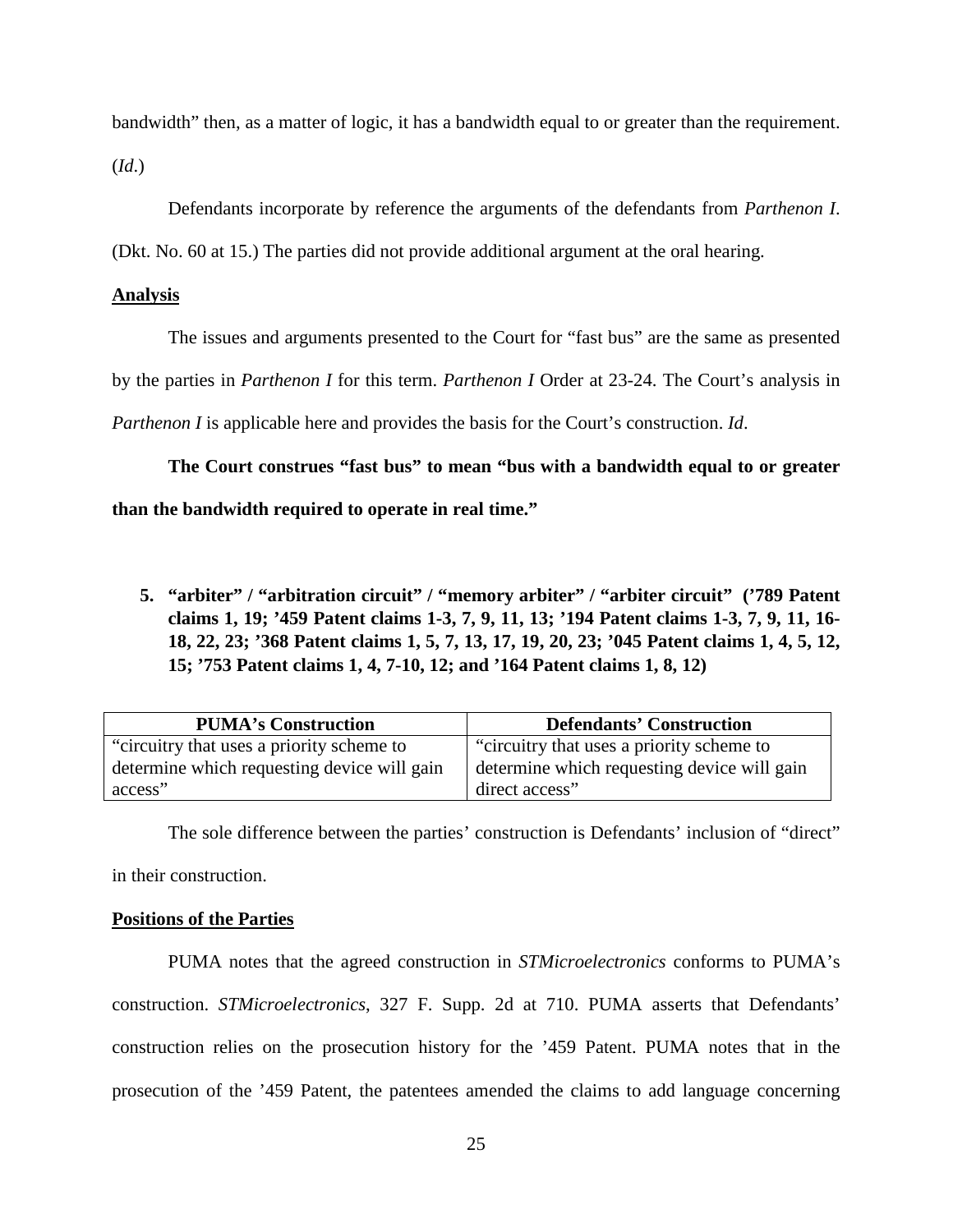"direct access." PUMA states that the amendment, for example, made the following changes: "an arbiter coupled to the decoder, the arbiter configured to determine which of at least the first device and the decoder receives direct access [for selectively providing access for the first device and the decoder] to the first memory . . . ." (Dkt. No. 56 Ex. S at 2) (underlined and bracketed language in original). PUMA asserts that the patentee did not redefine "arbiter" but rather added other surrounding language to traverse the prior art. (Dkt. No. 56 at 19.) PUMA asserts that the Applicants traversed the prior art by describing a specific configuration of the arbiter. (*Id*. at 19.) PUMA further notes that the claims at issue were never allowed and were subsequently cancelled and replaced with other claims. PUMA asserts that such claims did not use "direct access" but used "without also requiring a second bus." (*Id*.) PUMA asserts that Defendants, thus, seek to import a limitation into the claims that would improperly change the scope of the issued claims.

Defendants incorporate by reference the arguments of the defendants from *Parthenon II*. (Dkt. No. 60 at 19.) Defendants assert that eliminating the "direct" requirement broadens the meaning of "arbiter" beyond the specification. Defendants assert that a device is not an arbiter with respect to two devices and a bus, if the data may traverse several other buses. (*Id*.) Defendants claim that, without the use of "direct," the term "arbiter" is not being used in a meaning that one skilled in the art would use the term.

PUMA claims that Defendants' are arguing that a circuit is not an "arbiter" if the data controlled by the arbiter must traverse several other buses. PUMA argues that this is not mentioned in the intrinsic record. (Dkt. No. 64 at 9.) The parties did not provide additional argument at the oral hearing.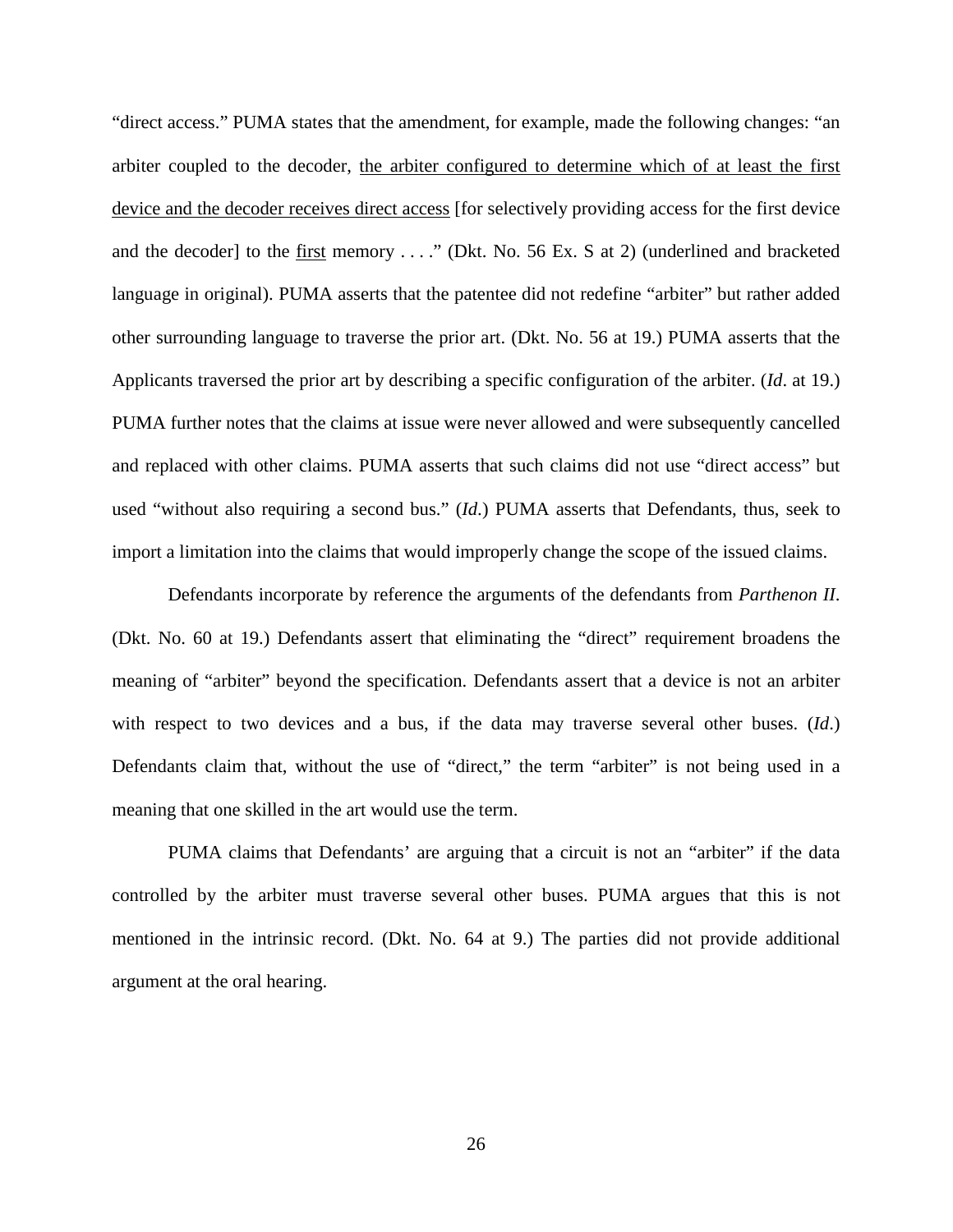## **Analysis**

The issues and arguments presented to the Court for the arbiter terms are the same as those presented by the parties in *Parthenon II*. *Parthenon II* Order at 26-29. The Court's analysis in *Parthenon II* applies. Furthermore, as to Defendants' argument that an arbiter must be limited to a single bus, the Court notes that Defendants' proposed construction does not include this limitation. Defendants also do not point to support in the intrinsic record that warrants including this negative limitation.

**The Court construes "arbiter" / "arbitration circuit" / "memory arbiter" / "arbiter circuit" to mean "circuitry that uses a priority scheme to determine which requesting device will gain access."**

# **6. "control circuit" ('464 Patent claims 1, 2, 7-13, 16-24, 32)**

| <b>PUMA's Construction</b> | <b>Defendants' Construction</b>                 |
|----------------------------|-------------------------------------------------|
| No construction necessary. | "an electronic control device that is separate" |
|                            | from the CPU or processor and that interacts    |
|                            | with the operating system"                      |

The primary issue raised in the briefing is whether the "control circuitry" must be separate from the processor/device.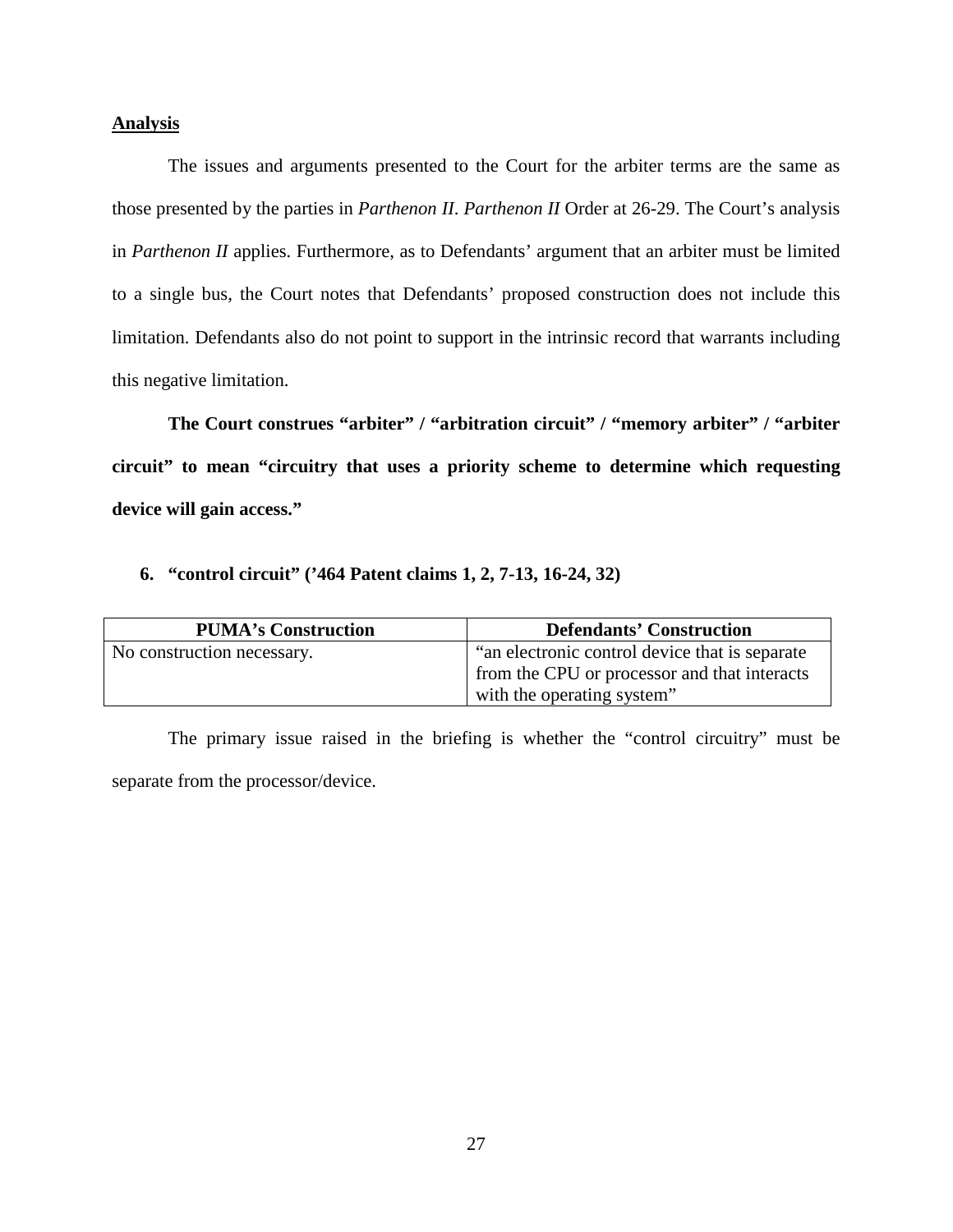#### **Positions of the Parties**

PUMA asserts that the term is effectively defined by the surrounding claim language. PUMA points to claim 1 of the '464 Patent which specifies that the "control circuit" is coupled to the decoding circuit, the processor, and the main memory. Furthermore, PUMA notes that the claim states that the "control circuit" is configured to "request continuous use of several portions of the main memory from the operating system" and "translate the noncontiguous addresses to contiguous addresses of a block memory." '464 Patent claim 1.

 PUMA objects to Defendants' construction for multiple reasons. First, PUMA asserts that Defendants' insertion of "device" in place of "circuit" provides no additional guidance. (Dkt. No. 56 at 20.) Second, PUMA objects to Defendants' requirement that the "control circuit" be "separate." PUMA asserts that the specification does not define what "separate" means. PUMA also asserts that Defendants require the control circuit to be "separate" from "the CPU." PUMA argues, however, that "CPU" is not used in the claims that include "control circuit." PUMA contends that the addition of "CPU" would, thus, cause confusion. (*Id*.) PUMA contends that the specification states that multiple components "can be monolithically integrated as a single chip." '464 Patent 5:10-13. PUMA asserts that the claim merely requires the control circuit to be "coupled" to the processor, which can be the case even if the components are monolithically integrated as a single chip. (Dkt. No. 64 at 9.) Furthermore, PUMA asserts that Defendants' construction ignores the fact that the surrounding claim language provides guidance as to the meaning and scope of the term. (*Id*.)

Defendants incorporate by reference the arguments of the defendants from *Parthenon II*. (Dkt. No. 60 at 20.) The parties did not provide additional argument at the oral hearing.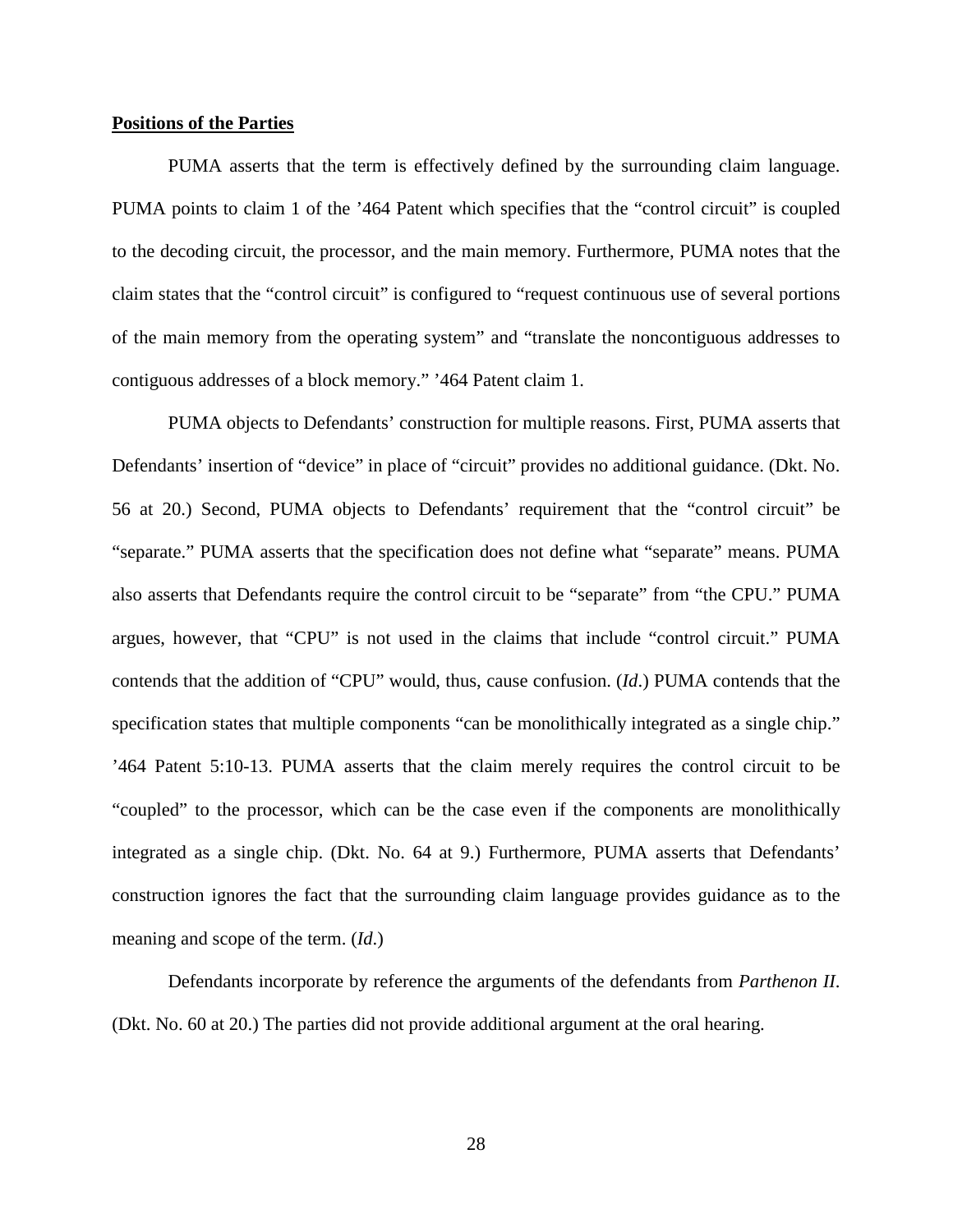## **Analysis**

The issues and arguments presented to the Court for "control circuit" are the same as presented by in *Parthenon I* and *Parthenon II*. *Parthenon I* Order at 41-44; *Parthenon II* Order at 29-33. The Court's analysis in *Parthenon I* applies. For the reasons described in the *Parthenon I* Order, the Court rejects Defendants' proposition that the control circuit must be a separate device. *Parthenon I* Order at 44-45.

**The Court finds that "control circuit" has its plain and ordinary meaning and no further construction is necessary.**

**7. "directly supplied" ('194 Patent claim 15; '368 Patent claim 3) and "directly supplies" ('368 Patent claims 2, 14, 21; '045 Patent claims 2, 6, 13; '753 Patent claim 3)[3](#page-28-0)**

| <b>PUMA's Construction</b>                                                                         | <b>Defendants' Construction</b>              |
|----------------------------------------------------------------------------------------------------|----------------------------------------------|
| a. "supplied without being stored in main                                                          | a. "supplied without intervening"            |
| memory for purposes of decoding subsequent                                                         | components"                                  |
| images"                                                                                            |                                              |
| b. "supplies without being stored in main<br>memory for purposes of decoding subsequent<br>images" | b. "supplies without intervening components" |

The dispute between the parties relates to whether the term "directly supplied" describes the physical connection of the components or the decoding method by which some frames are not sent to the main memory for subsequent use in decoding other frames.

## **Positions of the Parties**

 $\overline{a}$ 

PUMA asserts that "directly supplied" concerns the system's use of decompressed frames

in the context of video coding. PUMA states that the phrase describes the fact that certain types

<span id="page-28-0"></span> $3$  The parties included '194 Patent claim 2 in the Patent Rule 4-5(d) Joint Claim Construction Chart. (Dkt. No. 65-2 at 3.) However, the terms at issue are not found in that claim.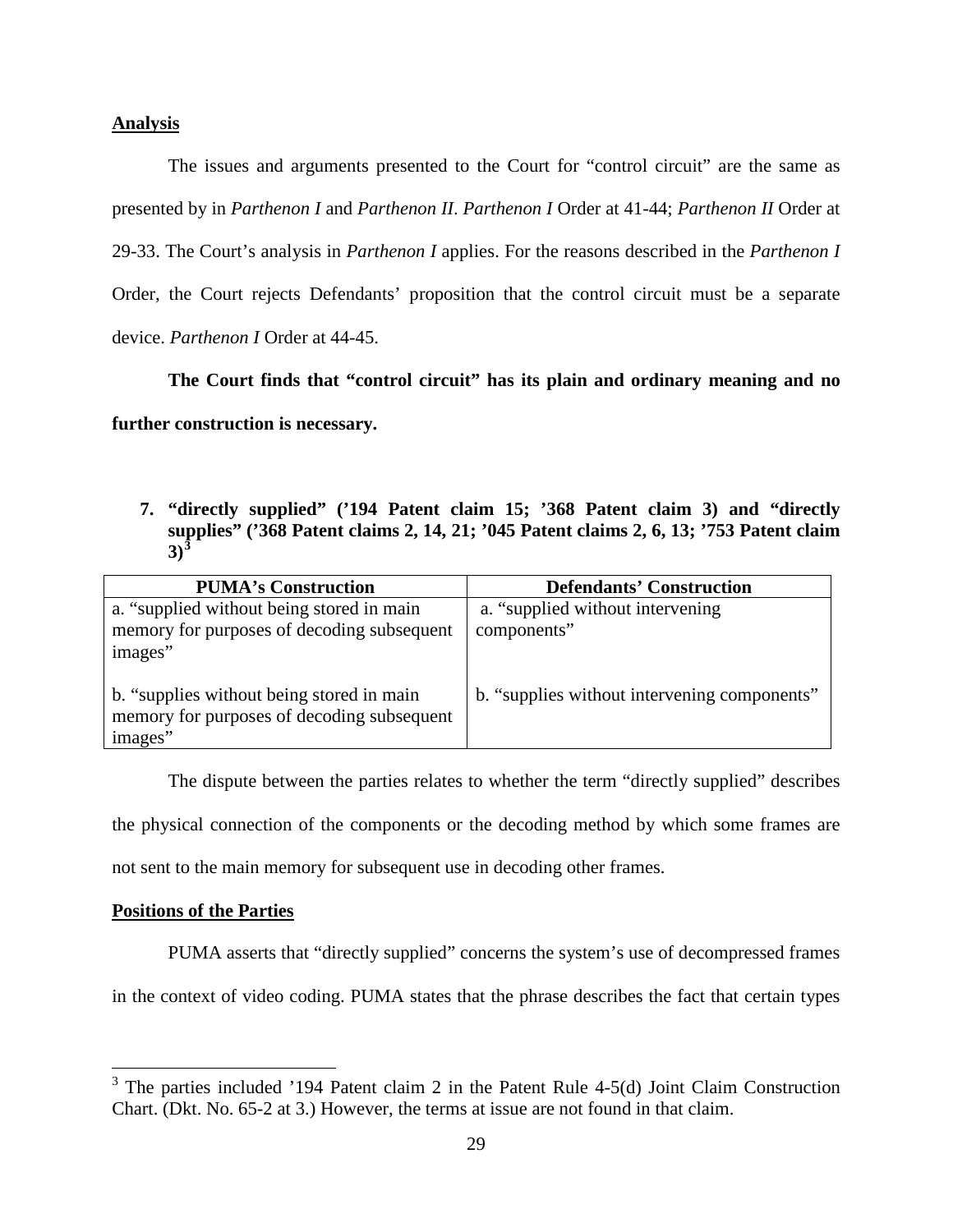of frames do not need to be transferred to main memory for use in the subsequent decoding of other frames.

PUMA asserts that Defendants seek to improperly restrict the term to a description of a structural arrangement that includes no intervening components. PUMA asserts, however, that the term is not intended to be a limitation on the physical architecture or to exclude the use of intervening components. PUMA asserts that Defendants' construction would exclude disclosed embodiments which include intervening components. Specifically, PUMA points to Figure 3 of the '194 Patent:



'194 Patent Figure 3. PUMA asserts that in Figure 3, the decoder/encoder 80 is connected to the graphics accelerator 200 and the display 182 through the core logic chipset 190. PUMA asserts that Defendants' construction would not encompass this embodiment due to the intervening core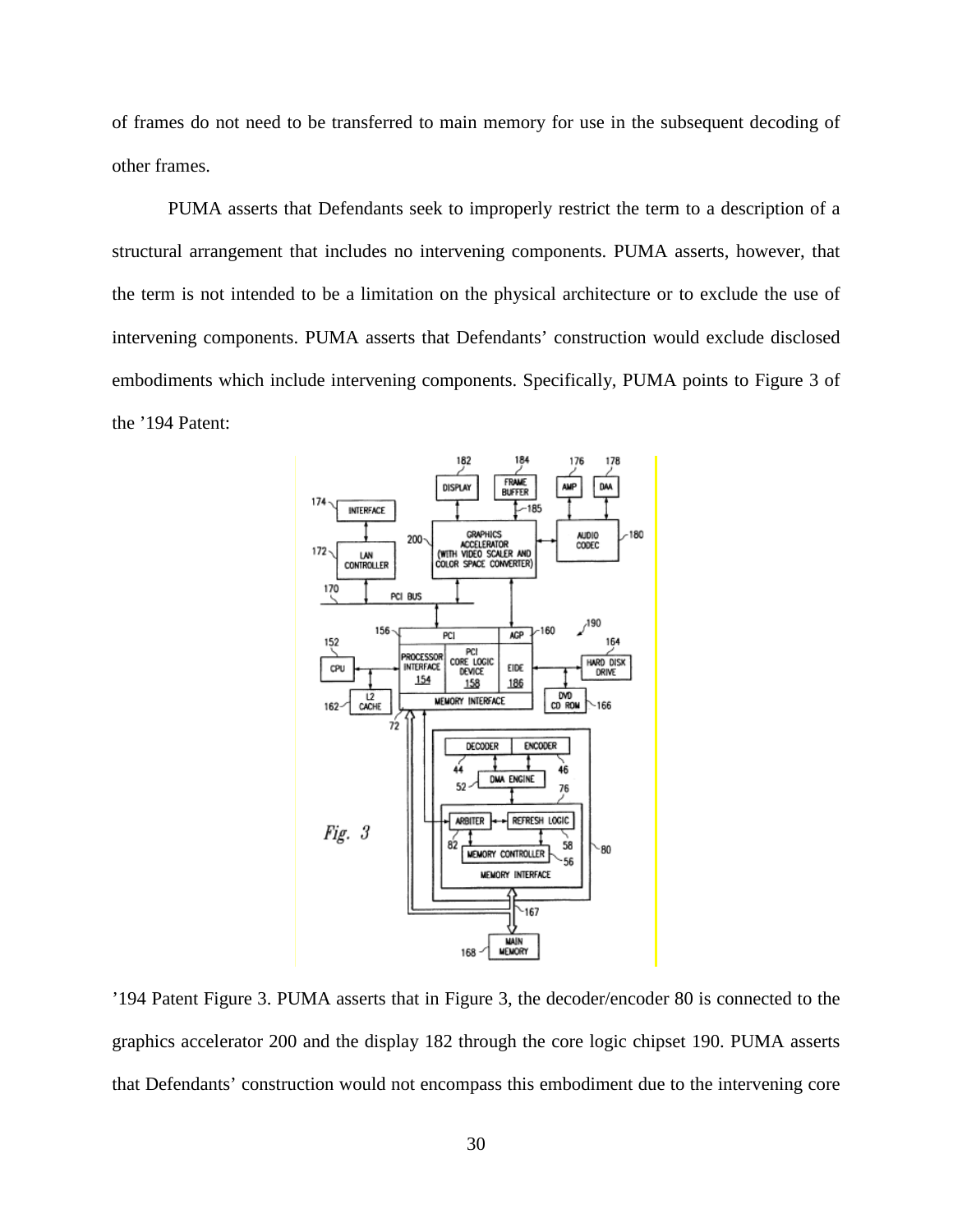logic chipset 190 and the use of multiple buses. (Dkt. No. 56 at 16-17.) PUMA contends that any frames supplied from the decoder/encoder 80 to the display 182 would necessarily pass through the intervening core logic chipset 190. PUMA states that Defendants' added phrase "without intervening components" is directly at odds with the specification.

PUMA contends that the patents do not use the term "directly supplied" to mandate that there be no intervening components. PUMA asserts that the phrase "directly supplied" reflects the fact that certain types of frames do not need to be transferred to main memory for use in the subsequent decoding of other frames. (*Id*. at 17.) PUMA points to claim 14 of the '194 Patent as illustrative. The Claim states that the "decoder directly supplies a display adapter of the display device with an image for use other than decoding a subsequent image." PUMA also notes that claim 15 of the '194 Patent states: "the images directly supplied to the display adapter being bidirectional images obtained from two preceding intra and predicted images." Thus, PUMA asserts that the term "directly supplied" must be viewed in context of MPEG bidirectional decoding of video frames.

PUMA notes that the specification states "[t]he intra and predicted images are likely to be used to reconstruct subsequent predicted and bidirectional images, while bidirectional images are not used again." '194 Patent 3:21-25. PUMA asserts that the specification, thus, notes that "a buffer associated with bidirectional images is not required, these bidirectional images B being directly supplied to display adapter 120 as they are being decoded." '194 Patent 10:39-42. PUMA asserts that these passages show that "directly supplied" must be viewed in the context of bidirectional frames, which do not need to be stored in main memory for purposes of decoding. (Dkt. No. 56 at 18.)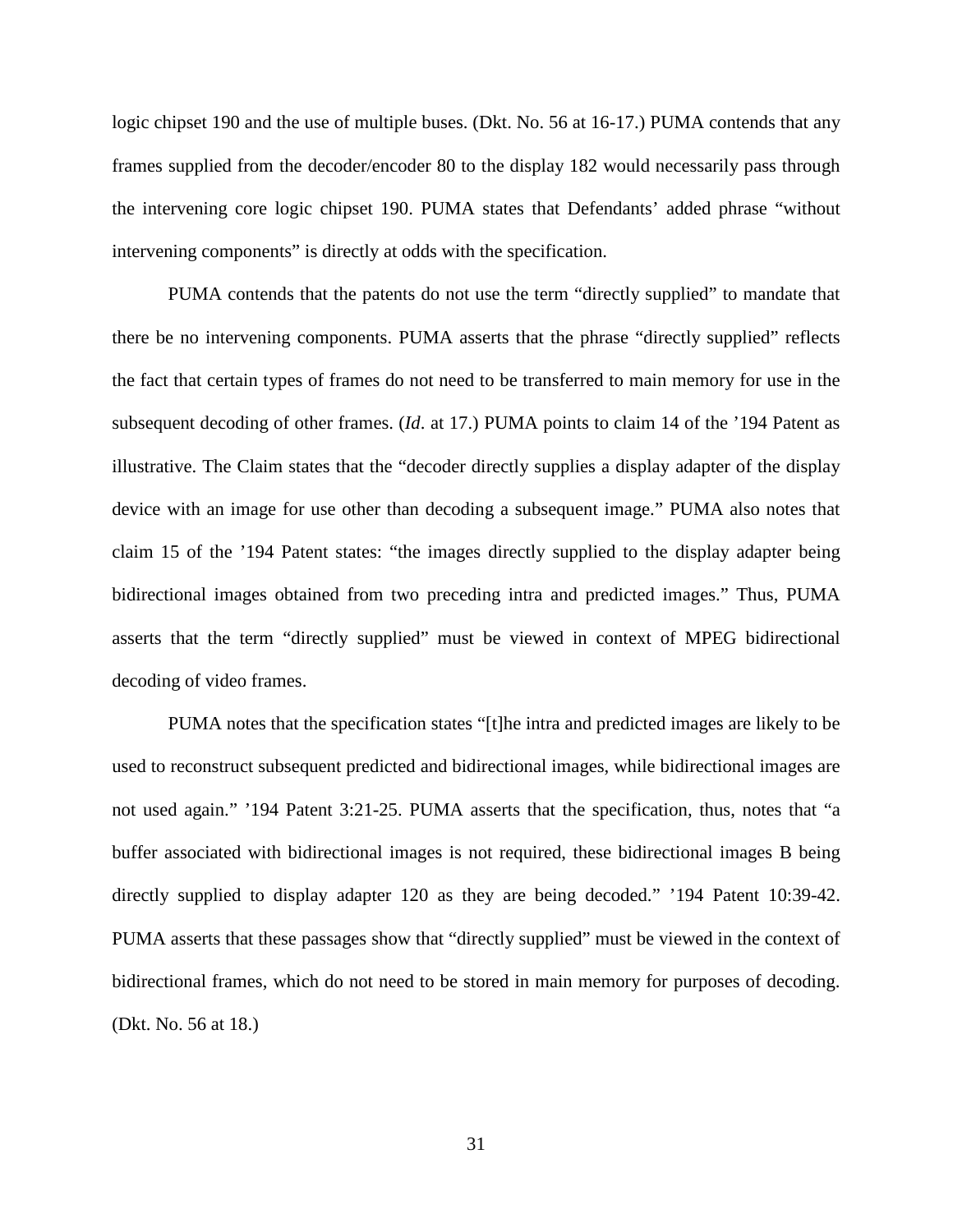Defendants incorporate by reference the arguments of the defendants from *Parthenon II*.

(Dkt. No. 60 at 18.) The parties did not provide additional argument at the oral hearing.

# **Analysis**

The issues and arguments presented to the Court for "directly supplied/supplies" are the same as those presented by the parties in *Parthenon II*. *Parthenon II* Order at 33-40. The Court's analysis in *Parthenon II* applies.

**The Court construes "directly supplied" to mean "supplied without being stored in main memory for purposes of decoding subsequent images" and "directly supplies" to mean "supplies without being stored in main memory for purposes of decoding subsequent images." [4](#page-31-0)**

**8. "monolithically integrated into" / "integrated into" ('789 Patent claims 6, 21, 23; '194 Patent claim 19; '368 Patent claims 17, 23; '045 Patent claims 9, 15; '753 Patent claim 12; and '164 Patent claim 12); "monolithically integrated with" / "integrated with" ('459 Patent claims 2, 3; '194 Patent claims 2, 3; '164 Patent claim 8)** 

| <b>PUMA's Construction</b>                                     | <b>Defendants' Construction</b> |
|----------------------------------------------------------------|---------------------------------|
| "formed on a single semiconductor chip with"   "formed within" |                                 |

The parties dispute whether the terms require a first component to be formed within a second component or merely formed with the second component on the same semiconductor chip.

# **Positions of the Parties**

 $\overline{a}$ 

PUMA asserts that the concept of monolithic integration is well understood by a person

of skill in the art. PUMA asserts that the term "monolithic" originates from the Greek words

<span id="page-31-0"></span> $4$  With regard to claims that do not recite "main memory," the term "main memory" is replaced to conform to the usage in each particular claim. Thus, "main memory" is replaced with "the memory" for '194 Patent claim 15, '368 Patent claim 21 and '045 Patent claim 13. "Main memory" is replaced with "system memory" for '368 Patent claim 14 and '045 Patent claim 6.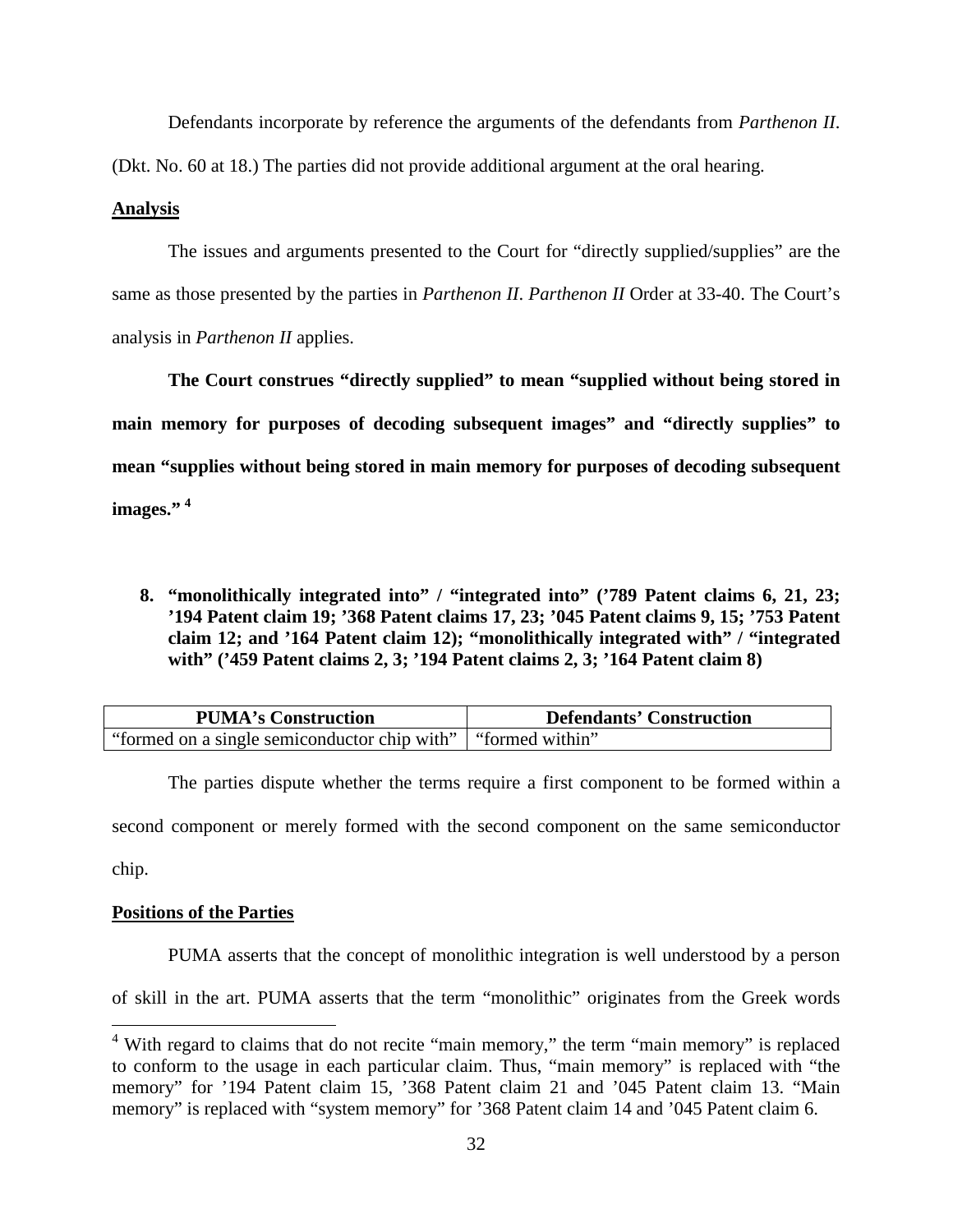*monos* 'single' and *lithos* 'stone.' (Dkt. No. 56 at 21.) PUMA cites to a number of extrinsic evidence dictionaries which indicate that "monolithic" relates to forming structures in a single semiconductor integrated circuit. (*Id*.) PUMA argues that Defendants' construction is ambiguous. For example, PUMA asserts that two components can be monolithically integrated into the same semiconductor integrated chip without one component being "formed within" the physical footprint of the other. PUMA asserts that the purpose of monolithic integration is to reduce costs and promote efficient use of space. PUMA asserts that Defendants' construction ignores these fundamental purposes and would unnecessarily require the overlapping of physical layouts. (*Id*. at 22.)

PUMA asserts that there are two terms "integrated into" and "integrated with." PUMA asserts that its construction is proper, at a minimum, for "integrated with." (*Id*.) PUMA asserts that device A "integrated with" device B does not require device A to be "within" device B or vice-versa. (*Id*. at 22-23.)

Defendants incorporate by reference the arguments of the defendants from *Parthenon II*. (Dkt. No. 60 at 20.) Defendants further assert that to the extent PUMA draws a distinction between the terms using "into" and "with," Defendants assert that such distinction is without merit and that Defendants' arguments apply equally to "integrated into" and "integrated with."

In reply, PUMA notes that although Defendants adopt the *Parthenon II* defendants' positions, Defendants do not differentiate between claims using "with" and "into." PUMA notes that the *Parthenon II* defendants made such a distinction because they stated that the claims "explicitly differentiate between integrating components **with** the decoder/encoder, and integrating components **into** the decoder/encoder." (Dkt. No. 64 at 10 (quoting *Parthenon II* Dkt. No. 86 at 31 (emphasis in original)).) PUMA asserts that, at a minimum, PUMA's construction is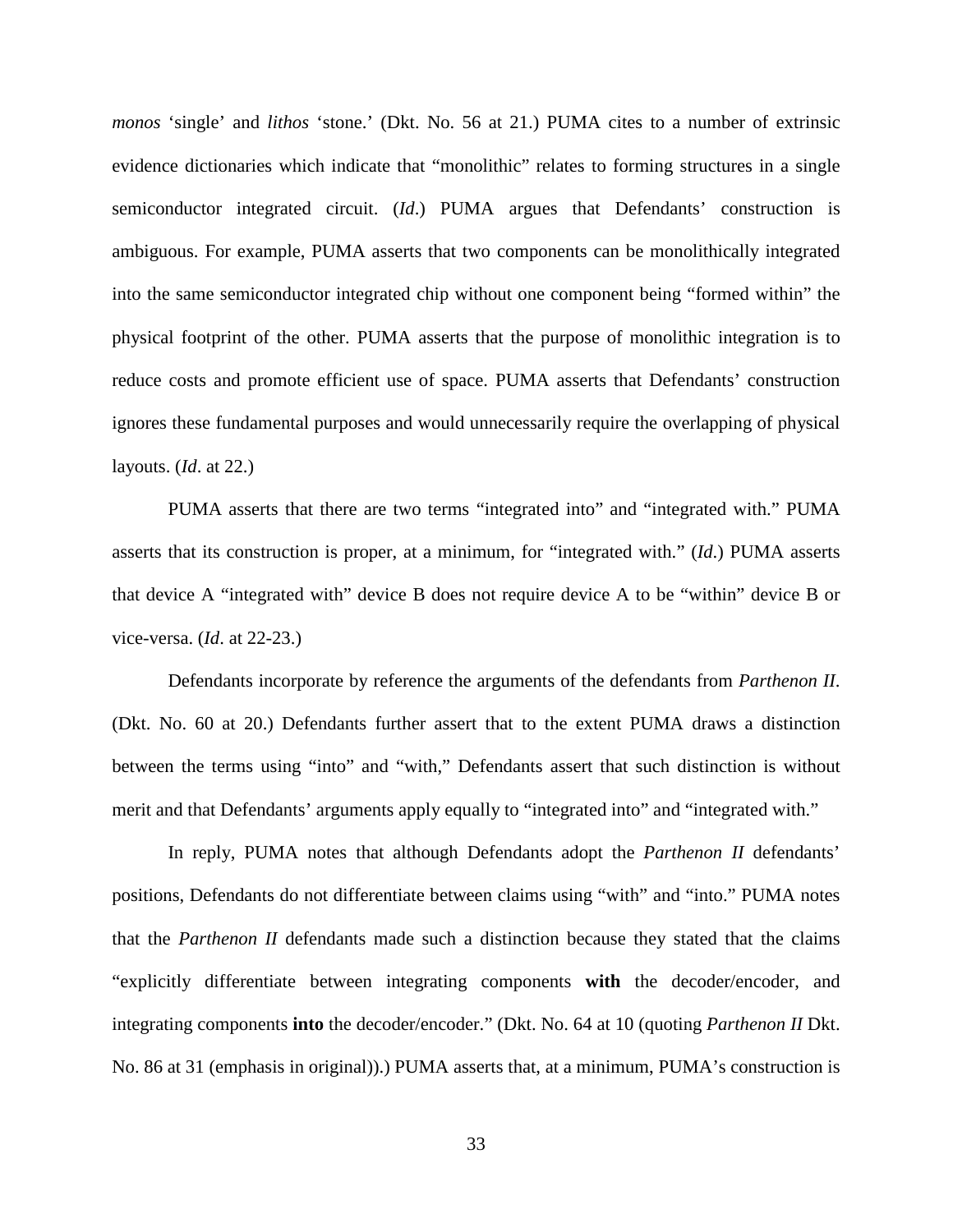proper for the terms "monolithically integrated with" and "integrated with." (*Id*.) The parties did not provide additional argument at the oral hearing.

#### **Analysis**

PUMA's arguments go to the meaning of "monolithically integrated" or "integrated" in general. However, "[w]hile not an absolute rule, all claim terms are presumed to having meaning in a claim." *Innova/Pure Water v. Safari Water Filtration*, 381 F.3d 1111, 1119 (Fed. Cir. 2004). The terms "monolithically integrated into" and "integrated into" describe not just any integration but describe integrated "into." The parties do not appear to debate that PUMA's construction would conform to what a person skilled in the art would understand to be "monolithically integrated" or "integrated." However, the Court should give meaning to integrated "into."

The distinction between claim 8 and claim 12 of the '164 Patent is illustrative. Claim 8 of the '164 Patent states that "the arbiter and second memory interface are **integrated with** the decoder/encoder" while claim 12 states "the refresh logic, the arbiter, and the second memory interface are monolithically **integrated into** the decoder/encoder" (emphasis added). "Integrated with" carries a broader and more general meaning than "integrated into." Two devices formed "with" each other can be, for example, just formed on the same chip. However, when one device is "integrated into" a second device, the "into" language should be given effect. PUMA's construction fails to give meaning to "into." PUMA's construction also fails to provide context for the differing claims, some which require more than mere integration on the same chip, but require integration of one structure "into" another.

For example, some claims state that the "decoder and arbiter circuit are integrated into a single chip." '368 Patent Claim 17. Thus, for those claims, the decoder and arbiter circuit are formed in the single chip. Similarly, the claims which state that the "decoder is monolithically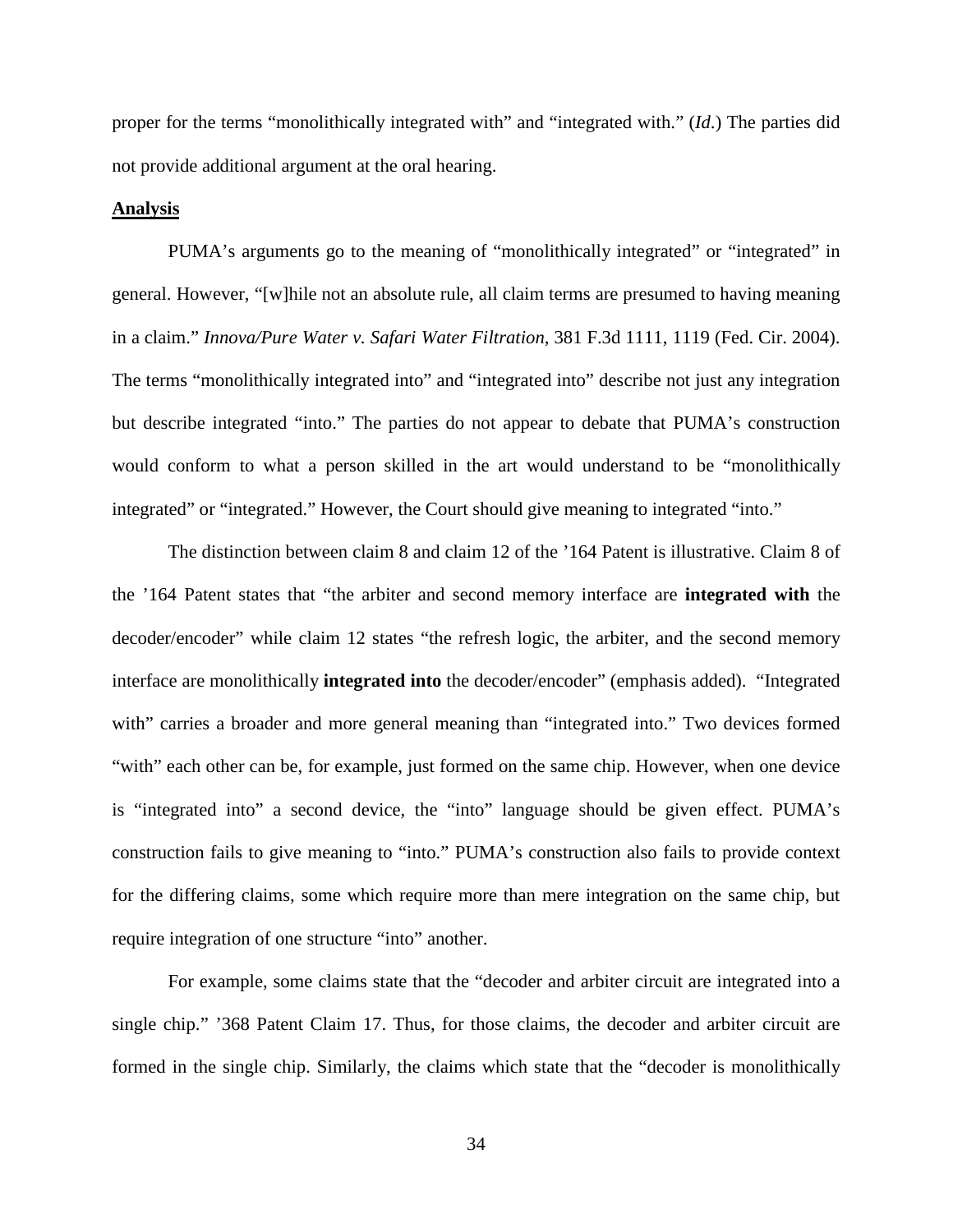integrated into the first device" require the decoder to be formed in the first device. '194 Patent Claim 19. The same principle applies to the claims which recite that "the refresh logic, the arbiter and the second memory interface are monolithically integrated into the decoder/encoder." '164 Patent Claim 12.

As noted, for the claims that utilize "integrated with." The plain meaning of those claims do not require forming one structure into or within another. Rather, the claims just require the two structures to be formed with each other. As the parties do not dispute the meaning of "monolithically," construction of the "integrated into" and "integrated with" will resolve the parties' dispute.

T**he Court construes "integrated into" to mean "formed within on a single semiconductor chip." The Court construes "integrated with" to mean "formed on a single semiconductor chip."** 

# **9. Coupled Terms**

**"coupled" ('789 Patent claims 1, 5, 15; '464 Patent claims 1, 8, 10, 12, 13, 17, 19, 20, 21, 23, 33, 34, 35; '368 Patent claims 1, 7, 13, 19, 20; '045 Patent claims 1, 4, 5, 12; '753 Patent claims 1, 7; '315 Patent claims 1, 14, 15 and '164 Patent claims 1, 8, 9, 11)** 

**"coupleable" ('045 Patent claims 1, 4, 12; '753 Patent claim 7; '315 Patent claim 1 and '164 Patent claim 1)** 

| <b>PUMA's Construction</b>              | <b>Defendants' Construction</b>                                               |
|-----------------------------------------|-------------------------------------------------------------------------------|
| a. "directly or indirectly connected"   | "attached, resulting in an arrangement that<br>includes no more than one bus" |
| b. "directly or indirectly connectable" |                                                                               |
| c. "directly or indirectly connecting"  | Alternatively:                                                                |
|                                         | Indefinite                                                                    |

**"coupling" ('789 Patent claim 1 and '194 Patent claims 1, 16, 17)**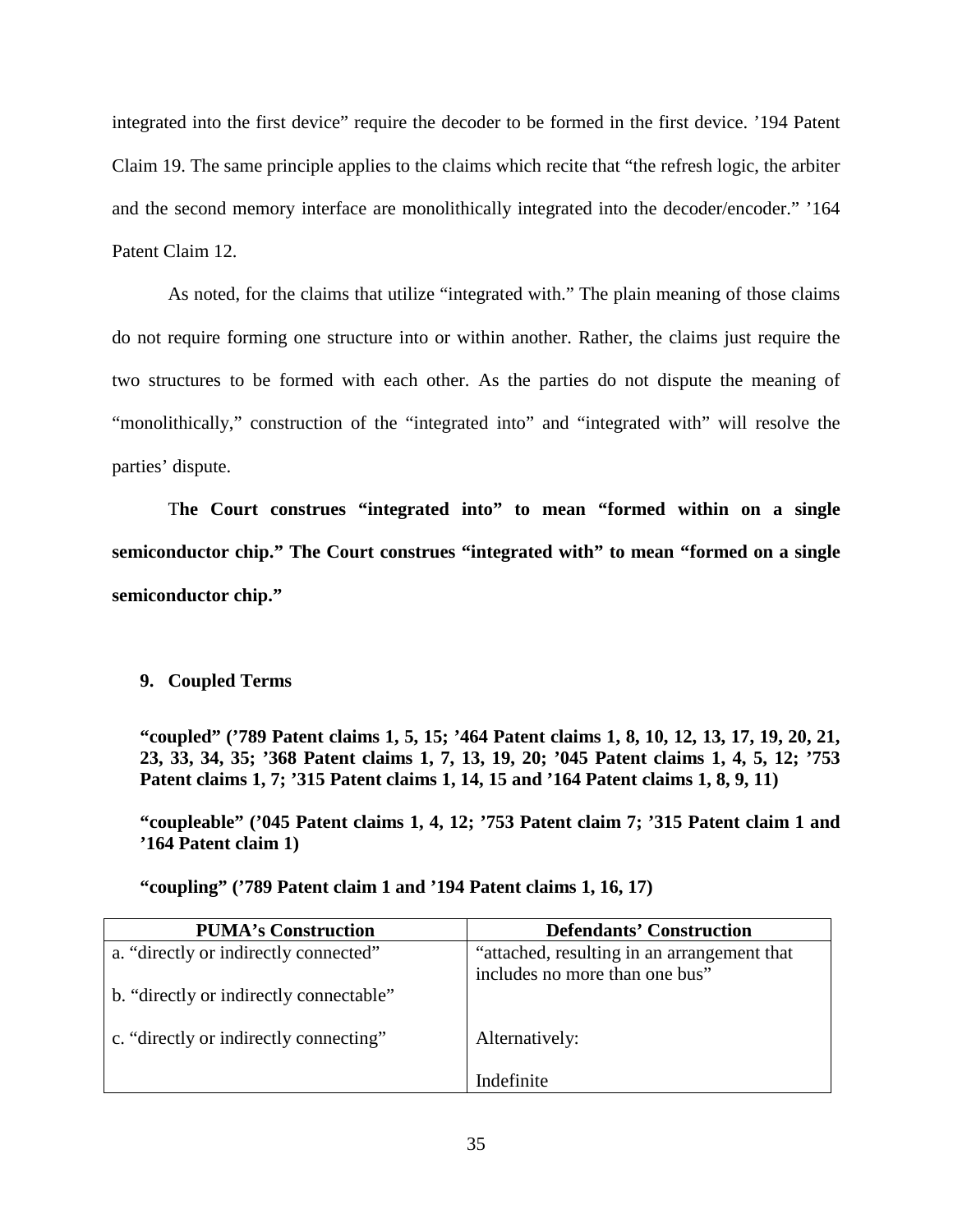#### **Positions of the Parties**

PUMA cites three Eastern District of Texas cases which have construed "coupled" to mean directly or indirectly connected. (Dkt. No. 56 at 13.) PUMA also asserts that the specification utilizes "coupled" to reference elements that are indirectly connected. For example, PUMA cites to Figure 1b of the '789 Patent which shows a memory interface 18 that connects to an audio decoding circuit 14 with the audio decoding circuit 14 in turn connected to a memory 22. PUMA notes that the specification states that the "memory interface 18 is coupled to memory 22." '789 Patent 2:25. Similarly, PUMA points to Figure 2 of the '789 Patent which shows a decoder/encoder 45 connected to a memory interface 48 with the memory interface 48 in turn, connected to memory 50. PUMA notes that the specification states that the "decoder/encoder 45 is coupled to the memory 50 through devices, typically a bus 70." *Id*. 6:29-30. PUMA notes that the '459 Patent has similar passages. (Dkt. No. 56 at 15 (citing '459 Patent 2:28, 7:39-42).) PUMA further notes that the patents use "coupled" to refer to direct connections such as in Figure 2 of the '789 Patent: "DMA engine 60 of the first device is coupled to the arbiter 54 of the memory interface 48." '789 Patent 6:15-17.

Defendants previously stated that there should be "no construction" as to this term. (Dkt. No. 56 at 13.) Defendants now assert that it should be construed as "attached, resulting in an arrangement that includes no more than one bus." Defendants incorporate by reference and adopt the arguments and evidence presented by the defendants in *Parthenon I*. (Dkt. No. 60 at 15 (citing *Parthenon I* Dkt. No. 121 at 15-23).)

Defendants, despite advancing this new construction, continue to assert that the term should require no construction. (Dkt. No. 60 at 16.) Defendants argue that because a person of skill in the art would understand that if "coupled" were to have any limiting effect the term must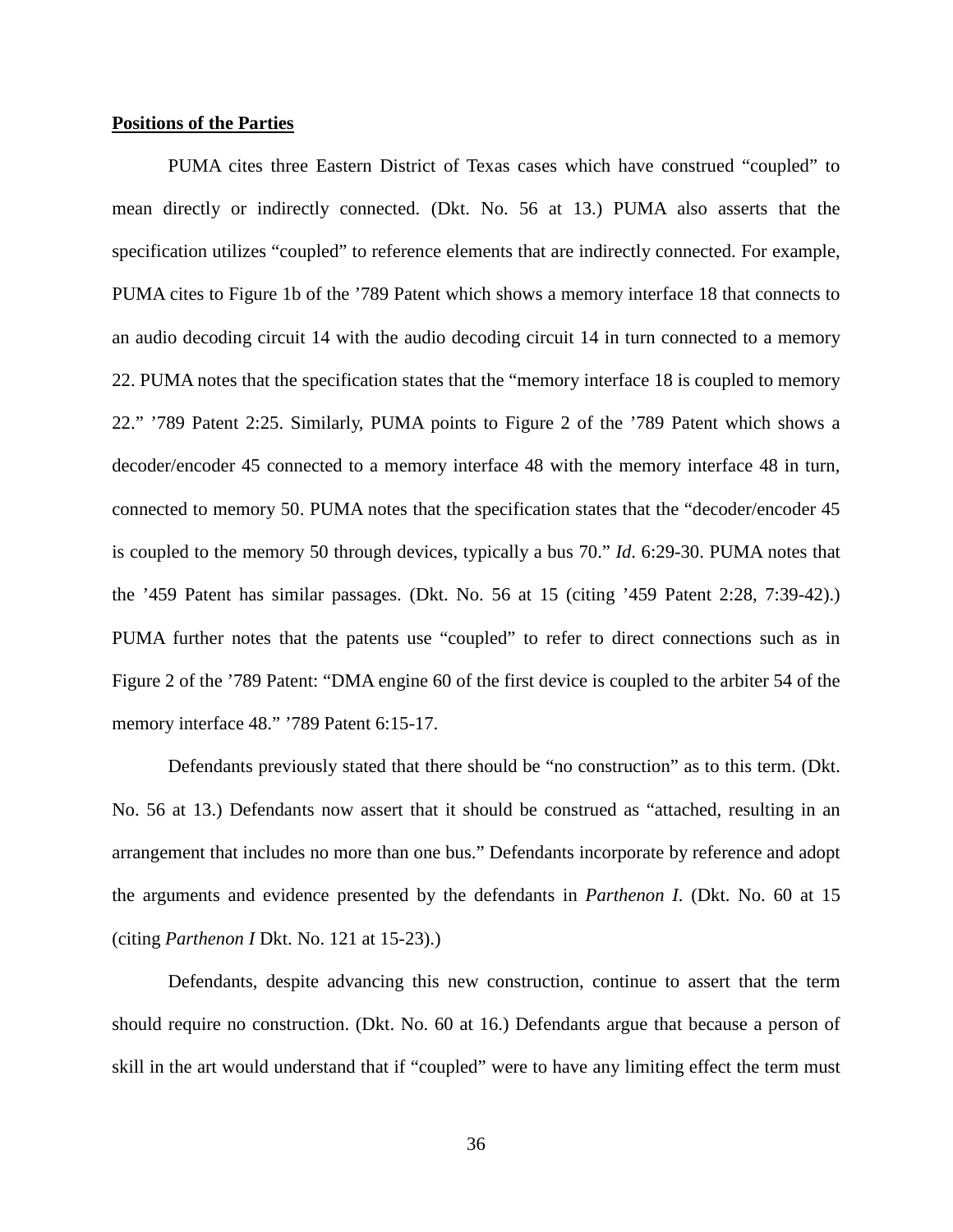indicate the quality or relevance of the connection between the things that are coupled. (*Id*. at 16.) Defendants assert that without some "relevance" in the connection, absurd results are obtained.

Defendants point to Figure 4 of the '789 Patent as an example that illustrates "coupled:"



Defendants assert that the figure clearly shows that the Hard Disk Drive 164 is coupled to the EIDE 186 and the EIDE 186 is coupled to the ISA Bus 198. Defendants assert that an engineer might casually say that the Hard Disk Drive 164 is "coupled" to the ISA Bus 198, but would understand that the Hard Disk Drive is "connected to the EIDE 186 and through that to the ISA Bus 198." (Dkt. No. 60 at 17.) Defendants assert that, thus, "coupled" is not precise and not useful to one in the art.

Defendants claim that it is inconceivable that an engineer would ever state that "the LAN controller 172 is coupled to the ISA Bus 198." (*Id*.) Defendants assert that such language would be worse than inaccurate and would actively mislead because no engineer would find that statement to mean that the "LAN Controller 172 is connected to the PCI Bus 170, and through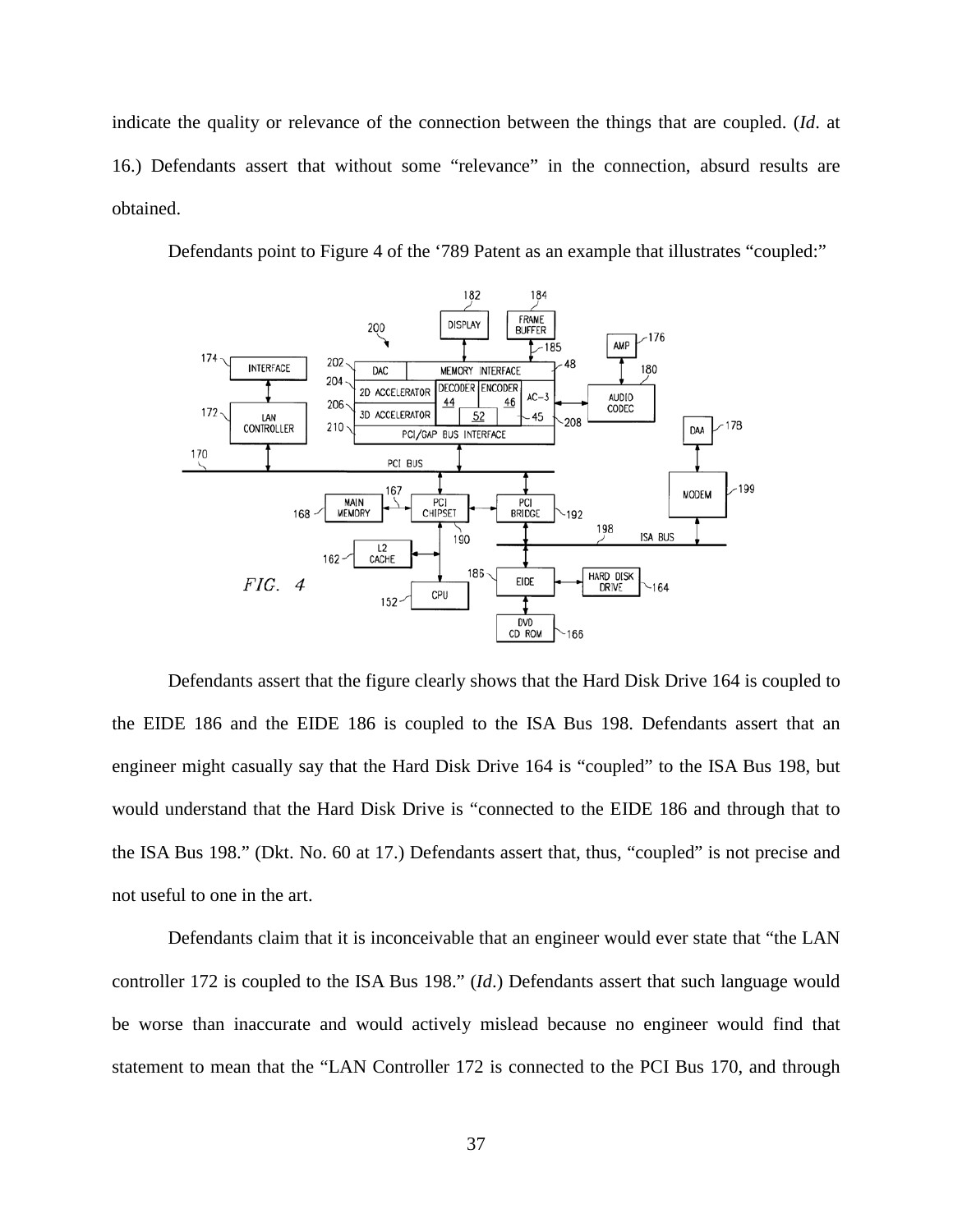that to the PCI Bridge 192, and through that to the ISA Bus 198." (*Id*.)

Defendants contend that in engineering, a term with such a low level of precision would not be used at all. (*Id*. at 18.) Defendants assert it would be more accurate to say that the LAN Controller 172 and the Modem 199 are "in the box with the other parts" than it would be to say they are "coupled to the PCI Bus." (*Id*.) Defendants assert that the use of the term is analogous to stating that the hard drive of one's home computer is "coupled" to the hard drive of a neighbor's computer. (*Id*.) Defendants assert that if the Court adopts PUMA's constructions the terms are indefinite under *Nautilus*. (*Id*.) At the oral hearing, Defendants emphasized that when the specifications use "coupled," the term is used in the context of devices that are coupled through, at most, one bus.

In reply, PUMA asserts that Defendants' new construction directly conflicts with the examples and figures of the asserted patents. PUMA points to Figure 1c of the '789 Patent which is described as "Fig. 1c shows a computer 25 containing a decoder 10, a main memory 168 and other typical components such as a modem 199, and graphics accelerator 188. The decoder 10 and the rest of the components are coupled to the core logic chipset 190 through a bus 170." '789 Patent 2:49-53. PUMA asserts that the figure shows that the modem 199 is "coupled" to the core logic chipset 190 through ISA bus 198 and PCI bus 170, resulting in an arrangement that includes two buses. (Dkt. No. 64 at 7.) Figure 1c is replicated below.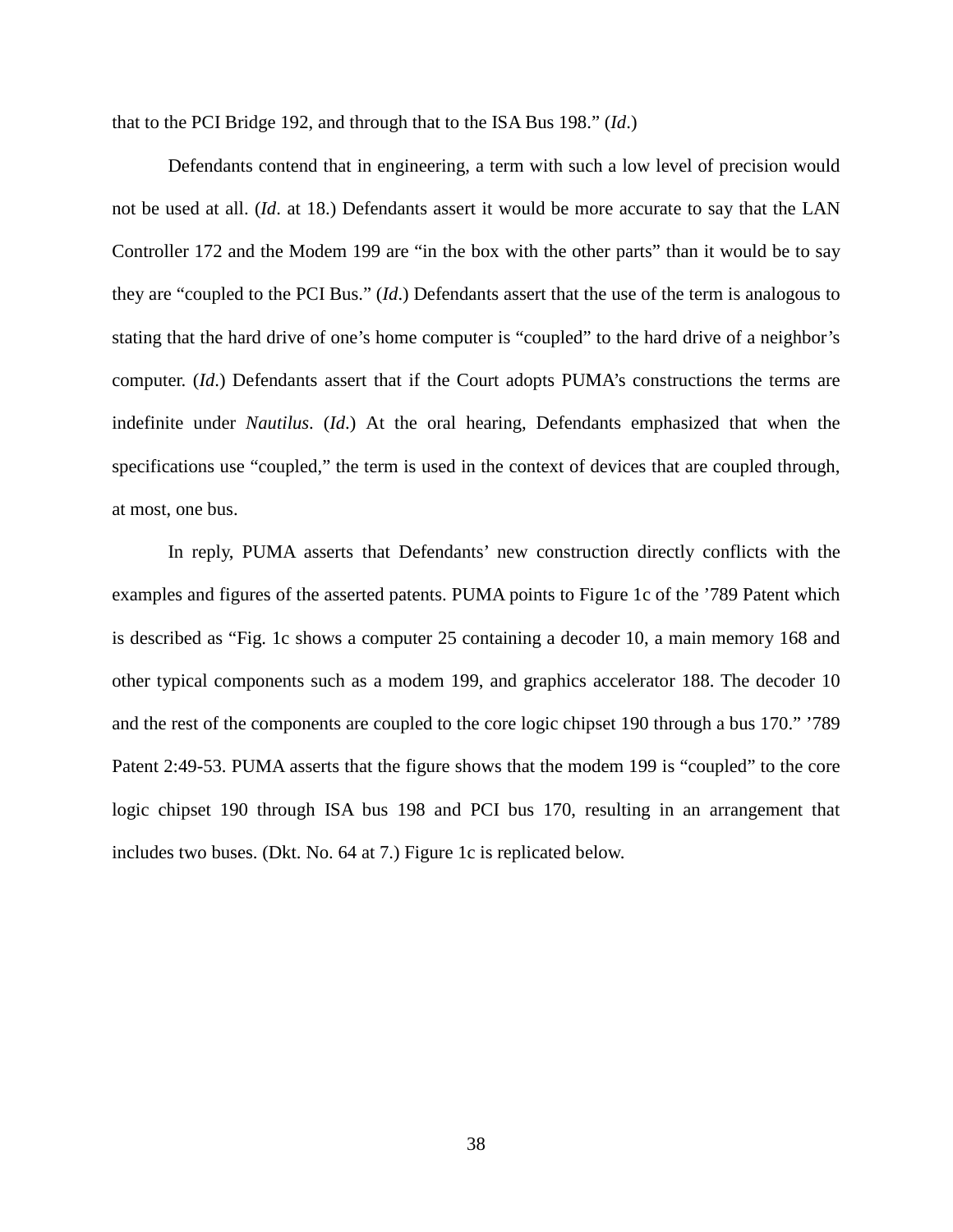

'789 Patent Figure 1c (color coding added). As to Defendants' indefiniteness argument, PUMA states that Defendants have not provided any support. PUMA asserts that this term is commonly used by those skilled in the art and that Defendants have not shown that it would not be understood with "reasonably certainty." (Dkt. No. 64 at 7, n. 2.)

## **Analysis**

Defendants re-assert the positions taken by the defendants in *Parthenon I.* In addition, they argue that "coupled" inherently does not have precision and does not have meaning to one skilled in the art. The specifications, however, use the term repeatedly, and suggest that the term allows for both direct and indirect connections. Furthermore, Defendants' construction uses "attached" but does not explain if "attached" includes direct attachment or indirect attachment. However, Defendants' incorporation by reference of the *Parthenon I* arguments (where "directly connected" was utilized), implies that Defendants assert that "attached" means "directly connected." For the reasons stated in *Parthenon I*, Defendants position is rejected. *Parthenon I* Order at 30-34.

Defendants do not contest that the well-known meaning of "coupled" includes devices that are both directly and indirectly connected. In fact, Defendants explicitly admit that those in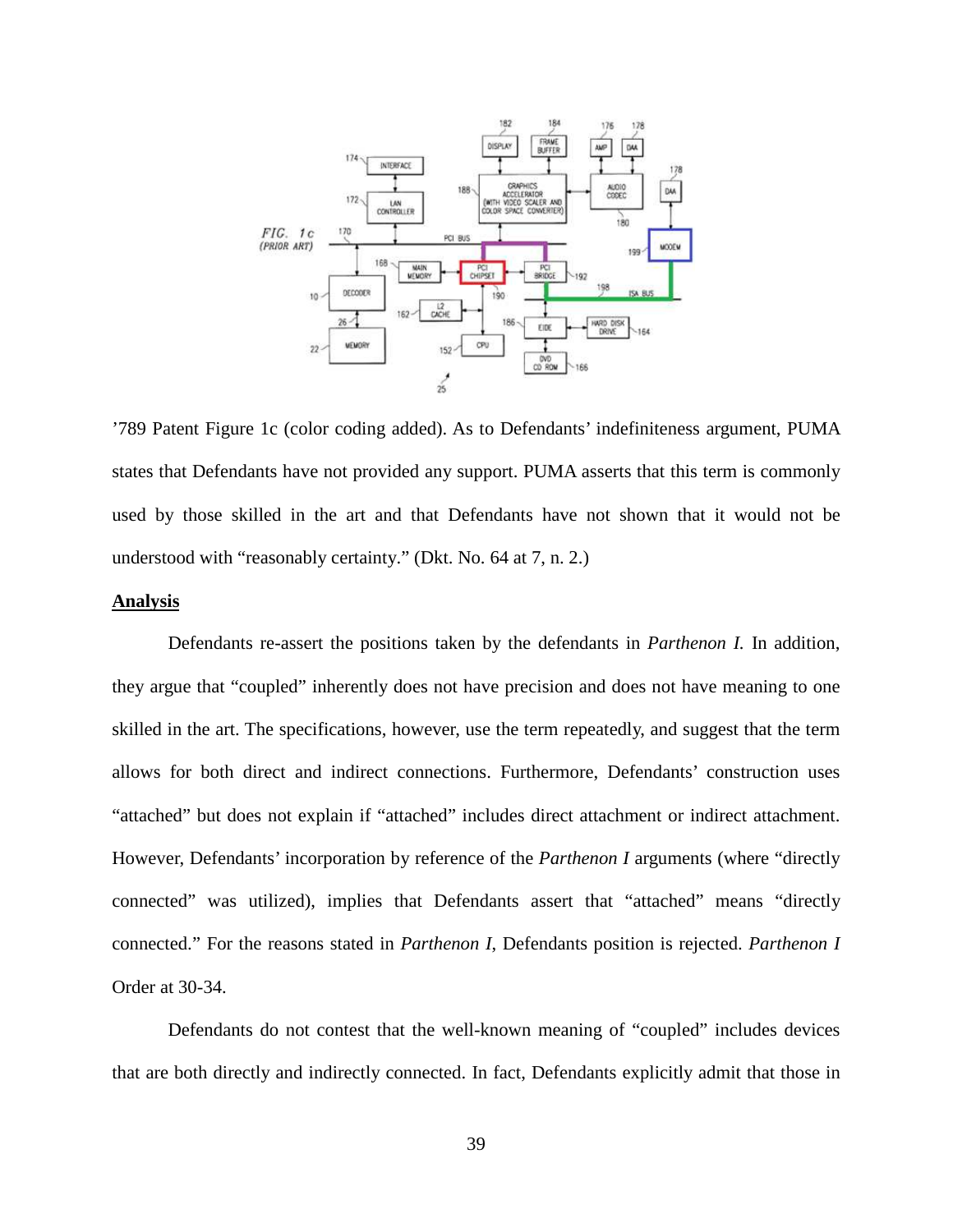the art refer to "coupled" in the context of indirect connections. (Dkt. No. 60 at 17.) Defendants argue that the well-known meaning of "coupled" does not apply because all the disclosed embodiments show connections with only one bus. However, even if the specification discloses embodiments with only one bus, incorporating that limitation into the Court's construction is not mandated. *See Arlington Indus., Inc. v. Bridgeport Fittings, Inc.*, 632 F.3d 1246, 1254 (Fed. Cir. 2011) ("[E]ven where a patent describes only a single embodiment claims will not be read restrictively unless the patentee has demonstrated a clear intention to limit the claim scope using words of expressions of manifest exclusion or restriction" (citation omitted)). Moreover, Defendants' attempt to include a negative limitation must be supported by the intrinsic record. *See Santarus, Inc. v. Par Pharms., Inc.*, 694 F.3d 1344, 1351 (Fed. Cir. 2012). Defendants' have not adequately pointed to intrinsic evidence that shows that the Court should include a negative limitation.

Indeed, the Applicants repeatedly use the term "coupled" in a manner consistent with its well-known meaning. For example, in the '789 Patent, the memory interface 18 of Figure 1b is described as "coupled" to memory 22. Yet, the path between the memory interface and the memory includes at least the audio decoding circuit and a bus between the audio decoding circuit and the memory. '789 Patent 2:25, Figure 1b.

Likewise, in the '789 Patent Figure 2, the decoder/encoder 45 is "coupled" to the memory 50 despite multiple intervening "devices" such as the memory interface 48 and bus 70. *Id*. Figure 2, 6:29-32. Similarly, the '789 Patent describes the modem 199 as "coupled" to the core logic chipset 190, despite the two components being linked through two buses: the ISA bus and the PCI bus. '789 Patent Figure 1c, 2:49-53. Although, at the oral hearing, the parties disputed the proper interpretation of '789 Patent Figure 1c, the Court finds that the specification directly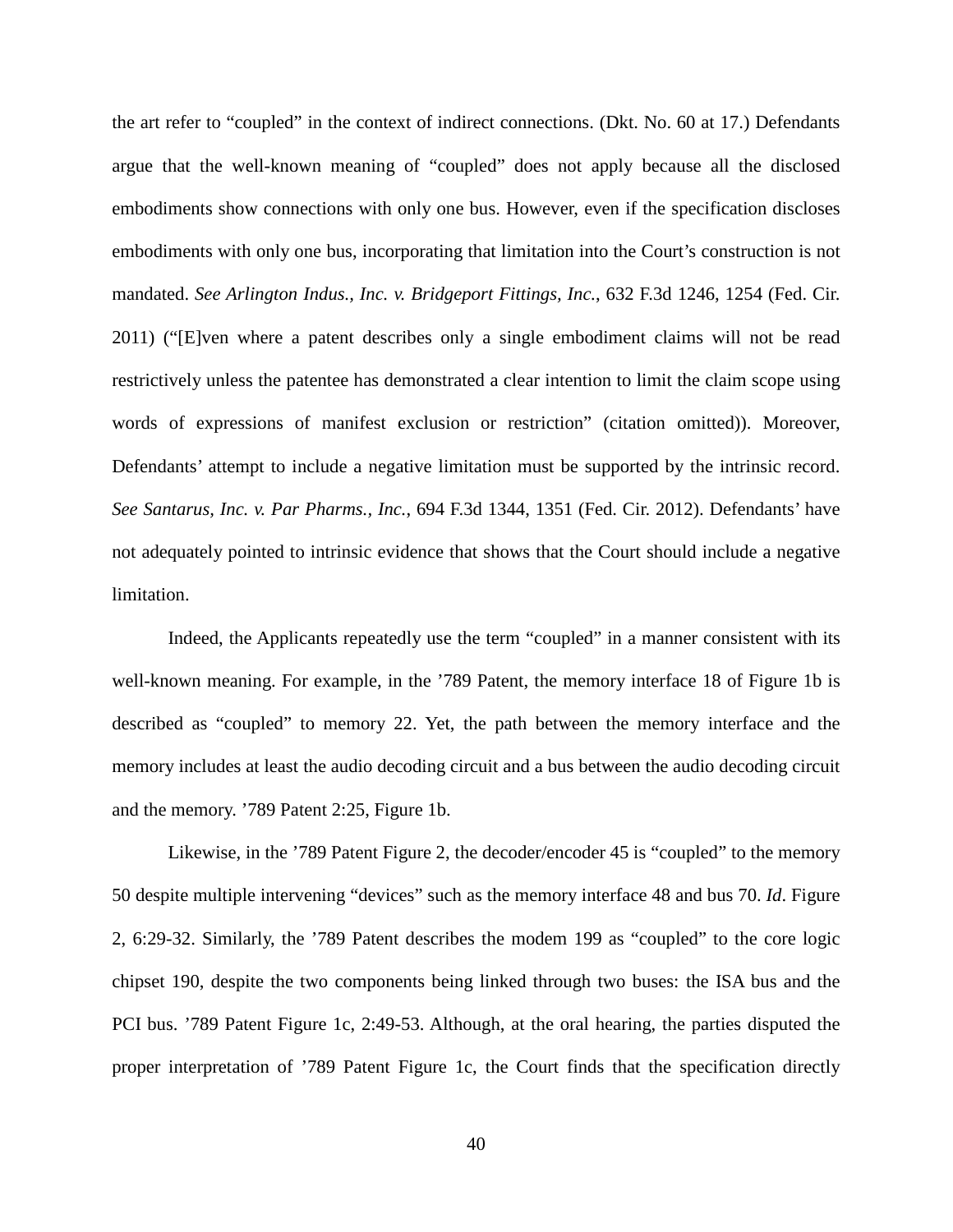supports PUMA's interpretation. *See* '789 Patent Figure 1c, Figure 4, 2:49-53, 9:33-34.

Finally, the Court notes that the '368 Patent describes an alternative embodiment for Figure 7 in which peripherals such as the modem 199, disk drive 164 and DVD CD-ROM 166 are "coupled directly" to the PCI chipset. '368 Patent at 12:65-13:5, Figure 7. "Direct coupling" is achieved by incorporating the EIDE interface 186 into the PCI chipset 190 and eliminating the PCI bridge 192 and ISA bus 198. *Id.* This passage implies that absent the modifier "directly," the word "coupled" has a broader meaning than the phrase "directly coupled." Defendants asserted that PUMA's construction, which lacks a degree or relevance of the coupling, would provide no limits to coupling. Defendants thus assert that PUMA's construction effectively allows for all the devices shown in all the figures to be "coupled." The Court rejects Defendants' assertions. The evidence submitted does not indicate that an interpretation by one skilled in the art would reach this conclusion.

Although not explicitly briefed or argued at the oral hearing, Defendants incorporated by reference the file history arguments presented in *Parthenon I*. As the Court noted in prior Orders, these arguments do not support incorporating a negative limitation in the Court's construction. *Parthenon I* Order at 30-34. In fact, some of these file history arguments emphasize that "coupling" is not limited to one bus.

As to the arguments directed at the '459 Patent and '194 Patent prosecution history, the Applicants discussed "direct access" in the '459 Patent prosecution because they added "direct" access and "without also requiring a second bus" limitations to some claims. (*Parthenon I* Dkt. No. 121 Ex. 5 at PUMA 0756, 0762-64); '459 Patent claim 1. The fact that a claim explicitly requires "without also requiring a second bus" shows that the Applicants included the limitations when they were necessary. With regard to the Applicants' use of "directly coupled" in the '368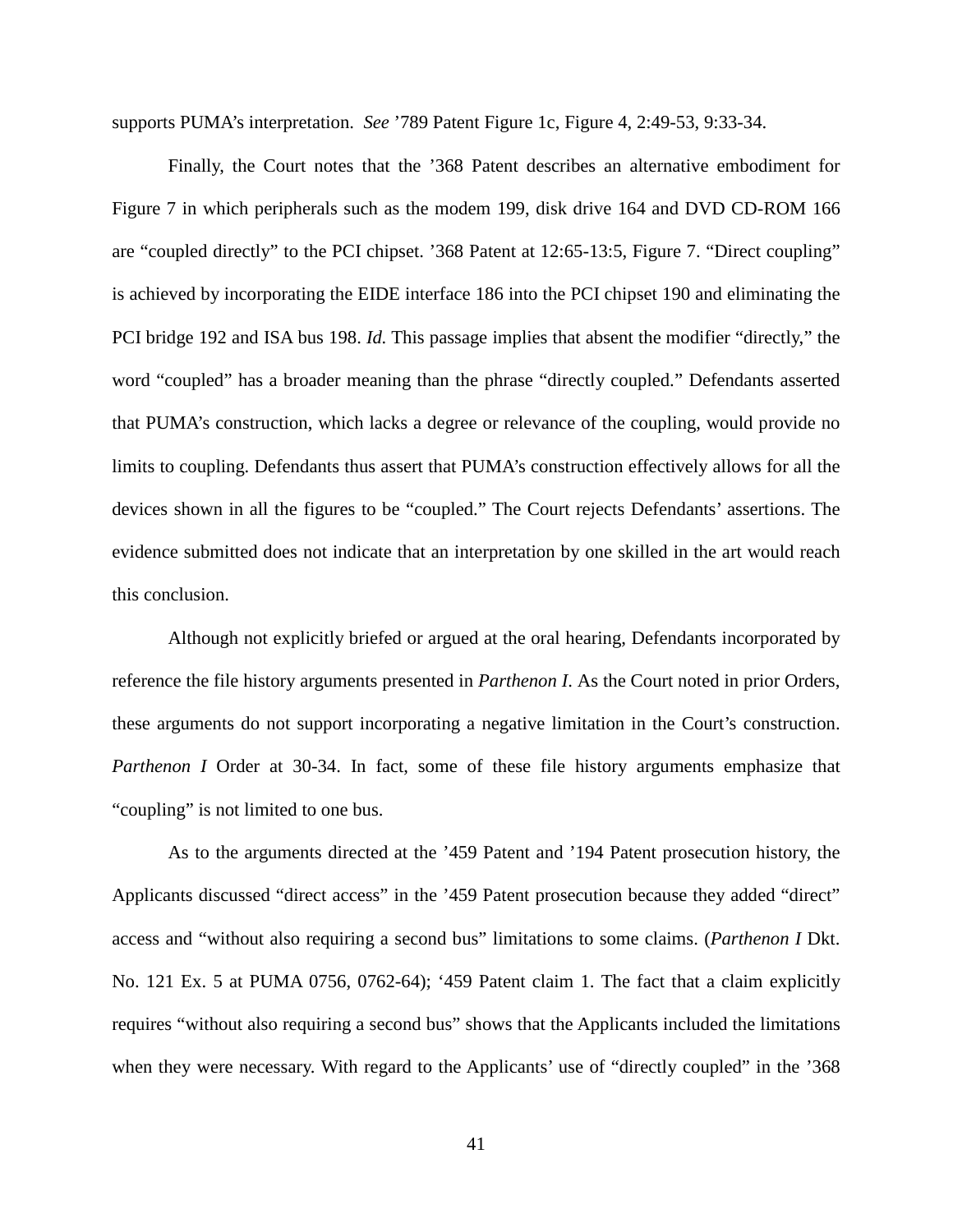patent's prosecution history, the cited response indicates that the Applicants used the phrase to describe the arbiter's ability to directly control access to memory by the decoder and other devices. (*Parthenon I* Dkt. No. 121 Ex. 14 at 01256.) It is accurate to state that the Applicants describe the devices in an embodiment of the figures as "directly coupled" to the fast bus. But the Court finds that this statement does not create a global disclaimer to the well-known meaning of "coupled." Rather, the Court finds that it is an example of the Applicants describing a particular embodiment of the figure to the Examiner. Moreover, the example is not limiting because the Applicants' use of "direct" coupling again implies that "coupled" means more than "directly" coupling. *See Phillips,* 415 F.3d at 1314 ("[T]he claim term in this case refers to 'steel baffles,' which strongly implies that the term 'baffles' does not inherently mean objects made of steel.").

In the context of the overall intrinsic record, including the specifications and various file history statements, a clear disclaimer of the term "coupled" was not made.

**The court construes "coupled" to mean "directly or indirectly connected," "coupleable" to mean "directly or indirectly connectable," and "coupling" to mean "directly or indirectly connecting."**

#### **CONCLUSION**

The Court adopts the reasoning and constructions above. The parties should ensure that all testimony that relates to a term addressed in this Order is constrained by both the Court's reasoning and its constructions. In the presence of the jury, however, the parties should not expressly or implicitly refer to each other's claim construction positions and should not expressly refer to any portion of this Order that is not an actual construction adopted by the Court. The references to the claim construction process should be limited to informing the jury